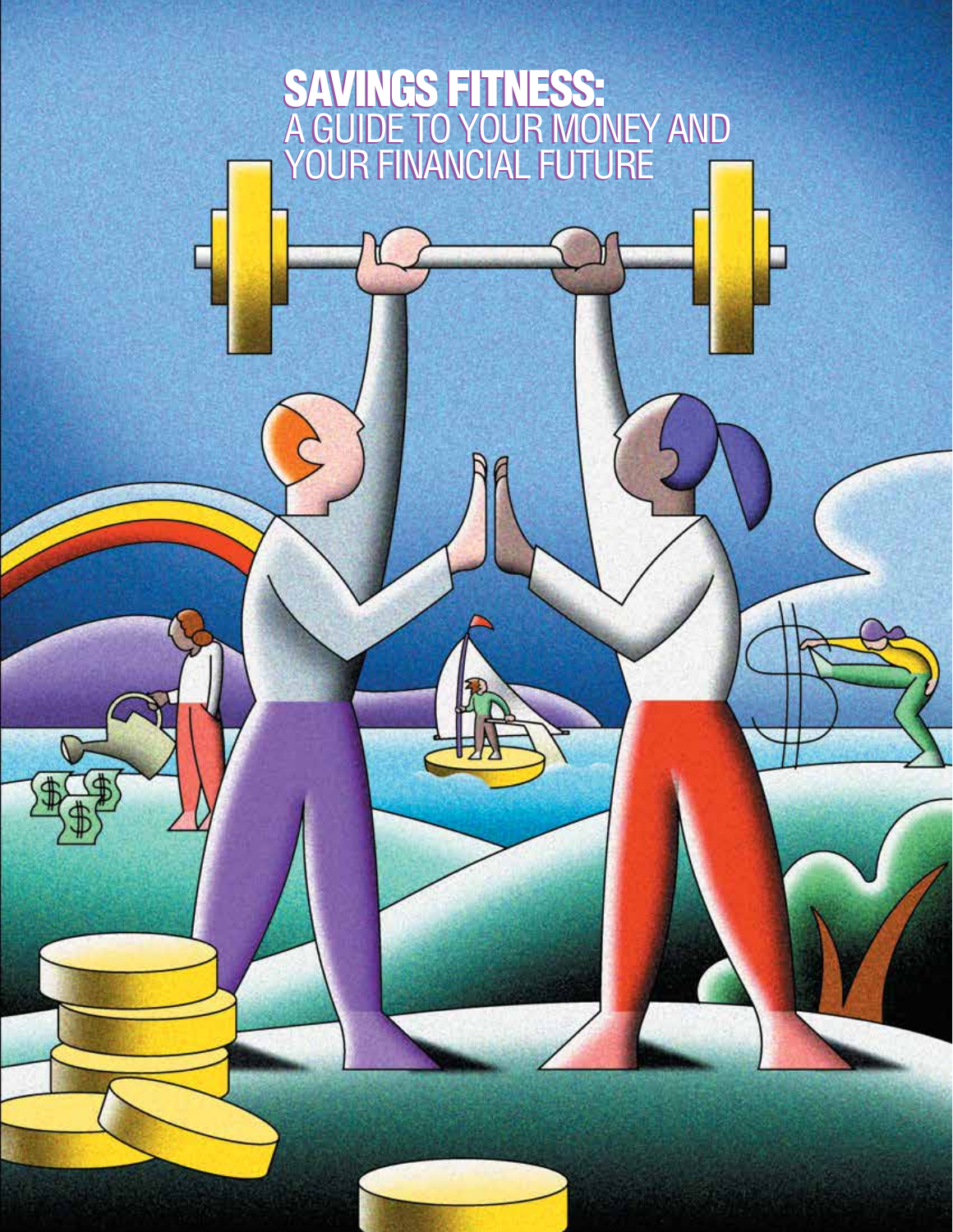This publication has been printed by the U.S. Department of Labor, Employee Benefits Security Administration (EBSA), and is available on the Web at [www.dol.gov/ebsa.](www.dol.gov/ebsa)

For a complete list of EBSA publications visit the agency's website at www.dol.gov/ebsa.

To order publications or to speak with a benefits advisor, contact EBSA electronically at<www.askebsa.dol.gov> or call toll free **1-866-444-3272**.

This material will be made available in alternative format to persons with disabilities upon request: Voice phone: 202-693-8664 TTY: 202-501-3911

Certified Financial Planner Board of Standards Inc. (CFP Board) is a partner in the preparation of this publication. CFP Board owns the certification marks CFP®, CERTIFIED FINANCIAL PLANNER<sup>TM</sup> and  $\bullet$   $\bullet$  in the U.S., which it awards to individuals who successfully complete initial and ongoing certification requirements. Visit CFP Board's website, www.LetsMakeAPlan.org, for information about financial planning and to find a financial planner who fits your needs and who will put your needs first.

This booklet constitutes a small entity compliance guide for purposes of the Small Business Regulatory Enforcement Act of 1996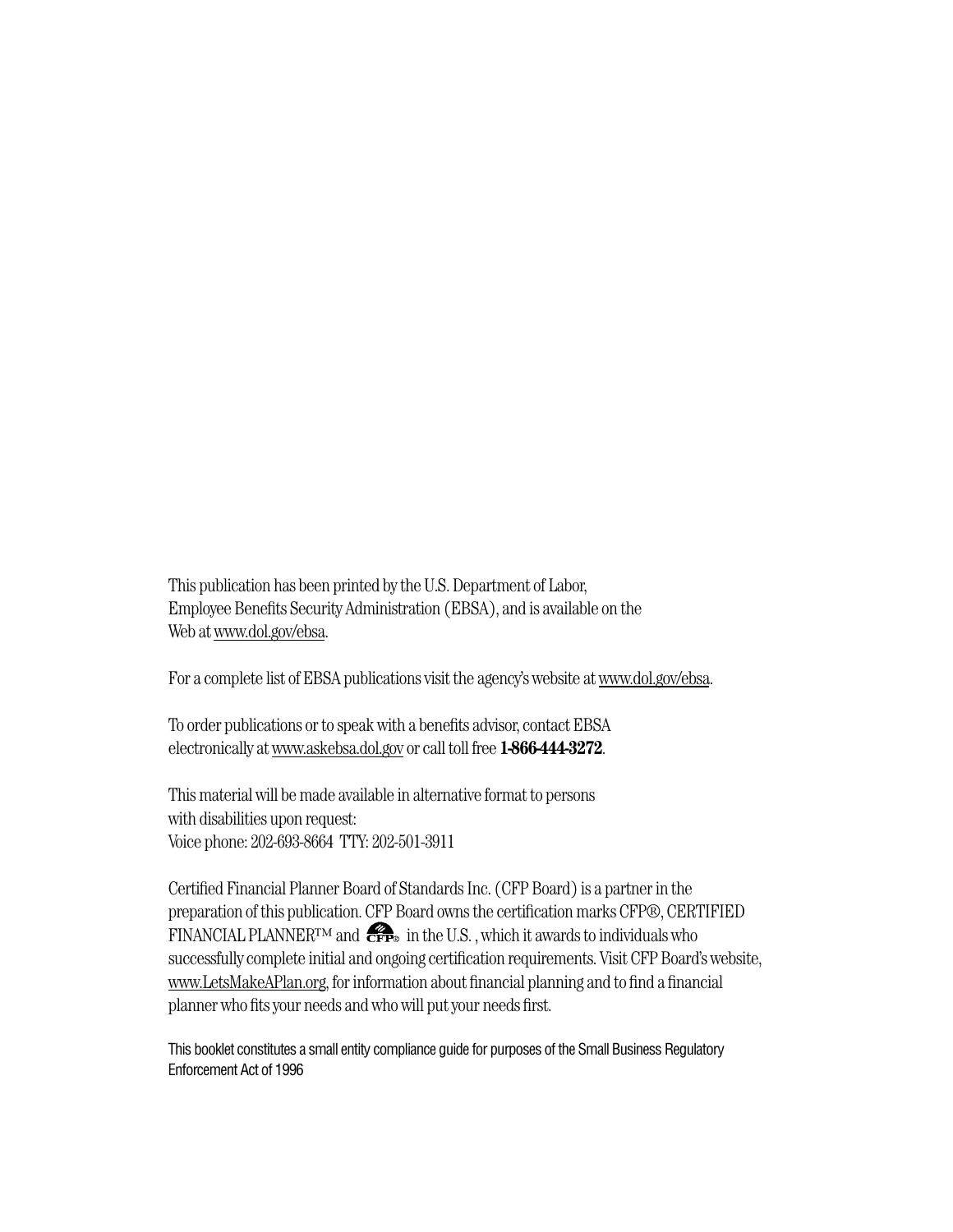# Content Highlights

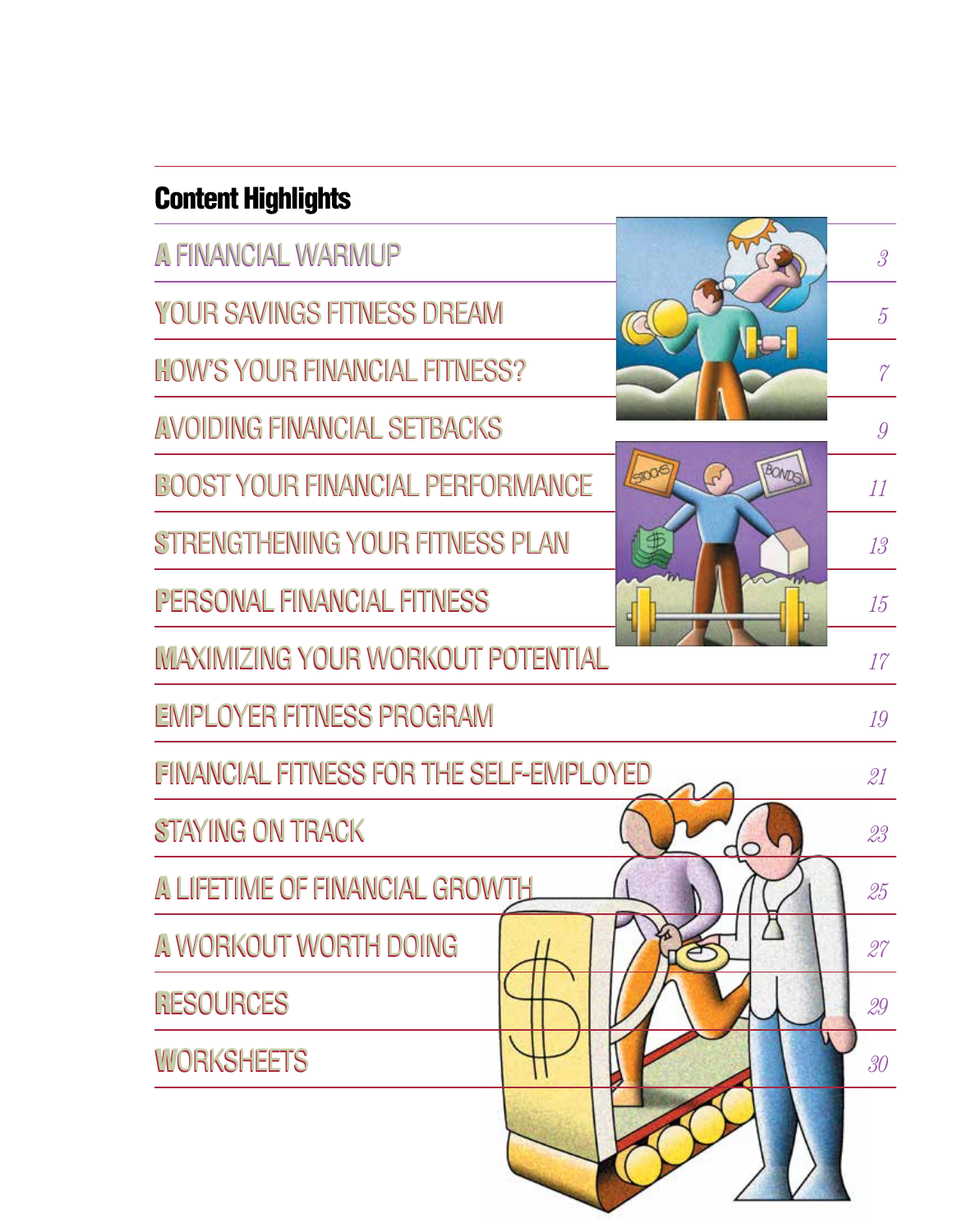ost of us know it is smart to save money for those big-ticket items we really want to buy M

— a new television or car or home. Yet you may not realize that probably the most

expensive thing you will ever buy in your lifetime is your…retirement.

Perhaps you've never thought of "buying" your retirement. Yet that is exactly what you do when you put money into a retirement nest egg. You are paying today for the cost of your retirement tomorrow.

The cost of those future years is getting more expensive for most Americans, for two reasons. First, we live longer after we retire — with many of us spending 15, 25, even 30 years in retirement — and we are more active.

Second, you may have to shoulder a greater chunk of the cost of your retirement because fewer companies are providing traditional pension plans. Many retirement plans today, such as the popular 401(k), are paid for primarily by the employee, not the employer. You may not have a retirement plan available at work or you may be selfemployed. This puts the responsibility of choosing retirement investments squarely on your shoulders.

Unfortunately, just about 54 percent of all workers are earning retirement benefits at work, and many are not familiar with the basics of investing. Many people mistakenly believe that Social Security will pay for all or most of their retirement needs. The fact is, since its inception, Social Security has provided a minimum foundation of protection. A comfortable retirement usually requires Social Security, employer-based retirement plan benefits, personal savings, and investments.

In short, paying for the retirement you truly desire is ultimately your responsibility. You must take charge. You are the architect of your financial future.

That may sound like an impossible task. Many of us live paycheck to paycheck, barely making ends meet. You may have more pressing financial needs and goals than "buying" something so far in the future. Or perhaps you've waited until close to retirement before starting to save. Yet you still may be able to afford to buy the kind of retirement you want. Whether you are 18 or 58, you can take steps toward a better, more secure future.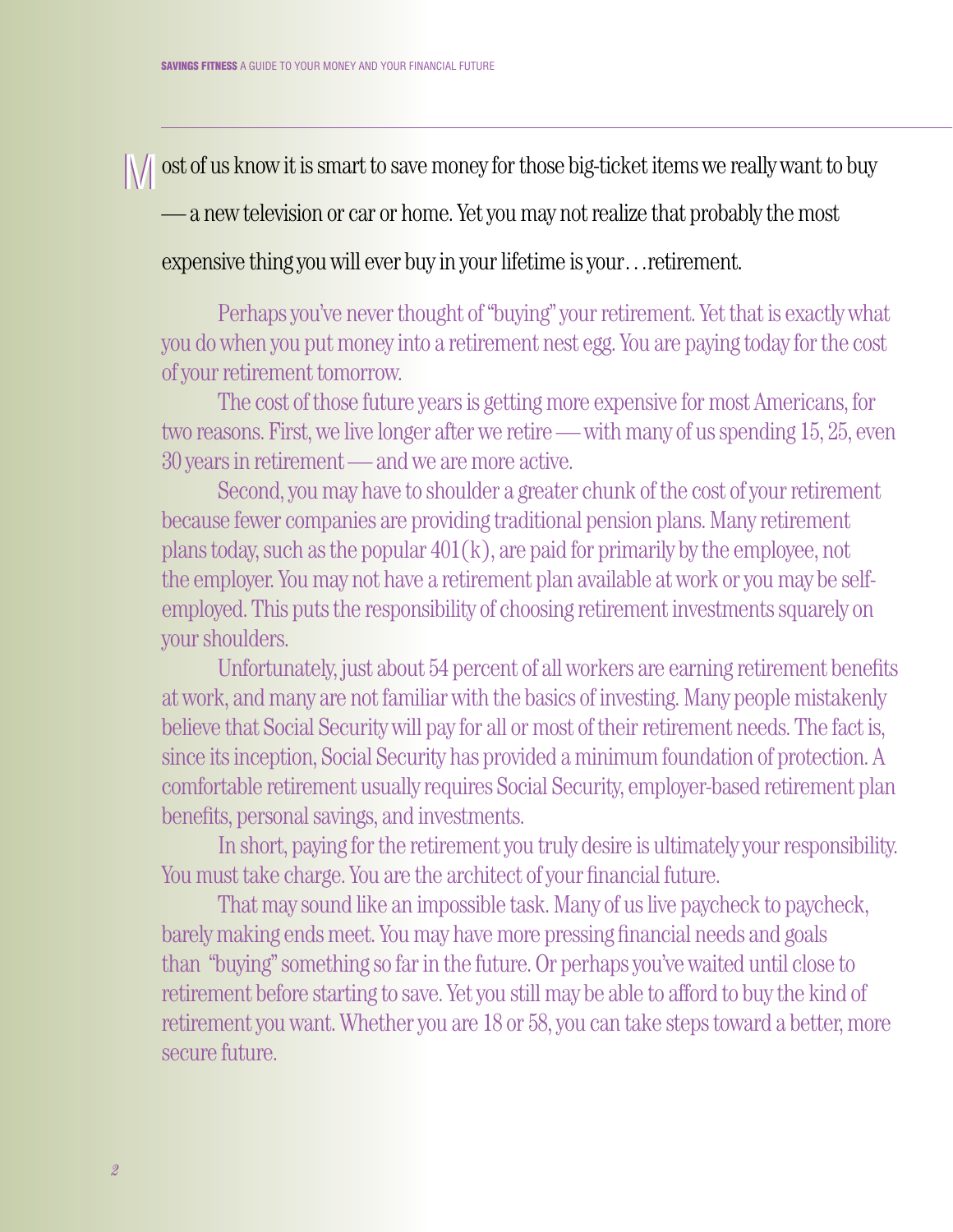# A FINANCIAL WARMUP

That's what this booklet is all about. The U.S. Department of Labor and Certified Financial Planner Board of Standards Inc. (CFP Board) want you to succeed in setting financial and retirement goals. *Savings Fitness: A Guide to Your Money and Your Financial Future* starts you on the way to setting goals and putting your retirement high on the list of personal priorities.

The Department of Labor's interest in retirement planning stems from its desire



to improve the security of American workers in retirement. In 1995, the Department launched its Retirement Savings Education Campaign. Saving is now a national priority, with the passage of the Savings Are Vital to Everyone's Retirement Act of 1997 (SAVER). The Department continues to educate Americans about retirement savings.

CFP Board also has a keen interest in helping Americans meet their personal and financial goals. A nonprofit, certifying and standards-setting organization, CFP Board exists to benefit the public by granting the CFP® certification and upholding it as the recognized standard of excellence for personal financial planning. To this end, CFP Board authorizes individuals who meet its competency, ethics and professional standards to use its trademarks CFP®, CERTIFIED FINANCIAL PLANNER™, CFP® (with plaque design) and  $\epsilon_{\text{FP}}$  in the U.S. CFP Board currently oversees more than 67,000 CFP® professionals in the U.S. who advise individuals and families on a broad range of personal finance topics, including retirement, budgeting, taxes, investments, estate planning, and insurance among many others.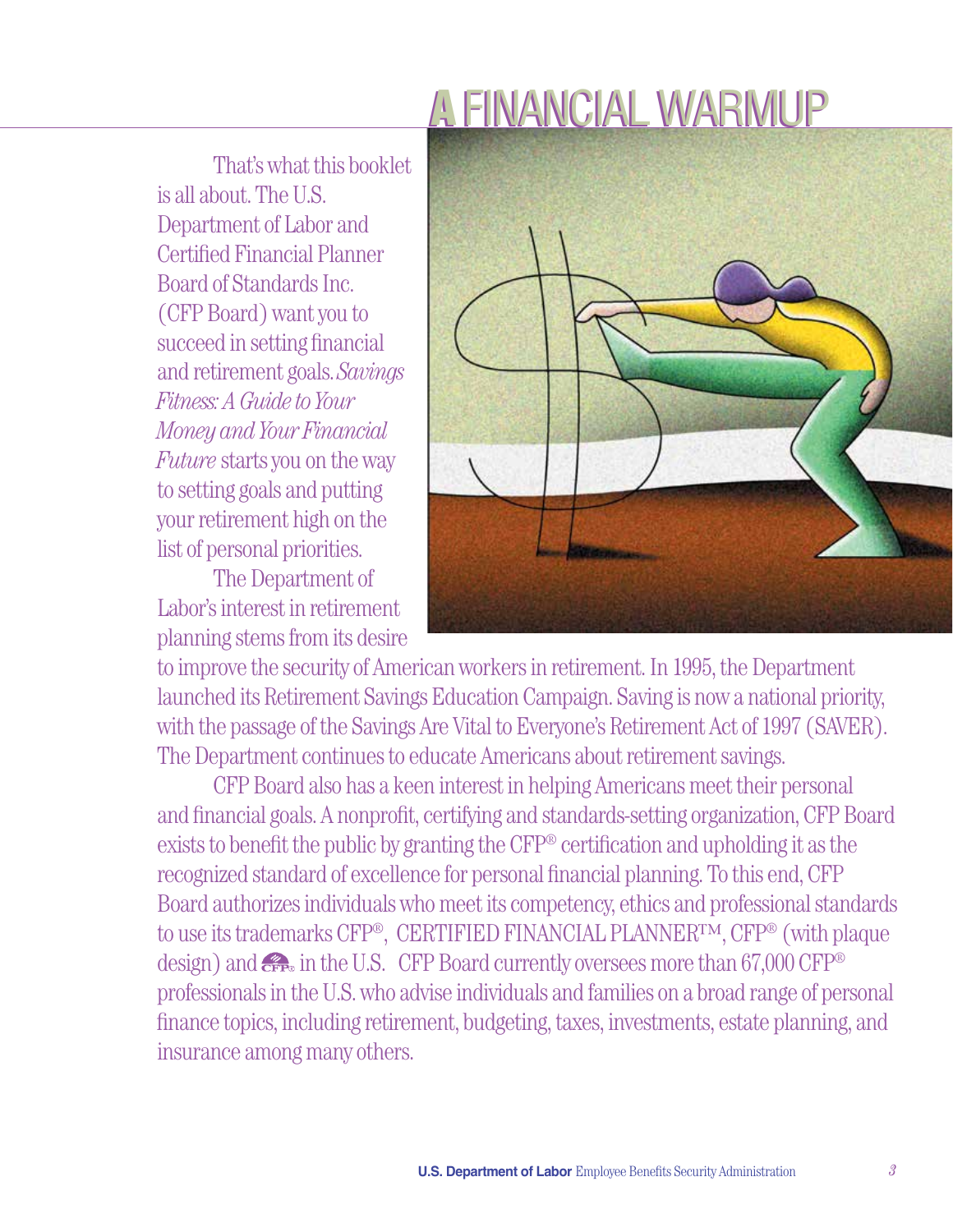This booklet shows you the key tool for making a secure retirement a reality: financial planning. It will help clarify your retirement goals as well as other financial goals you want to "buy" along the way. It will show you how to manage your money so you can afford today's needs yet still fund tomorrow's goals. It will help you make saving for retirement and other goals a habit. You'll learn there is no such thing as starting to save too early or too late — only not starting at all! You'll learn how to save your money to make it work for you, and how to protect it so it will be there when you need it for retirement. It explains how you can take the best advantage of retirement plans at work, and what to do if you're on your own.

The worksheets in the back of the booklet can help you begin your savings fitness plan. Interactive versions of the worksheets are also available online at www.dol.gov/ebsa.

Yes, retirement *is* a big purchase. The biggest one you may ever make. Yet you can afford it — with determination, hard work, a sound savings habit, the right knowledge, and a well-designed financial plan.

# Getting Fit... Managing Your Financial Life

It starts with a dream, the dream of a secure retirement. Yet like many people you may wonder how you can achieve that dream when so many other financial issues have priority. Besides trying to pay for daily living expenses, you may need to buy a car, pay off debts, save for your children's education, take a vacation, or buy a home. You may have aging parents to support. You may be going through a major event in your life such as starting a new job, getting married or divorced, raising children, or coping with a death in the family.

How do you manage all these financial challenges and at the same time try to "buy" a secure retirement? How do you turn your dreams into reality?

Start by writing down each of your goals in *Worksheet 1–Goals and Priorities* in the back of this booklet. You may want to have family members come up with ideas. Don't leave something out at this stage because you don't think you can afford it. This is your "wish list."

Organize them into goals you want to accomplish within the next 5 years or less, and goals that will take longer than 5 years. It's important to separate them because, as you'll see later, you save for short-term and long-term goals differently.

Next, organize your goals in order of priority.

Make retirement a priority! This needs to be among your goals regardless of your age. Some goals you may be able to borrow for, such as college, but you can't borrow for retirement.

Write down on Worksheet 1 what you need to do to accomplish each goal: When do you want to accomplish it, what will it cost (we'll tell you more about that later), what money have you set aside already, and what you are willing to do to reach the goal.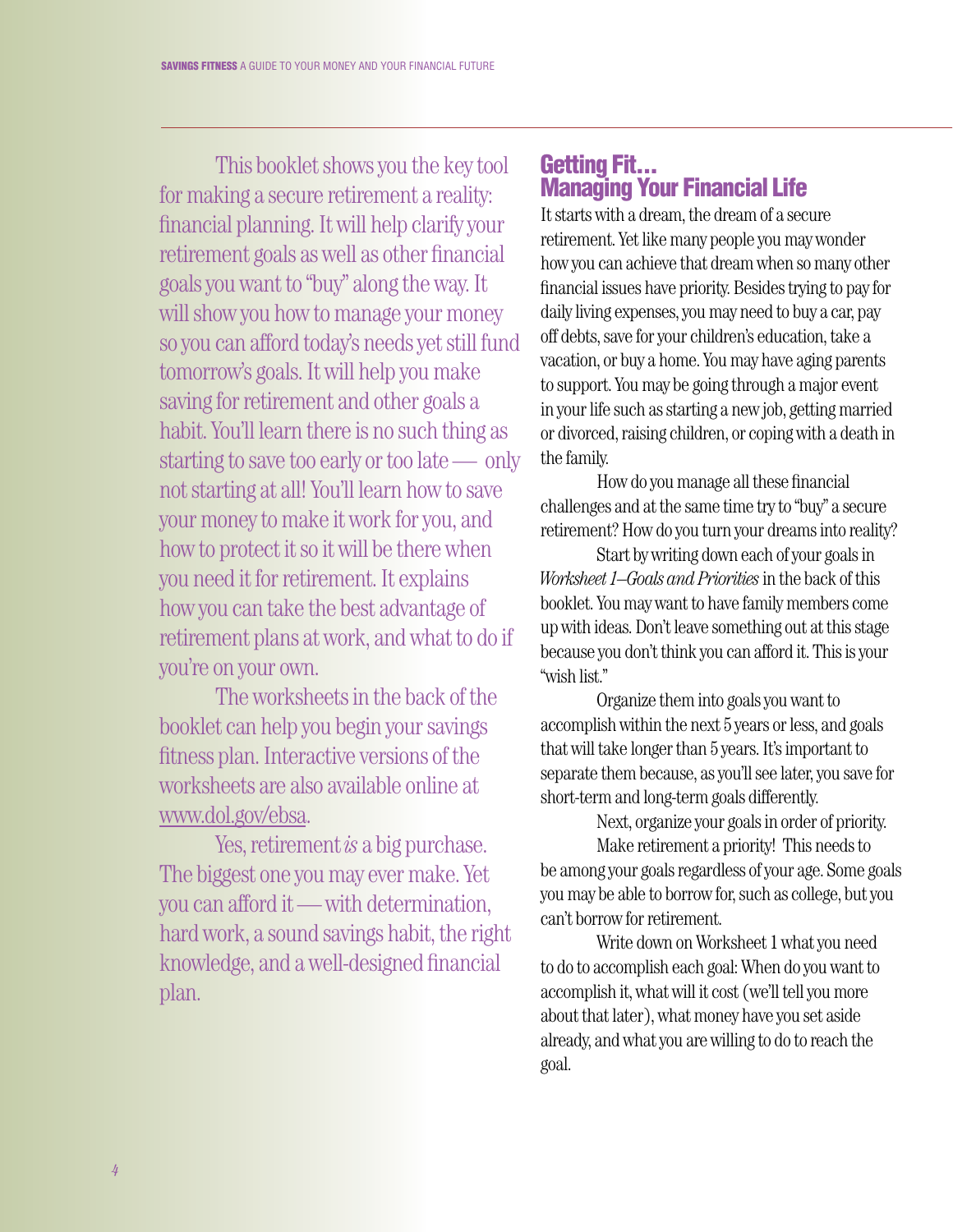# YOUR SAVINGS YOUR SAVINGS FITNESS DREAM FITNESS DREAM

Look again at the order of priority. How hard are you willing to work and save to achieve a particular goal? Would you work extra hours, for example? How realistic is a goal when compared with other goals? Reorganize their priority if necessary. Put those goals that are unrealistic into your wish list. Maybe later you can turn them into reality too.

# Beginning Your Savings Fitness Plan

Now let's look at your current financial resources. This is important because, as you will learn later in this booklet, your financial resources affect not only your ability to reach your goals, but also your ability to protect those goals from potential financial crises. These

are also the resources you will draw on to meet various life events. *Worksheet 2– Financial Documents Checklist* in the back of this booklet can help you get organized.

*Calculate your net worth*. This isn't as difficult as it might sound. Your net worth is simply the total value of what you own (assets) minus what you owe (liabilities). It's a snapshot of your financial health. Use *Worksheet 3–Balance Sheet to Calculate Net Worth* in the back of this booklet to write down your information and do the calculation.

First, add up the approximate value of all your assets. This includes your home (if you own one) and your checking and savings accounts. Include the current value of investments, such as stocks, real estate, certificates of deposit, retirement accounts, IRAs, and any other retirement benefits you have.

Now add up your liabilities: the remaining mortgage on your home, credit card debt, auto loans,



student loans, income taxes due, taxes due on the profits of your investments, if you cashed them in, and any other outstanding bills.

Subtract your liabilities from your assets. Do you have more assets than liabilities? Or the other way around?

Your aim is to create a positive net worth, and you want it to grow each year. Your net worth is part of what you will draw on to pay for financial goals and your retirement. A strong net worth also will help you through financial crises.

*Review your net worth annually.* Recalculate your net worth once a year. It's a way to monitor your financial health.

*Identify other financial resources.* You may have other financial resources that aren't included in your net worth but that can help you through tough times. These include the death benefits of your life insurance policies, Social Security survivor's benefits, health care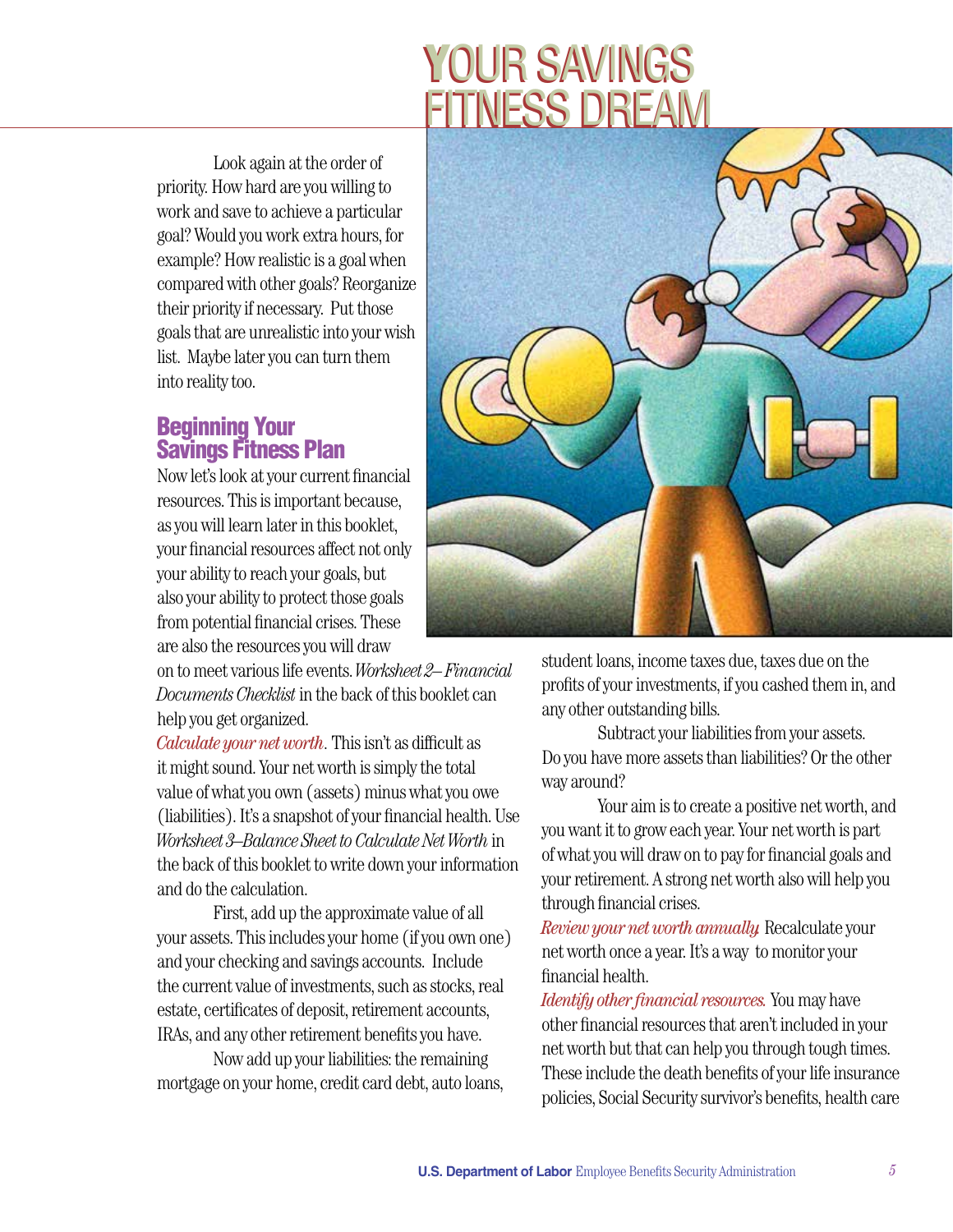coverage, disability insurance, liability insurance, and auto and home insurance. Although you may have to pay for some of these resources, they offer financial protection in case of illness, accidents, or other catastrophes.

# Envision Your Retirement

Retirement is a state of mind as well as a financial issue. You are not so much retiring *from* work as you are moving *into* another stage of your life. Some people call retirement a "new career."

What do you want to do in that stage? Travel? Relax? Move to a retirement community or to be near grandchildren? Pursue a favorite hobby? Go fishing or join a country club? Work part time or do volunteer

### Planning for Retirement While You Are Still Young

 $\bullet$  **etirement probably seems vague and far off at this stage of your life. Besides, you have Outher things to buy right now. Yet there are some crucial reasons to start preparing now for <br>Refer things to buy right now. Yet there are some crucial reasons to start preparing now for retirement.**

**You'll probably have to pay for more of your own retirement than earlier generations. The sooner you get started, the better.**

**You have one huge ally — time. Let's say that you put \$1,000 at the beginning of each year into an IRA from age 20 through age 30 (11 years) and then never put in another dime. The account earns 7 percent annually. When you retire at age 65 you'll have \$168,515 in the account. A friend doesn't start until age 30, but saves the same amount annually for 35 years straight. Despite putting in three times as much money, your friend's account grows to only \$147,914.** 

**You can start small and grow. Even setting aside a small portion of your paycheck each month will pay off in big dollars later. Company retirement plans are the easiest way to save. If you're not already in your employer's plan, sign up.**

**You can afford to invest more aggressively. You have years to overcome the inevitable ups and downs of the stock market.** 

**Developing the habit of saving for retirement is easier when you are young.**

work? Go back to school? What is the outlook for your health? Do you expect your family to take care of you if you are unable to care for yourself? Do you want to enter this stage of your life earlier than normal retirement age or later?

The answers to these questions are crucial when determining how much money you will need for the retirement you desire — and how much you'll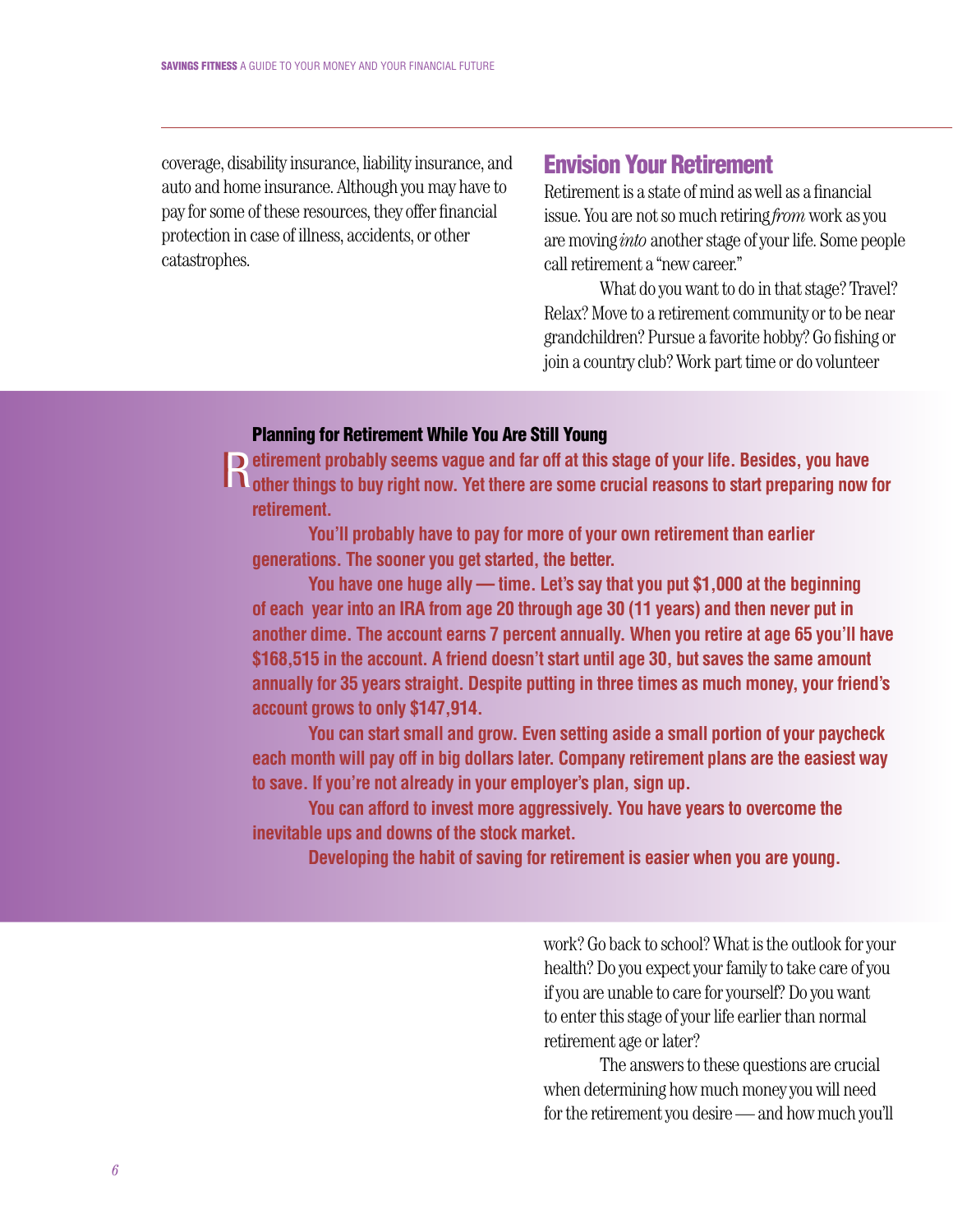# HOW'S YOUR FINANCIAL FITNESS? HOW'S YOUR FINANCIAL FITNESS?

need to save between now and then. Let's say you plan to retire early, with no plans to work even part time. You'll need to build a larger nest egg than if you retire later because you'll have to depend on it far longer.

# Estimate How Much You Need to Save For Retirement

Now that you have a clearer picture of your retirement goal, it's time to estimate how large your retirement nest egg will need to be and how much you need to save each month to buy that goal. This step is critical! The vast majority of people never take this step, yet it is very difficult to save adequately for retirement if you don't at least have a rough idea of how much you need to save every month.

There are numerous worksheets and software programs that can help you calculate approximately how much you'll need to save. Professional financial planners and other financial advisers can help as well. At the end of this booklet, we provide *Worksheet 4– Retirement Savings* to get you started.

Here are some of the basic questions and assumptions to keep in mind.

### **How much retirement income will I need?**

An easy rule of thumb is that you'll need to replace about 80 percent of your pre-retirement income. If you're making \$50,000 a year (before taxes), you might need about \$40,000 a year in retirement income to enjoy the same standard of living you had before retirement.

Think of this as your annual "cost" of retirement.

However, no rule of thumb fits everyone. Expenses typically decline for retirees: taxes are smaller (though not always) and work-related costs usually disappear. But overall expenses may not decline much if you still have a home and other debts to pay off. Large medical bills may keep your retirement costs high. Much will depend on the kind of retirement you want to enjoy. Someone who plans to live a quiet, modest retirement in a low-cost part of the country will need a lot less money than someone who plans to be active, take expensive vacations, and live in an expensive region.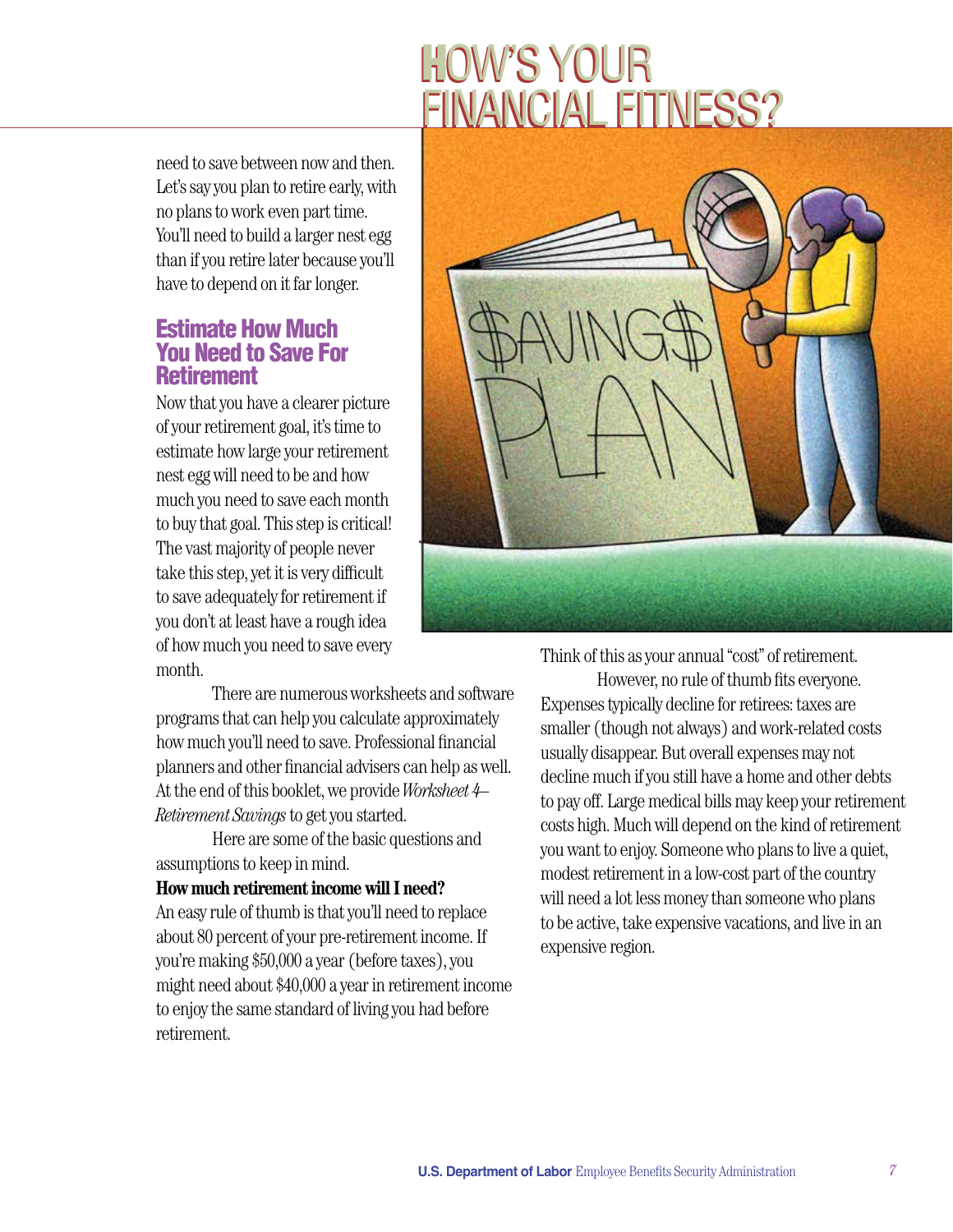For younger people in the early stages of their working life, estimating income needs that may be 30 to 40 years in the future is obviously difficult. Worksheet 4 can help you come up with a rough estimate. Every year or two, review your retirement plan and adjust your retirement savings estimate as your annual earnings grow and your vision of retirement begins to come into focus.

retirement. A female retiring today at age 65 can expect to live approximately 20 years.

These are average figures and how long you can expect to live will depend on factors such as your general health and family history. But using today's average or past history may not give you a complete picture. People are living longer today than they did in the past, and virtually all expert opinion expects the trend toward living longer to continue.

#### How To Prepare For Retirement When There's Little Time Left

**What if retirement is just around the corner and you haven't saved enough? Here are some**<br>Whips. Some are painful, but they'll help you toward your goal. **tips. Some are painful, but they'll help you toward your goal.**

**• It's never too late to start. It's only too late if you don't start at all.**

**• Sock it away. Pump everything you can into your tax-sheltered retirement plans and personal savings. Try to put away at least 20 percent of your income.** 

- **Reduce expenses. Funnel the savings into your nest egg.**
- **Take a second job or work extra hours.**

**• Make sure your investments are part of the solution, not part of the problem. To boost your returns, diversify your holdings and keep an eye on fees. But don't take risks you can't afford and don't trade too much.**

**• Retire later. You may not need to work full time beyond your planned retirement age. Part time may be enough.** 

- **Refine your goal. You may have to live a less expensive lifestyle in retirement.**
- **Delay taking Social Security. Benefits will be higher when you start taking them.**

**• Make use of your home. Rent out a room or move to a less expensive home and save the profits.**

**• Sell assets that are not producing much income or growth, such as undeveloped land or a vacation home, and invest in income-producing assets.**

#### **How long will I live in retirement?**

Based on current estimates, a male retiring at age 65 today can expect to live approximately 18 years in

#### **What other sources of income will I have?**

You can get your Social Security statement and an estimate of your retirement benefits on the Social Security Administration's Web site, [www.socialsecurity.](http://www.socialsecurity.gov/mystatement) [gov/mystatement.](http://www.socialsecurity.gov/mystatement) For more information, visit their website or call **800-772-1213.**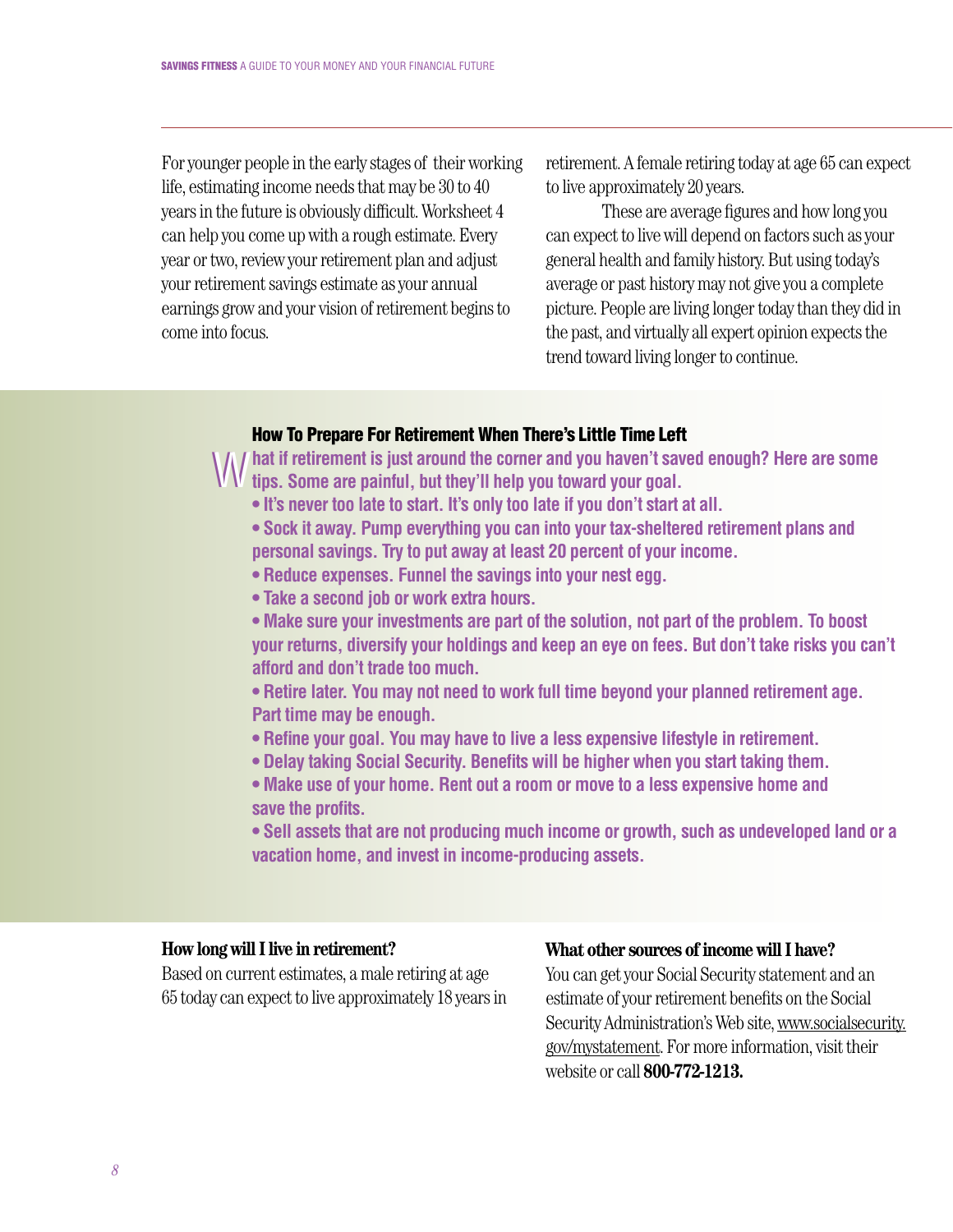# AVOIDING FINANCIAL AVOIDING FINANCIAL **SETBACKS SETBACKS**

## **Will you have other sources of income?**

For instance, will you receive retirement benefits that provide a specific amount of retirement income each month? Is the benefit adjusted for inflation?

## **What savings do I already have for retirement?**

You'll need to build a nest egg sufficient to make up the gap between the total amount of income you will need each year and the amount provided annually by Social Security and any retirement income. This nest egg will come from your retirement plan accounts at work, IRAs, annuities, and personal savings.

## **What adjustments must be made for inflation?**

The cost of retirement will likely

go up every year due to inflation — that is, \$40,000 won't buy as much in year 5 of your retirement as it will the first year because the cost of living usually rises. Although Social Security benefits are adjusted for inflation, any other estimates of how much income you need each year — and how much you'll need to save to provide that income — must be adjusted for inflation. The annual inflation rate is 2.1 percent currently, but it varies over time. In 1980, for instance, the annual inflation rate was 13.5 percent; in 1998, it reached a low of 1.6 percent. When planning for your retirement it is always safer to assume a higher, rather than a lower, rate and have your money buy more than you previously thought.

## **What will my investments return?**

Any calculation must take into account what annual rate of return you expect to earn on the savings you've already accumulated and on the savings you intend to make in the future. You also need to determine the rate of return on your savings after you retire. These rates of return will depend in part on whether the money is inside or outside a tax-deferred account.

It's important to choose realistic annual returns when making your estimates. Most financial planners recommend that you stick with the historical rates of return based on the types of investments you choose or even slightly lower.

### **How many years do I have left until I retire?**

The more years you have, the less you'll have to save each month to reach your goal.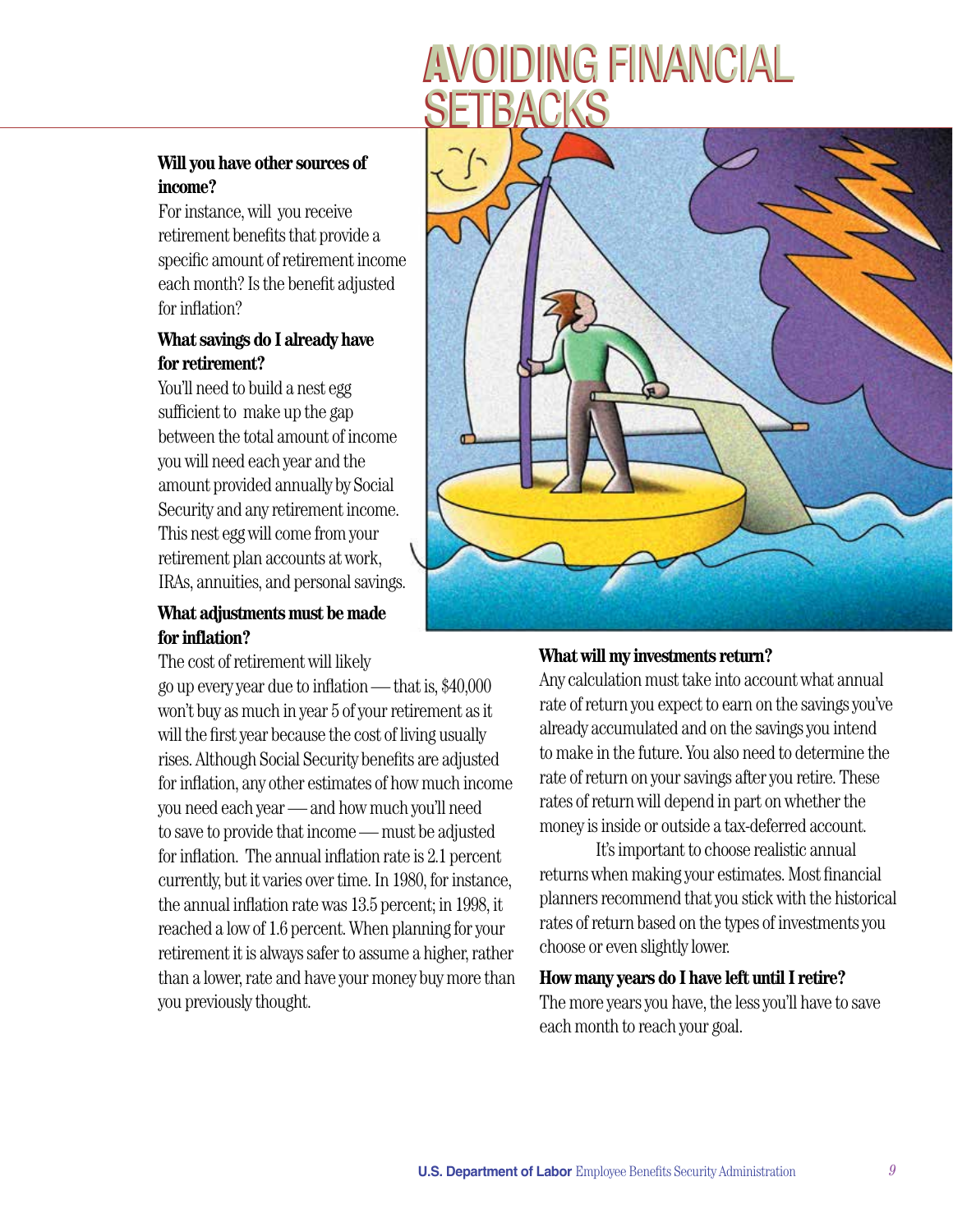#### **How much should I save each month?**

Once you determine the number of years until you retire and the size of the nest egg you need to "buy" in order to provide the income not provided by other sources, you can estimate how much you need to save.

It's a good idea to revisit this worksheet at least every year or two. Your vision of retirement, your earnings, and your financial circumstances may change. You'll also want to check periodically to be sure you are achieving your objectives along the way.

# "Spend" For Retirement

Now comes the tough part. You have a rough idea of how much you need to save each month to reach your retirement goal. But how do you find that money? Where does it come from?

There's one simple trick for saving for any goal: spend less than you earn. That's not easy if you have trouble making ends meet or if you find it difficult to resist spending whatever money you have in hand. Even people who make high incomes often have difficulty saving. But we've got some ideas that may help you.

Let's start with a "spending plan" — a guide for how we want to spend our money. Some people call this a budget, but since we're thinking of retirement as something to buy, a spending plan seems more appropriate.

A spending plan is simple to set up. Consider the following steps as a guide as you fill in the information in *Worksheet 5–Cash Flow Spending Plan* in the back of this booklet.

*Income.* Add up your monthly income: wages, average tips or bonuses, alimony payments, investment income, and so on. Don't include anything you can't count on, such as lottery winnings or a bonus that's not definite.

*Expenses.* Add up monthly expenses: mortgage or rent, car payments, average food bills, medical expenses, entertainment, and so on. Determine an average for expenses that vary each month, such as clothing, or that don't occur every month, such as car insurance or self-employment taxes. Review your checkbook, credit and debit card records, and receipts to estimate expenses. You probably will need to track how you spend cash for a month or two. Most of us are surprised to find out where and how much cash "disappears" each month.

*Include savings as an expense.* Better yet, put it at the top of your expense list. Here's where you add in the total of the amounts you need to save each month to accomplish the goals you wrote down earlier in Worksheet 1.

*Subtract expenses from income.* What if you have more expenses (including savings) than you have income? Not an uncommon problem. You have three choices: cut expenses, increase income, or both. *Cut expenses.* There are hundreds of ways to reduce expenses, from clipping grocery coupons and bargain hunting to comparison shopping for insurance and buying new cars less often. The section that follows on debt and credit card problems will help. You also can find lots of expense-cutting ideas in books, magazine articles, and financial newsletters.

*Increase income.* Take a second job, improve your job skills or education to get a raise or a better paying job, make money from a hobby, or jointly decide that another family member will work.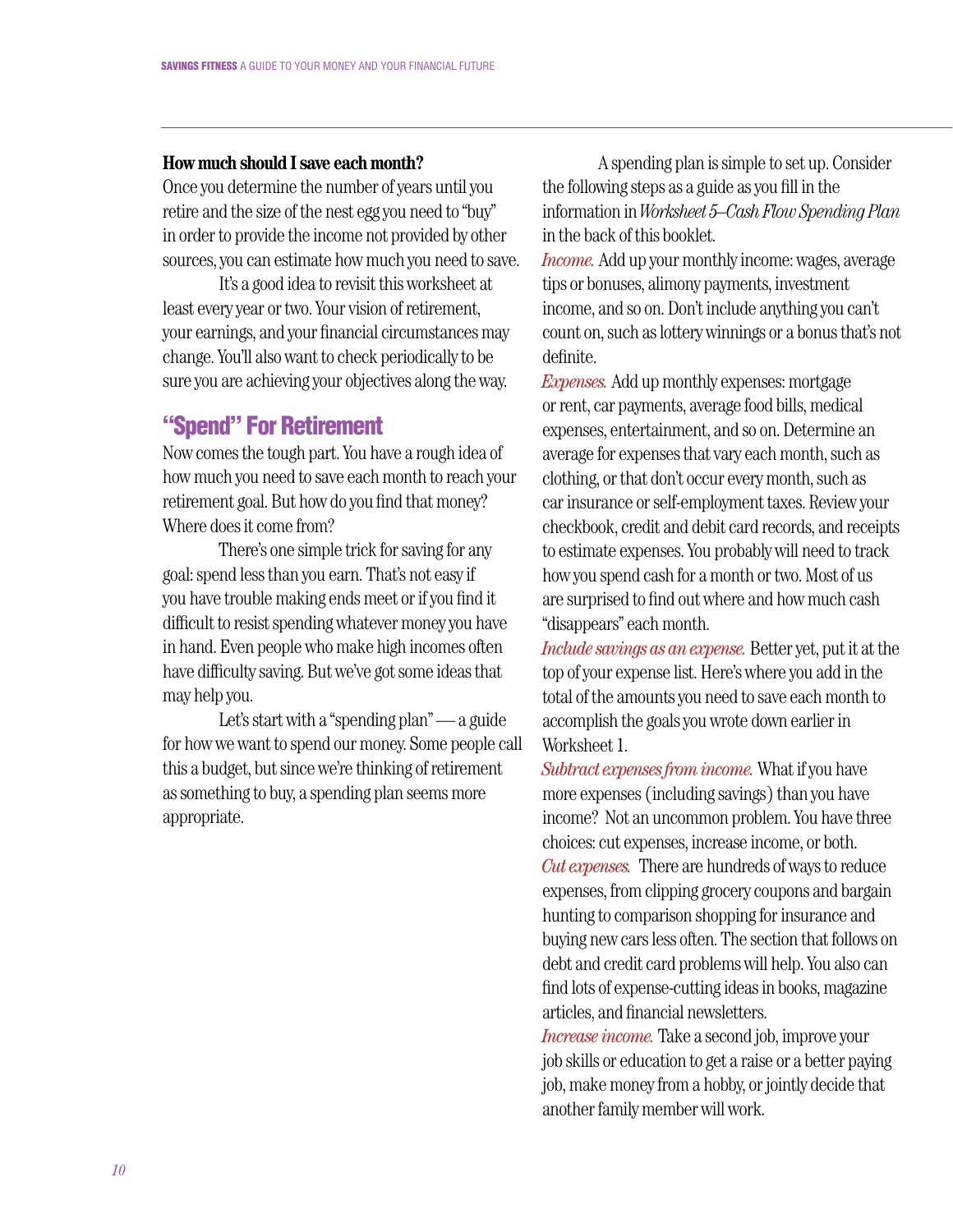# BOOST YOUR BOOST YOUR FINANCIAL PERFORMANCE FINANCIAL PERFORMANCE

*Tips.* Even after you've tried to cut expenses and increase income, you may still have trouble saving enough for retirement and your other goals. Here are some tips. Pay yourself first. Put away first the money you want to set aside for goals. Have money automatically withdrawn from your checking account and put into savings or an investment. Join a retirement plan at work that deducts money from your paycheck. Or deposit your retirement savings yourself, the first thing. What you don't see you don't miss.

Put bonuses and raises toward savings.

Make saving a habit. It's not difficult once you start.

**R**evisit your spending plan every few months to be sure you are on track. Income and expenses change over time.

# Avoid Debt And Credit Problems

High debt and misuse of credit cards make it tough to save for retirement. Money that goes to pay interest, late fees, and old bills is money that could earn money for retirement and other goals.

*How much debt is too much debt?* Debt isn't necessarily bad, but too much debt is. Add up what you pay monthly in car loans, student loans, credit card and charge card loans, personal loans — everything but your mortgage. Divide that total by the money you bring home each month. The result is your "debt ratio." Try to keep that ratio to 10 percent or less. Total mortgage and nonmortgage debt should be no more than 36 percent of your take-home pay.



*What's the difference between "good debt" and "bad debt"?* Yes, there is such a thing as good debt. That's debt that can provide a financial pay off. Borrowing to buy or remodel a home, pay for a child's education, advance your own career skills, or buy a car for getting to work can provide long-term financial benefits.

Bad debt is when you borrow for things that don't provide financial benefits or that don't last as long as the loan. This includes borrowing for vacations, clothing, furniture, or dining out.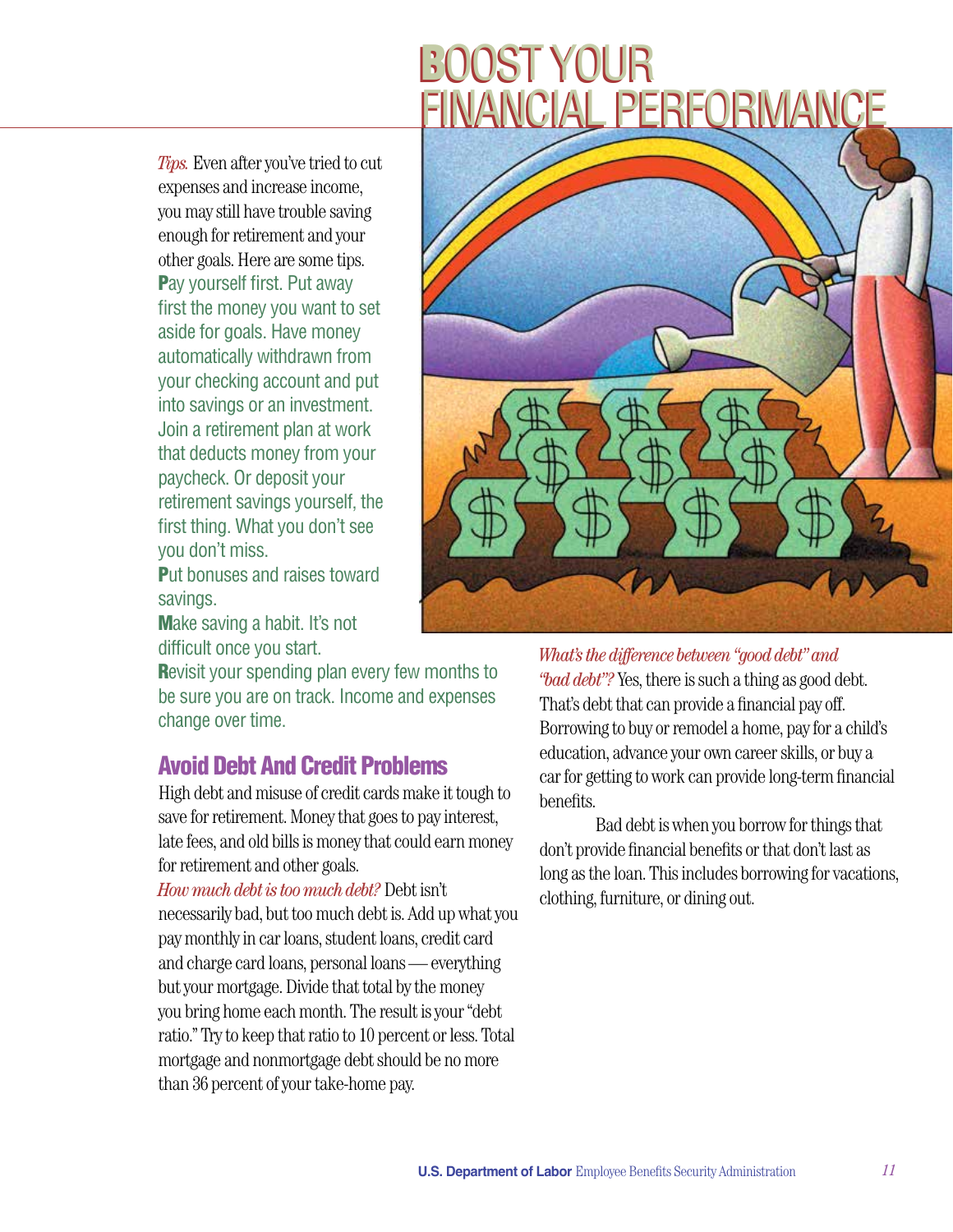*Do you have debt problems?* Here are some warning signs: **Borrowing to pay off other loans. Creditors calling for payment. Paying only the minimum on credit cards. Maxing out credit cards. Borrowing to pay regular bills. Being turned down for credit.** 

*Avoid high-interest rate loans.* Loan solicitations that come in the mail, pawning items for cash, or "payday" loans in which people write postdated checks to checkcashing services are usually extremely expensive. For example, rolling over a payday loan every 2 weeks for a year can run up interest charges of over 600 percent! While the Truth-in-Lending Act requires lenders to disclose the cost of your loan expressed as an annual percentage rate (APR), it is up to you to read the fine

#### Facts Women Should Know About Preparing For Retirement

W **omen face challenges that often make it more difficult for them than men to adequately save for retirement. In light of these challenges, women need to pay special attention to making the most of their money.**

**• Women tend to earn less than men and work fewer years.**

**• Women stay at jobs for a shorter period of time, work part time more often, and interrupt their careers to raise children. Consequently, they are less likely to qualify for company-sponsored retirement plans or to receive the full benefits of those plans.** 

**• On average, women live 5 years longer than men, and thus need to build a larger retirement nest egg for themselves.**

- **Some studies indicate women tend to invest less aggressively than men.**
- **Women tend to lose more income than men following a divorce.**

**• Women age 65 or older are more than 60 percent more likely than men the same age to receive income below the poverty level.**

**For more information, call the Employee Benefits Security Administration at 1-866-444-3272 and ask for the booklets** *Women and Retirement Savings, Taking the Mystery Out of Retirement Planning***, and** *QDROs: The Division of Retirement Benefits through Qualified Domestic Relations Orders* **(for example, divorce orders). Also call the Social Security Administration at 800-772-1213 for their booklet** *What Every Woman Should Know***, or visit the agency's website at <www.socialsecurity.gov>.**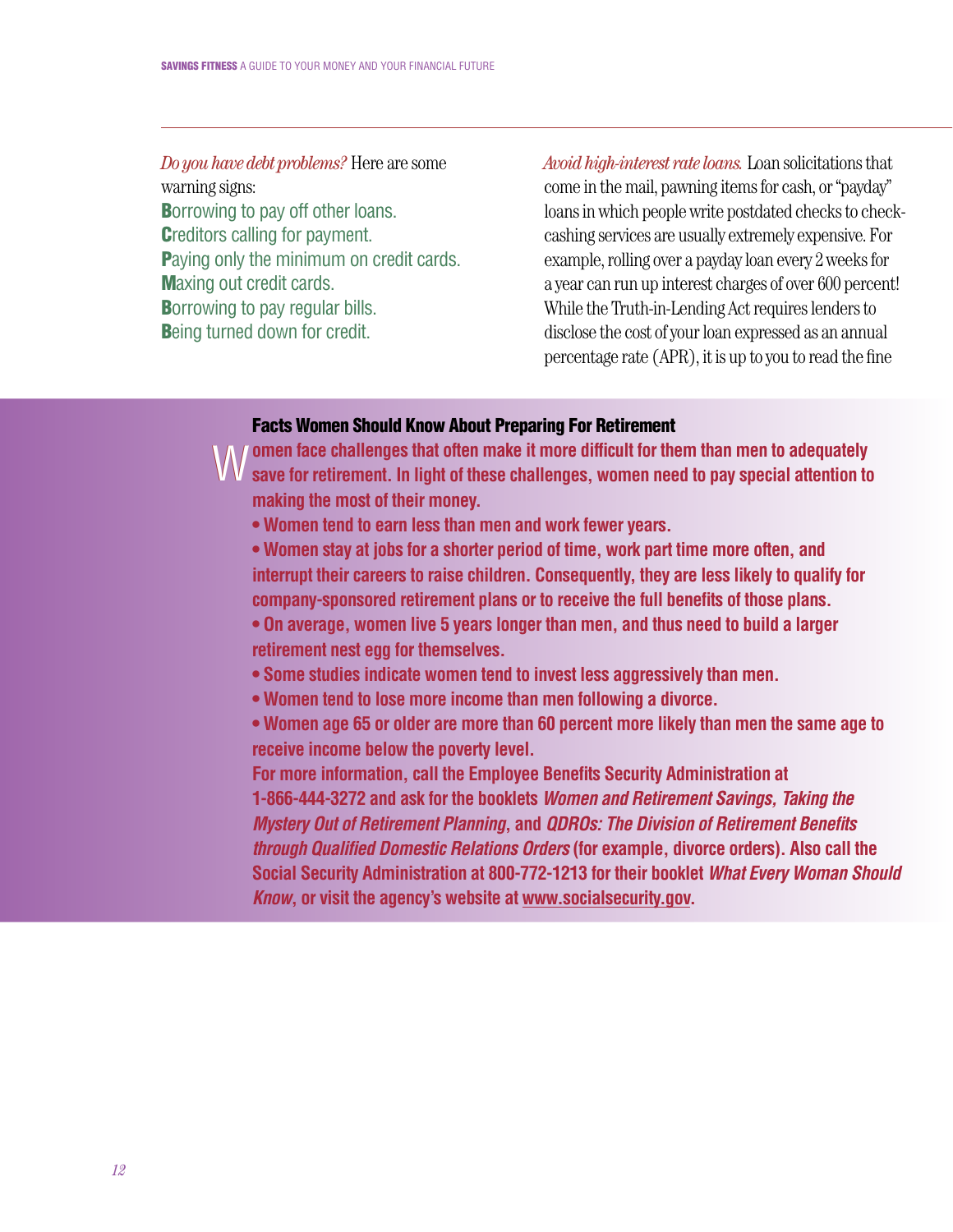# STRENGTHENING YOUR STRENGTHENING YOUR FITNESS PLAN FITNESS PLAN

print telling you exactly what the details of your loan and its costs are.

The key to recognizing just how expensive these loans can be is to focus on the total cost of the loan principal and interest. Don't just look at the monthly payment, which may be small, but adds up over time. *Handle credit cards wisely.* Credit cards can serve many useful purposes, but people often misuse them. Take, for example, the habit of making only the 2 percent minimum payment each month. On a \$2,000 balance with a credit card charging 18 percent interest, it would take 30 years to pay off the amount owed. Then imagine how fast you would run up your debts if you did this with several credit cards at the same time. (For more information on handling credit wisely, see the

"Resources" section at the end of this booklet.)

Here are some additional tips for handling credit cards wisely.

Keep only one or two cards, not the usual eight or nine.

Don't charge big-ticket items. Find less expensive loan alternatives.

Shop around for the best interest rates, annual fees, service fees, and grace periods.

Pay off the card each month, or at least pay more than the minimum.

**Still have problems? Leave the cards at home or cut** them up.

*How to climb out of debt.* Despite your best efforts, you may find yourself in severe debt. *Worksheet 6–Debt Reduction* in the back of this booklet can help you come up with a plan to pay down your credit card and other bad debt. A credit counseling service can help you set up a plan to work with your creditors and reduce your



debts. Or you can work with your creditors directly to try and work out payment arrangements.

# Saving For Retirement

Once you've reduced unnecessary debt and created a workable spending plan that frees up money, you're ready to begin saving toward retirement. You may do this through a company retirement plan or on your own — options that are covered in more detail later in this booklet. First, however, let's look at a few of the places where you might put your money for retirement. Savings accounts, money market mutual funds, certificates of deposit, and U.S. Treasury bills. These are sometimes referred to as cash or cash equivalents because you can get to them quickly and there's little risk of losing the money you put in. **Domestic bonds. You loan money to a U.S.** company or a government body in return for its promise to pay back what you loaned, with interest. **Domestic stocks. You own part of a U.S. company.**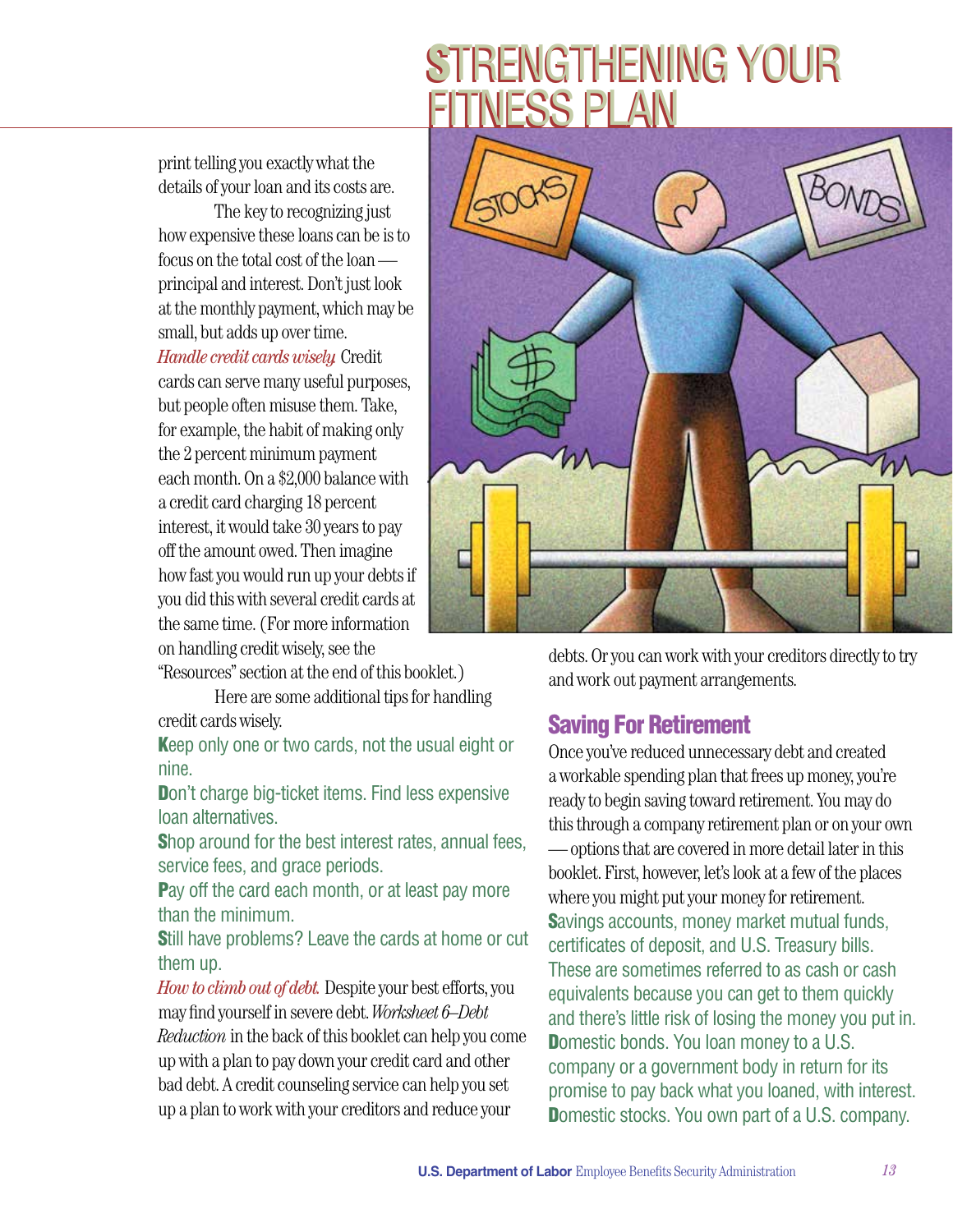Mutual funds. Instead of investing directly in stocks, bonds, or real estate, for example, you can use mutual funds. These pool your money with money of other shareholders and invest it for you. A stock mutual fund, for example, would invest in stocks on behalf of all the fund's shareholders. This makes it easier to invest and to diversify your money.

*Choosing where to put your money.* How do you decide where to put your money? Look back at the short-term goals you wrote down earlier — a family vacation, perhaps, or the down payment for a home. Remember, you should always be saving for retirement. But, for goals you want to happen soon — say, within a year it's best to put your money into one or more of the cash equivalents — a bank account or CD, for example. You'll earn a little interest and the money will be there when you need it.

### Tips On How To Save Smart For Retirement

**• Start now. Don't wait. Time is critical.** 

**• Start small, if necessary. Money may be tight, but even small amounts can make a big difference given enough time, the right kind of investments, and tax-favored vehicles such as company retirement plans and IRAs.**

**• Use automatic deductions from your payroll or your checking account for deposit in mutual funds, IRAs, or other investment vehicles.**

- **Save regularly. Make saving for retirement a habit.**
- **Be realistic about investment returns. Never assume that a year or two of high market returns will continue indefinitely. The same goes for market declines.**
- **If you change jobs, keep your retirement account money in your former employer's plan or roll it over into your new employer's plan or an IRA.**
- **Don't dip into retirement savings.**

 For goals that are at least 5 years in the future, however, such as retirement, you may want to put some of your money into stocks, bonds, real estate, foreign investments, mutual funds, or other assets. Unlike savings accounts or bank CDs, these types of investments typically are not insured by the federal government. There is the risk that you can lose some of your money. How much risk depends on the type of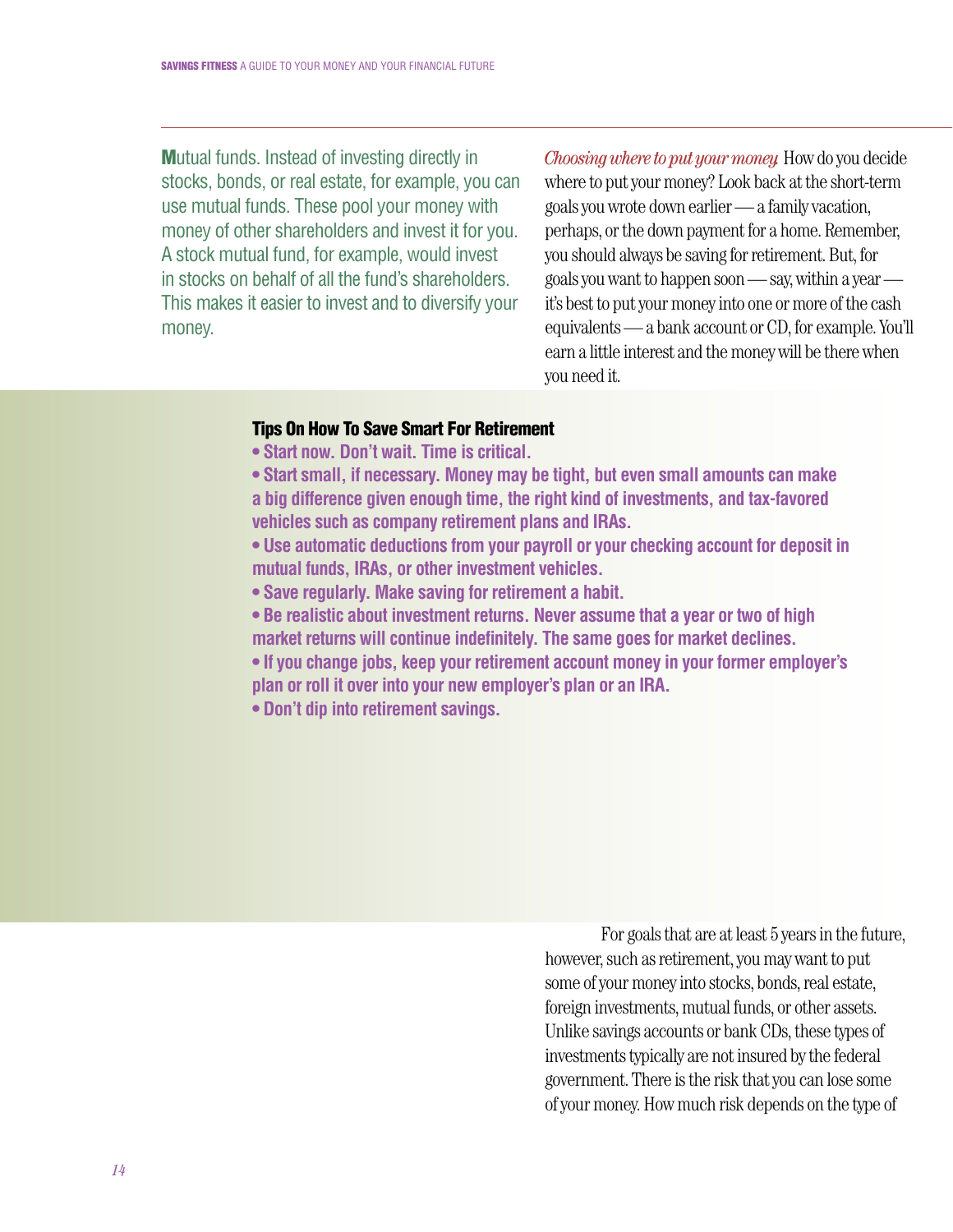# PERSONAL FINANCIAL FITNESS PERSONAL FINANCIAL FITNESS

investment. Generally, the longer you have until retirement and the greater your other sources of income, the more risk you can afford. For those who will be retiring soon and who will depend on their investment for income during their retirement years, a low-risk investment strategy is more prudent. Only you can decide how much risk to take.

Why take any risk at all? Because the greater the risk, the greater the potential reward. By investing carefully in such things as stocks and bonds, you are likely to earn significantly more money than by keeping all of your retirement money in a savings account, for example.

The differences in the average annual returns of various types of investments over time is dramatic. Over the last 50 years, the compound annual rate of return of short-term U.S. Treasury bills, which roughly equals the return of other

cash equivalents such as savings accounts, has been 5.2 percent. The compound annual rate of return of long-term government bonds over the same period has been 7.1 percent. Large-company stocks, on the other hand, while riskier have averaged an annual return of 9.8 percent.

Let's put that into dollars. If you had invested \$1 in Treasury bills 50 years ago, it would have grown to approximately \$13 today. However, inflation, at an annual average of 4.1 percent, would have eaten about \$11 of that gain leaving \$1.75 as the return. If the \$1 had been invested in government bonds, it would have grown to \$31, with \$4.16 left after inflation. If the \$1 had been invested in large-company stocks, it would have grown to \$105, with \$14.22 left after inflation. None of these rates of returns is guaranteed in the future, but they clearly show the relationship between risk and potential reward.



Many financial experts feel it is important to save at least a portion of your retirement money in higher risk — but potentially higher returning — assets. These higher risk assets can help you stay ahead of inflation, which eats away at your nest egg over time.

Which assets you want to invest in, of course, is your decision. Never invest in anything you don't thoroughly understand or don't feel comfortable about.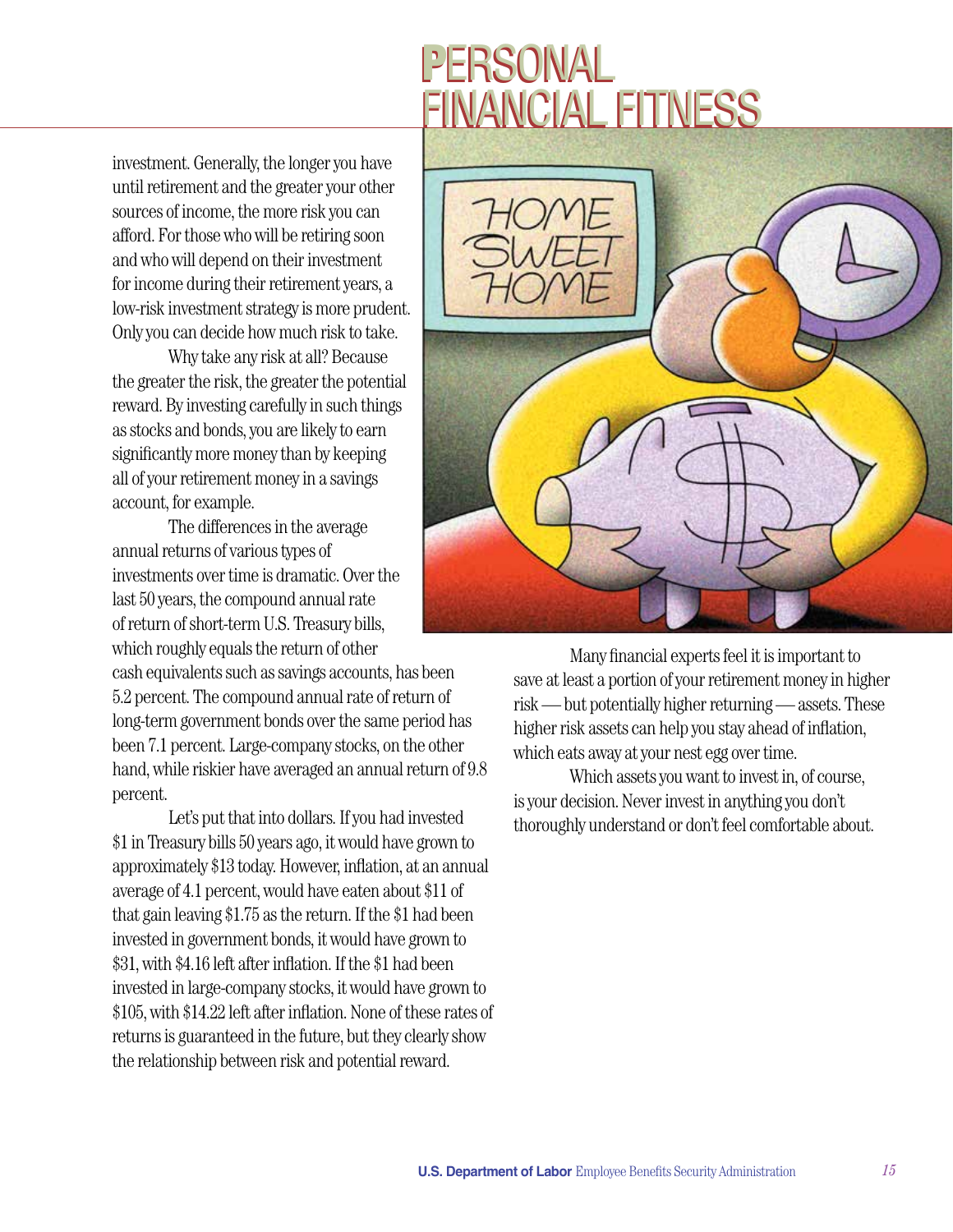*Reducing investment risk.* There are two main ways to reduce risk. First, diversify *within* each category of investment. You can do this by investing in pooled arrangements, such as mutual funds, index funds, and bank products offered by reliable professionals. These investments typically give you a small share of different individual investments and will allow you to spread your money among many stocks, bonds, and other financial instruments, even if you don't have a lot of money to invest. Your risk of losing money is less than if you buy shares in only a few individual companies. Distributing your investments in this way is called *diversification*.

Second, you can reduce risk by investing *among* categories of investments. Generally speaking, you should put some of your money in cash, some in bonds, some in stocks, and some in other investment vehicles. Studies have shown that once you have diversified your investments within each category, the choices you make about how much to put in these major categories is the most important decision you will make and should define your investment strategy.

Why diversify? Because at any given time one investment or type of investment might do better than another. Diversification lets you manage your risk in a particular investment or category of investments and decreases your chances of losing money. In fact, the factors that can cause one investment to do poorly may cause another to do well. Bond prices, for example, often go down when stock prices are up. When stock prices go down, bonds often increase in value. Over a long time — the time you probably have to save for retirement — the risk of losing money or earning less than you would in a savings account tends to decline.

By diversifying into different types of assets, you are more likely to reduce risk, and actually improve return, than by putting all of your money into one investment or one type of investment. The familiar adage "Don't put all your eggs in one basket" definitely applies to investing.

*Deciding on an investment mix.* How you diversify that is, how much you decide to put into each type of investment — is called asset allocation. For example, if you decide to invest in stocks, how much of your retirement nest egg should you put into stocks: 10 percent … 30 percent … 75 percent? How much into bonds and cash? Your decision will depend on many factors: how much time you have until retirement, your life expectancy, the size of your current nest egg, other sources of retirement income, how much risk you are willing to take, and how healthy your current financial picture is, among others.

Your asset allocation also may change over time. When you are younger, you might invest more heavily in stocks than bonds and cash. As you get older and enter retirement, you may reduce your exposure to stocks and hold more in bonds and cash. You also might change your asset allocation because your goals, risk tolerance, or financial circumstances have changed.

*Rebalancing your portfolio.* Once you've decided on your investment mix and invested your money, over time some of your investments will go up and others will go down. If this continues, you may eventually have a different investment mix than you intended. Reassessing your mix, or rebalancing, as it is commonly called, brings your portfolio back to your original plan. Rebalancing also helps you to make logical, not emotional, investment decisions.

For instance, instead of selling investments in a sector that is declining, you would sell an investment that has made gains and, with that money, purchase more in the declining investment sector. This way, you rebalance your portfolio mix, lessen your risk of loss, and increase your chance for greater returns in the long run.

Here's how rebalancing works: Let's say your original investment called for 10 percent in U. S. small company stocks. Because of a stock market decline, they now represent 6 percent of your portfolio. You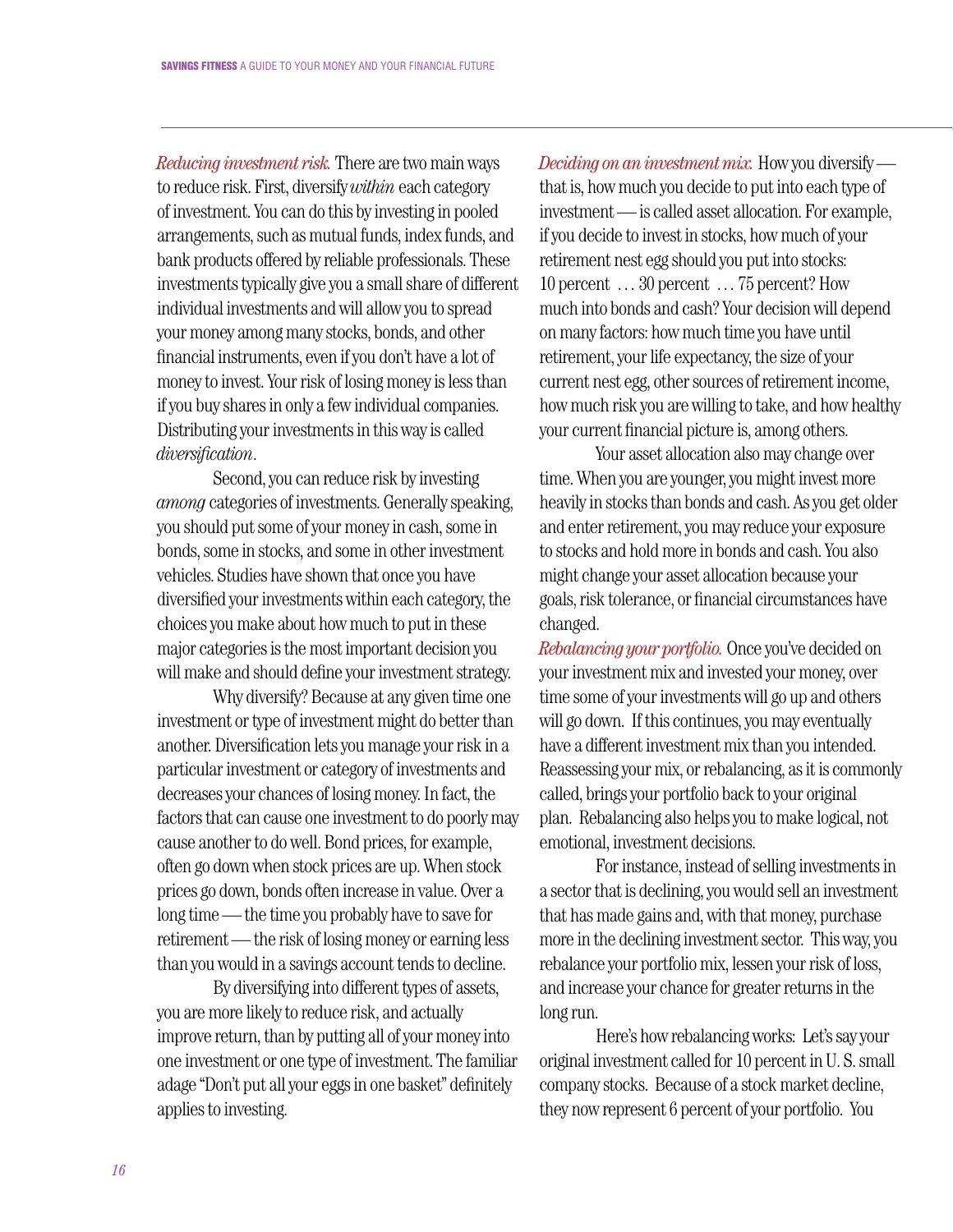# MAXIMIZING YOUR MAXIMIZING YOUR WORKOUT POTENTIAL WORKOUT POTENTIAL

would sell assets that had increased and purchase enough U.S. small company stocks so they again represent 10 percent of your portfolio.

How do you know when to rebalance? There are two methods of rebalancing: calendar and conditional. Calendar rebalancing means that once a quarter or once a year you will reduce the investments that have gone up and will add to investments that have gone down. Conditional rebalancing is done whenever an asset class goes up or down more than some percentage, such as 25 percent. This method lets the markets tell you when it is time to rebalance.

# The Power Of Compounding

Regardless of where you choose to put your money — cash, stocks, bonds, real

estate, or a combination of places — the key to saving for retirement is to make your money work for you. It does this through the power of compounding. Compounding investment earnings is what can make even small investments become larger given enough time.

You're probably already familiar with the principle of compounding. Money you put into a savings account earns interest. Then you earn interest on the money you originally put in, plus on the interest you've accumulated. As the size of your savings account grows, you earn interest on a bigger and bigger pool of money.

## POWER OF COMPOUNDING

The value of \$1,000 compounded at various rates of return over time is as follows:

| <b>Years</b> | $4\%$   | $6\%$   | 8%                        | 10%     |
|--------------|---------|---------|---------------------------|---------|
| 10           | \$1,481 | \$1,791 | \$2,159                   | \$2,594 |
| 20           | \$2.191 | \$3,207 | $$4,661$ $$6,728$         |         |
| 30           | \$3,243 |         | \$5,743 \$10,063 \$17,449 |         |



The chart provides an example of how an investment grows at different annual rates of return over different time periods. Notice how the amount of gain gets bigger each 10-year period. That's because money is being earned on a bigger and bigger pool of money.

Also notice that when you double your rate of return from 4 percent to 8 percent, the end result after 30 years is over three times what you would have accumulated with a 4 percent return. That's the power of compounding!

The real power of compounding comes with time. The earlier you start saving, the more your money can work for you. Look at it another way. For every 10 years you delay before starting to save for retirement, you will need to save three times as much each month to catch up. That's why no matter how young you are, the sooner you begin saving for retirement, the better.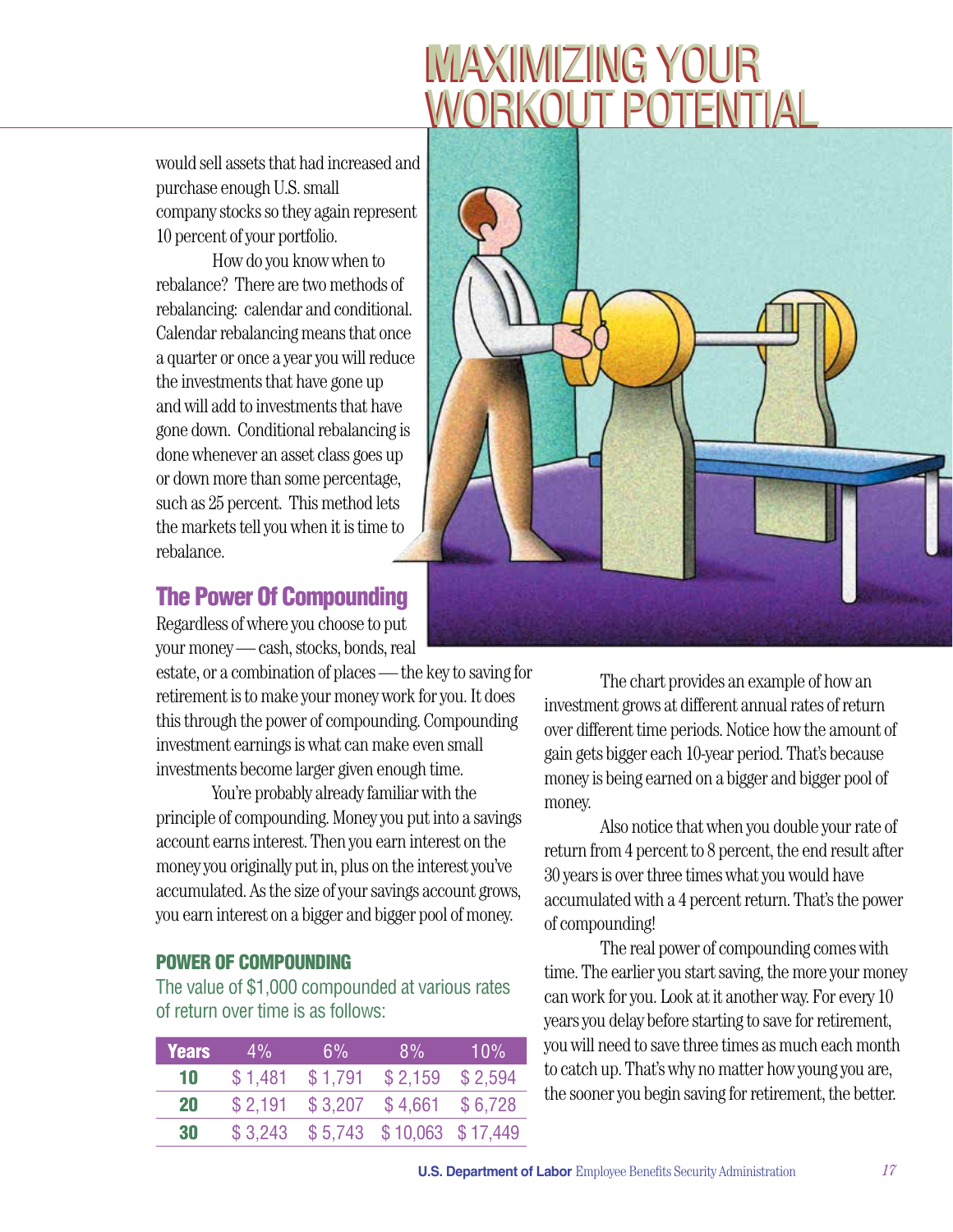## Using Employer-Based Retirement Plans

Does your employer provide a retirement plan? If so, say retirement experts . . . grab it! Employer-based plans are the most effective way to save for your future. What's more, you'll gain certain tax benefits. Employer-based plans come in one of two varieties (some employers provide both): defined benefit and defined contribution.

*Defined Benefit Plans.* These plans pay a lump sum upon retirement or a guaranteed monthly benefit. The amount of payout is typically based on a set formula, such as the number of years you have worked for the employer times a percentage of your highest earnings on the job. Usually the employer funds the plan commonly called a traditional pension plan — though in some plans workers also contribute. Most defined benefit plans are insured by the federal government.

#### How To Make The Most Of A Defined Contribution Plan

**• Study your employee handbook and talk to your benefits administrator to see what plan is offered and what its rules are. Read the summary plan description for specifics. Plans must follow federal law, but they can still vary widely in contribution limitations, investment options, employer matches, and other features.**

- **Join as soon as you become eligible.**
- **Put in the maximum amount allowed.**
- **If you can't afford the maximum, try to contribute enough to maximize any employer matching funds. This is free money!**

**• Study carefully the menu of investment choices. Some plans offer only a few choices, others may offer hundreds. The more you know about the choices, investing, and your investment goals, the more likely you will choose wisely.**

**• Many companies match employee contributions with stock instead of cash. Financial experts often recommend that you don't let your account get overloaded with company stock, particularly if the account makes up most of your retirement nest egg. Too much of a single stock increases risk.**

**• Plan fees and expenses reduce the amount of retirement benefits you ultimately receive from plans where you direct the investments. It's in your interest to learn as much as you can about your plan's administrative fees, investment fees, and service fees. Read the plan documents carefully. For more information on fees, call EBSA's toll-free line at 1-866-444- 3272 and request the booklet** *A Look at 401(k) Plan Fees***.**

> *Defined Contribution Plans.* The popular 401(k) plan is one type of defined contribution plan. Unlike a defined benefit plan, this type of savings arrangement does not guarantee a specified amount for retirement. Instead, the amount you have available in the plan to help fund your retirement will depend on how long you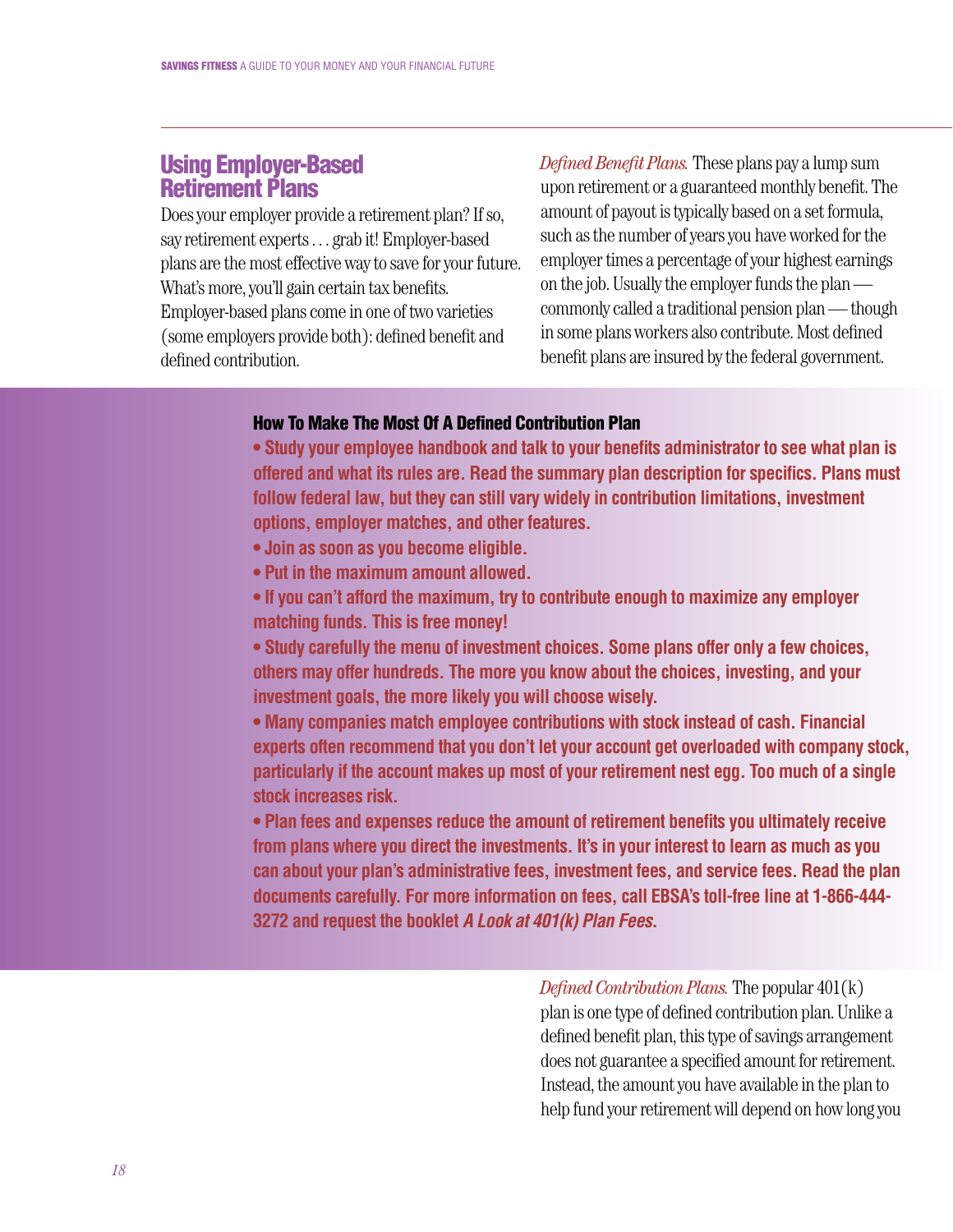# EMPLOYER EMPLOYER FITNESS PROGRAM FITNESS PROGRAM

participate in the plan, how much is invested, and how well the investments do over the years. The federal government does not guarantee how much you accumulate in your account, but it does protect the account assets from misuse by the employer.

In the past 20 years, defined contribution plans have become more common than traditional defined benefit retirement plans. Employers fund most types of defined contribution plans, though the amount of their contributions is not necessarily guaranteed.

Workers with a retirement plan are more likely to be covered by a defined contribution plan, usually a  $401(k)$  plan, rather than the traditional defined benefit plan. In many defined contribution plans, you are offered a choice of investment options, and

you must decide where to invest your contributions. This shifts much of the responsibility for retirement planning to workers. Thus, it is critical that you choose to contribute to the plan once you become eligible (usually after working full time for a minimum period) and, even if you are automatically enrolled in the plan, to contribute as much as possible. Invest wisely review your plan investment options and revisit your choices at least once a year.

*Tax Breaks.* Even though you may be responsible for funding a defined contribution plan, you receive important tax breaks. The money you invest in the plan and the earnings on those contributions are deferred from income tax until you withdraw the money (hopefully not until retirement). Why is that important? Because postponing taxes on what you earn allows your nest egg to grow faster. Remember the power of compounding? The larger the amount you have to compound, the faster it grows. Even after the withdrawals are taxed, you typically come out ahead.



The tax deduction also means that the decline in your take-home pay, because of your contribution, won't be as large as you might think. For example, let's assume you are thinking about putting \$100 into a retirement plan each month and that the rate you pay on income taxes is 15 percent. If you don't put that \$100 into a retirement plan, you'll pay \$15 in taxes on it. If you put in \$100, you postpone the taxes. Thus, your \$100 retirement plan contribution would actually reduce your take-home pay by only \$85. If you're in the 25 percent tax bracket, the cost of the \$100 contribution is only \$75. This is like buying your retirement at a discount.

*Vesting Rules.* Any money you put into a retirement plan out of your pay, and earnings on those contributions, always belong to you. However, contrary to popular belief, employees don't always have immediate access to the money their employer puts into their pension fund or their defined contribution plan. Under some plans, such as a traditional pension plan or  $a\ 401(k)$ , you have to work for a certain number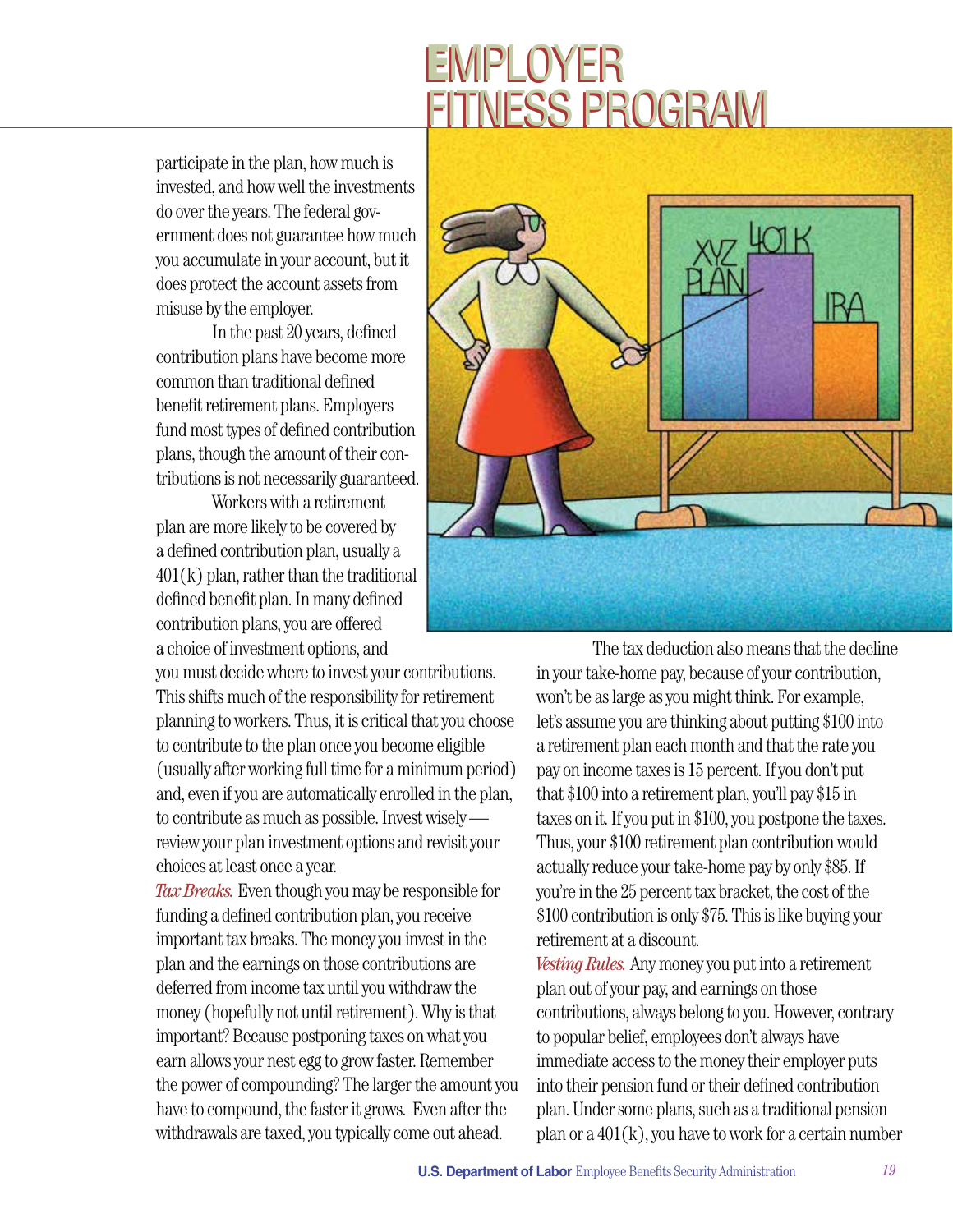of years — say, 3 — before you become "vested" and can receive benefits. Some plans vest in stages. Other defined contribution plans, such as the SEP and the SIMPLE IRA, vest immediately. You have access to the employer's contributions the day the money is deposited. No employer can require you to work longer than 7 years before you become vested in your retirement benefit.

 $\parallel$ 

Be aware of the vesting rules in your employer's plan.

Make sure you know when you're vested. Changing jobs too quickly can mean losing part or all of your retirement benefits or, at the very least, your employer's matching contributions.

*Retirement Plan Rights.* The federal government regulates and monitors company retirement plans. The vast majority of employers does an excellent job in complying with federal law. Unfortunately, a small fraction doesn't. For warning signs that your  $401(k)$ 

### Retirement Planning For Employees In Small Companies

**f you don't have a plan available at work, encourage your employer to start one. Many small employers believe their workers prefer higher salaries or other benefits, and they believe the rules are too complex and the costs too high. Mention the following benefits:** 

**• A retirement plan can attract and retain valued employees in a competitive labor market, as well as motivate workers.** 

**• Establishing a retirement plan and encouraging employee participation can help employers fund their own retirement. Even after taking into account the cost of establishing an employee plan, employers may still be better off than funding retirement on their own. • Some plans cost less and have fewer administrative hassles than employers may realize. Alternatives to traditional defined benefit plans and the 401(k) include the SIMPLE IRA and the SEP.** 

**For more information, contact EBSA at 1-866-444-3272 and request** *Choosing a Retirement Solution for Your Small Business, SIMPLE IRA Plans for Small Businesses, SEP Retirement Plans for Small Businesses, 401(k) Plans for Small Businesses, Automatic Enrollment 401(k) Plans for Small Businesses, Profit Sharing Plans for Small Businesses, or Payroll Deduction IRAs for Small Businesses***.**

> contributions are being misused and other information on protecting your retirement benefits, visit EBSA's website at www.dol.gov/ebsa or call EBSA's toll-free number at 1-866-444-3272 and request the booklet W*hat You Should Know About Your Retirement Plan.*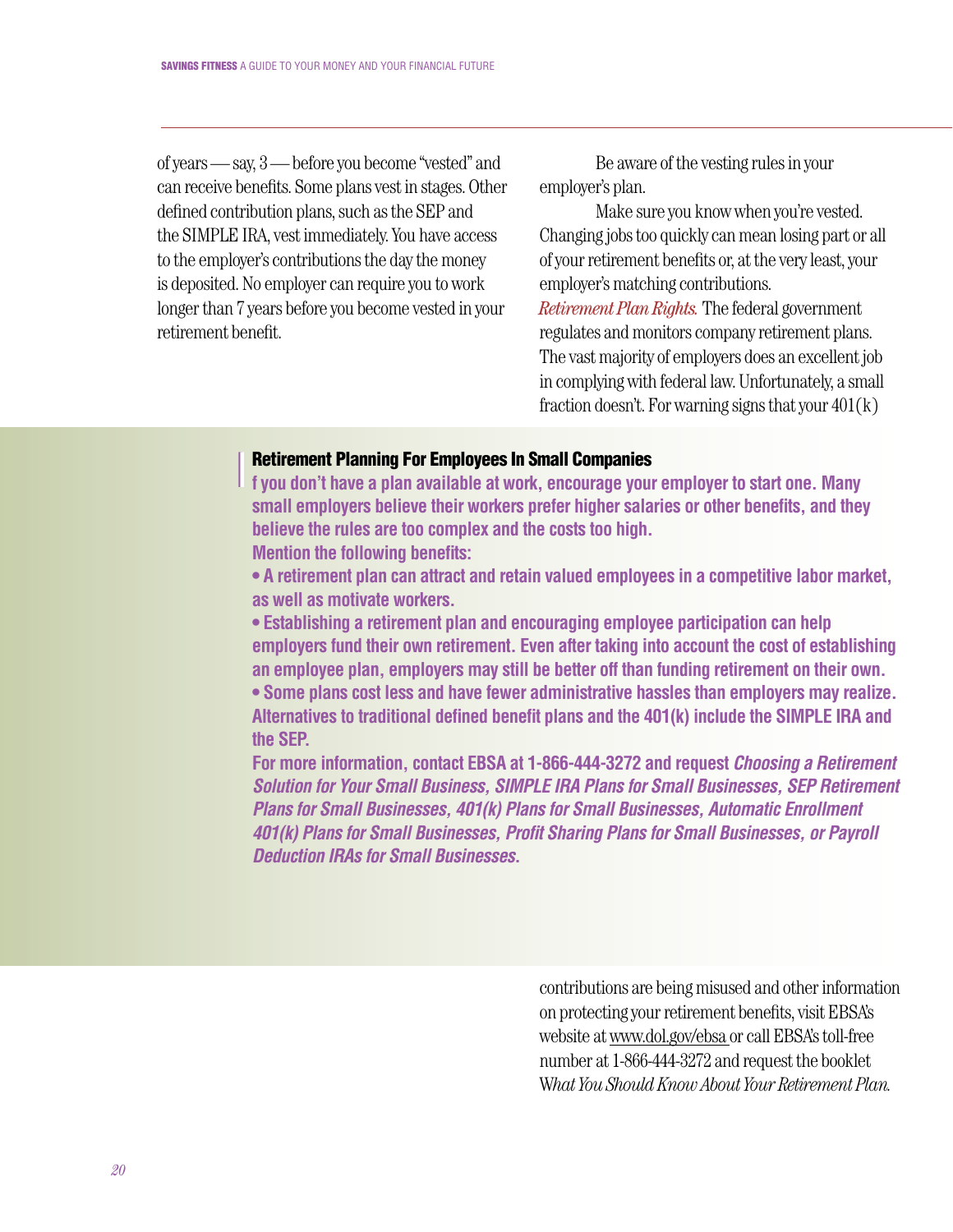# FINANCIAL FITNESS FOR FINANCIAL FITNESS FOR THE SELF-EMPLOYED THE SELF-EMPLOYED

# Types Of Defined Contribution Plans

The following are some of the most common types of defined contribution plans. For a more detailed description and comparison of some of these plans, visit the website www.dol.gov/ebsa and go to "Retirement Savings," then follow the prompt to the Small Business Advisor under "For Employers."

*401(k) Plan.* This is the most popular of the defined contribution plans and is most commonly offered by larger employers. Employers often match employee contributions.

*403(b) Plan.* Think of this as a 401(k) plan for employees of school systems and certain nonprofit organizations. Investments are made in tax-

sheltered annuities or mutual funds.

*SIMPLE IRA.* The Savings Incentive Match Plan for Employees of Small Employers is a simpler type of employer-based retirement plan. There is also a  $401(k)$ version of the SIMPLE.

*Profit Sharing Plan.* The employer shares company profits with employees, usually based on the level of each employee's wages.

*ESOP.* Employee stock ownership plans are similar to profit sharing plans, except that an ESOP must invest primarily in company stock. Under an ESOP, the employees share in the ownership of the company. *SEP.* Simplified employee pension plans are used by both small employers and the self-employed.

Other retirement plans you may want to learn more about include 457 plans, which cover state and local government workers, and the Federal Thrift Savings Plan, which covers federal employees. If you are eligible, you may also want to open a Roth IRA.



# What To Do If You Can't Join an Employer-Based Plan

You may not be able to join an employer-based retirement plan because you are not eligible or because the employer doesn't offer one. Fortunately, there are steps you can still take to build your retirement strength.

*Take a job with a plan.* If two jobs offer similar pay and working conditions, the job that offers retirement benefits may be the better choice.

*Start your own plan.* If you can't join a company plan, you can save on your own.

You can't put away as much on a tax-deferred basis, and you won't have an employer match. Still, you can build a healthy nest egg if you work at it.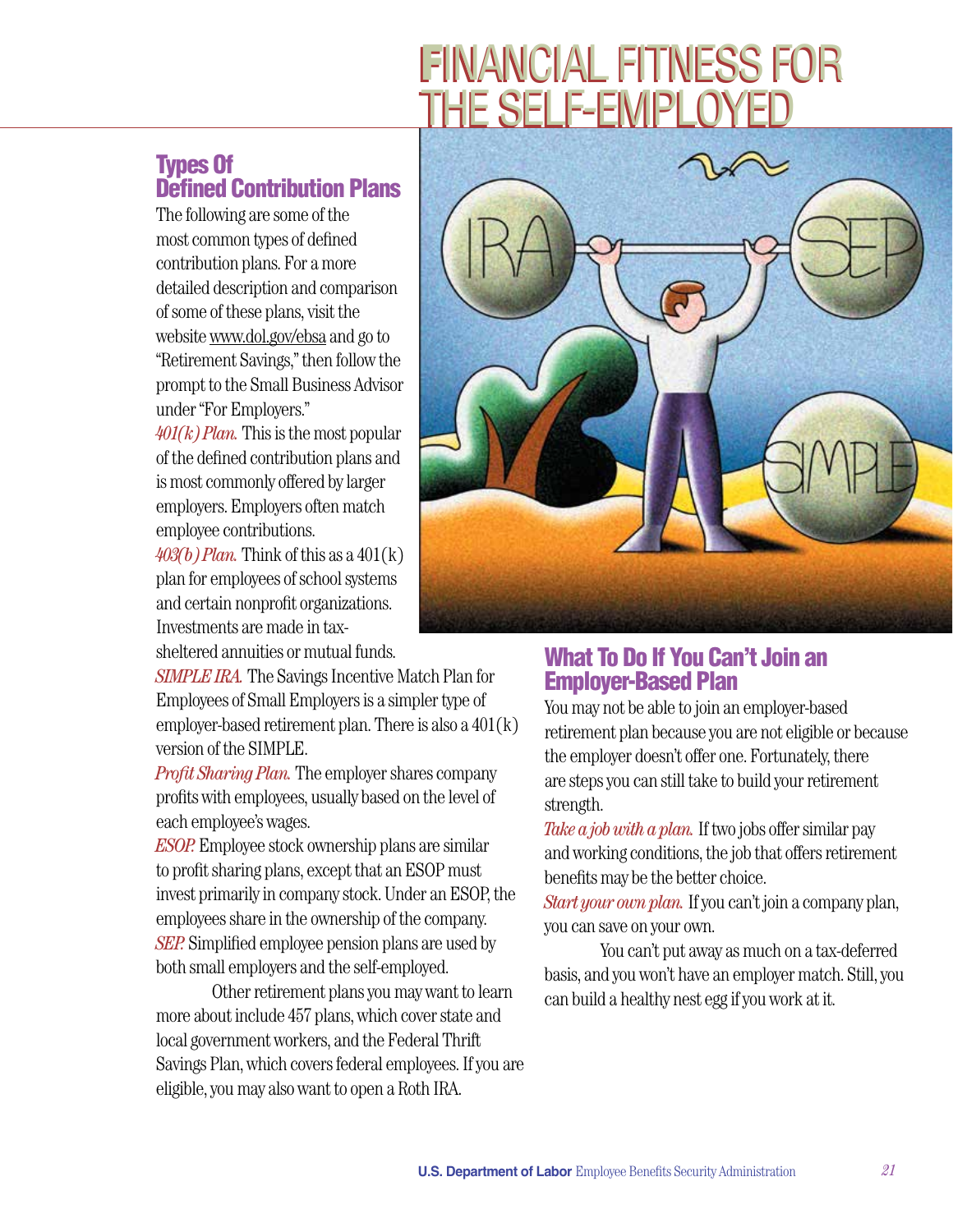*Open an IRA.* You can put up to \$5,500 a year into an individual retirement account on a tax-deductible basis if your spouse isn't covered by a retirement plan at work, or as long as your combined incomes aren't too high. Persons who are 50 or older can contribute an additional \$1,000. You also can put the same amount tax-deferred into an IRA for a nonworking spouse if you file your income tax return jointly. (By

the way, you don't have to put in the full amount; you can put in less.) With a traditional IRA, you delay income taxes on what you put in and on the earnings until you withdraw the money. With a Roth IRA, the money you put in is already taxed, but you won't ever pay income taxes on the earnings as long as the account is open at least 5 years.

#### **CAUTION**

**• Don't borrow from your retirement plan or permanently withdraw funds before retirement unless absolutely necessary.**

**• Your retirement plan may allow you to borrow from your account, often at very attractive rates. However, borrowing reduces the account's earnings, leaving you with a smaller nest egg. Also, if you fail to pay back the loan, you could end up paying income taxes and penalties. As an alternative, consider budgeting to save the needed money or pursue other affordable loan options.** 

**• Also avoid permanently withdrawing funds before retirement. This often happens when people change jobs. According to a study by the Employee Benefits Research Institute, 46 percent of workers changing jobs rolled over into an IRA or a new employer's retirement plan at least some of the money they received from their former employer's retirement plan.** 

**• Pre-retirement withdrawals reduce the ultimate size of your nest egg. In addition, you'll probably pay federal income taxes on the amount you withdraw (10 percent to as high as 35 percent) and a 10 percent penalty may be tacked on if you're younger than age 59½. In addition, you may have to pay state taxes. If you're in a SIMPLE IRA plan, that early withdrawal penalty climbs to 25 percent if you take out money during the first 2 years you're in the plan.**

> *Consider an annuity.* An annuity is an agreement with an insurance company in which you pay money in return for its paying either a regular fixed amount when you retire or an amount based on how much your investment earns. There is no limit on how much you can invest in a private annuity, and earnings aren't taxed until you withdraw them.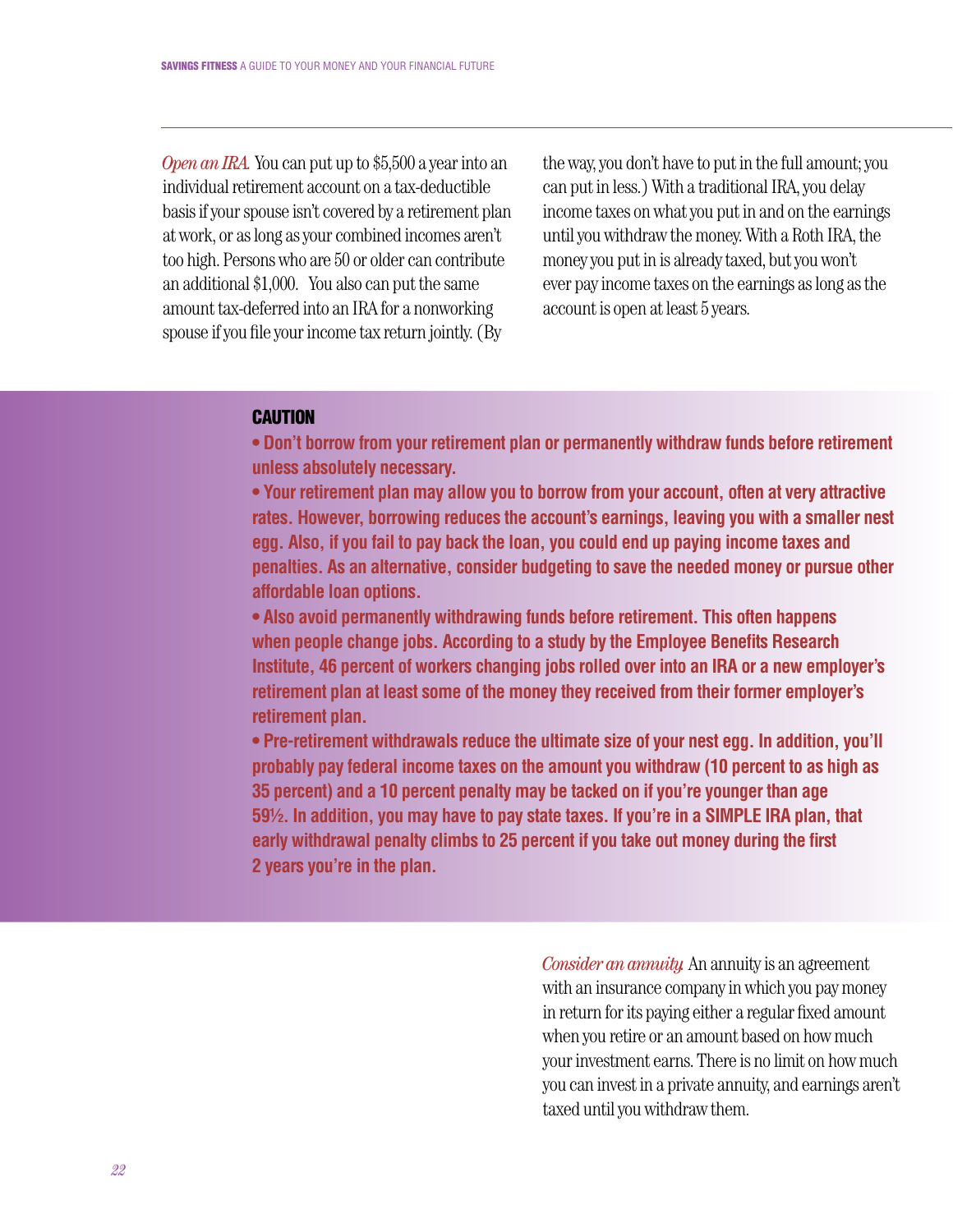# STAYING ON TRACK

However, annuities present complex issues regarding taxes, fees, and withdrawal strategies that may not make them the best investment choice for you. Consider discussing this type of investment first with a financial planner.

*Build your personal savings.* You can always save money on your own, either in mutual funds, stocks, bonds (such as U.S. Savings Bonds), real estate, CDs, or other assets. It's best to mark these investments as part of your retirement fund and don't use them for anything else unless absolutely necessary.

Investing in an IRA, an annuity, or in personal savings means you are totally responsible for directing your own investments. How conservatively or aggressively

you invest is up to you. It will depend in part on how willing you are to take investment risks, your age, the stability of your job, and other financial needs. Learn as much as you can about investing and about specific investments you are considering. You also may want to seek the help of a professional financial planner. Go to www.LetsMakeAPlan.org for tips on choosing a financial planner who puts your interests first.

# What To Do If You Are Self-Employed

Many people today work for themselves, either full time or in addition to their regular job. They have several tax-deferred options from which to choose. *SEP.* This is the same type of SEP described earlier under employer-based retirement plans. Only here, you're the employer and you fund the SEP from your earnings. You can easily set up a SEP through a bank, mutual fund, or other financial institution.



*"Keogh".* "Keoghs" are more complicated to set up and maintain, but they offer more advantages than a SEP. For one thing, they come in several varieties. Some of the varieties allow you to sock away more money sometimes a lot more money — than a SEP. *SIMPLE IRA.* Described earlier under employer-based retirement plans, a SIMPLE IRA can be used by the self-employed. However, generally you can't save as much as you can with a SEP or "Keogh". *IRA.* Usually you are better off funding a SEP or a "Keogh" unless your self-employment income is small. *Annuities.* See annuities under the section on "What to Do if You Can't Join an Employer-Based Plan."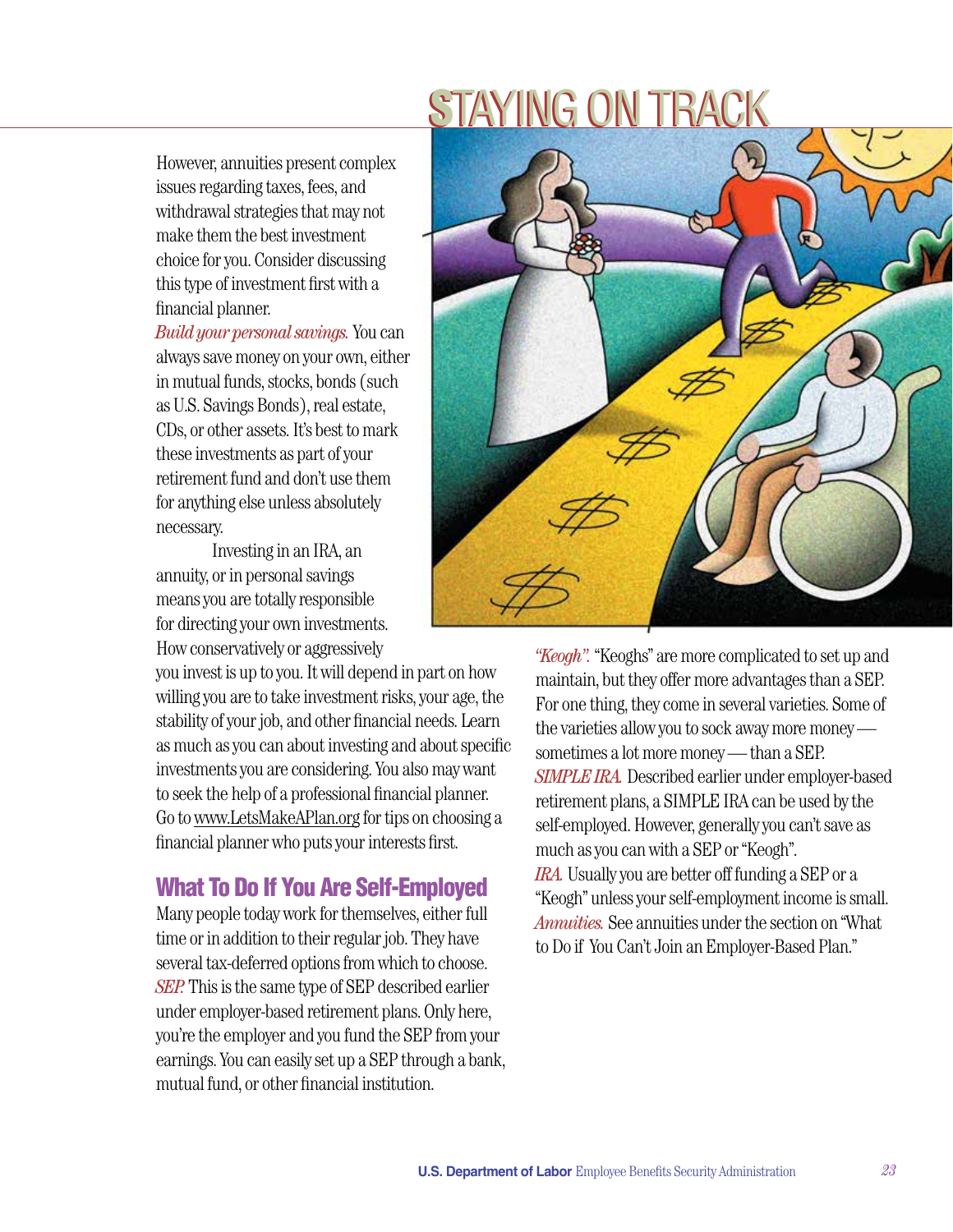# Managing For A Lifetime Of Financial Growth

As mentioned earlier, you probably will experience several major events in your life that can make it more difficult to start or keep saving toward retirement and other goals. The key is to have a clear plan, to stay focused on your goals, and to manage your money so that life events don't prevent you from keeping on target.

Here are a few suggestions for saving for retirement while financially managing some common life events.

*Marriage.* Getting married creates new financial demands that compete for retirement dollars, such as changing life insurance needs and saving to buy a home. But it's usually less expensive for two people to live together, thus freeing up dollars. Also, you probably still have time on your side. A spending plan is essential. Remember, every little bit helps. *Raising children.* The U.S. Department of Agriculture estimates that it costs the average American middleincome family approximately \$295,560 to raise a child to age 17. Furthermore, in some cases a spouse may stay out of the workforce to raise children, thus cutting into income and the opportunity to fund retirement. Having a child may alter your major financial goals, but should never eliminate them. Make the best effort you can. Also, many financial planners stress that saving for retirement should have priority over saving for a child's college education. There are financial aid programs for college-bound students but not for retirement.

*Changing jobs.* It's estimated that the average worker changes jobs more than 10 times in a working lifetime. Changing jobs often puts you at risk of not vesting in your current job, or a new job may not offer a retirement plan. Consider keeping your money in your former employer's retirement plan or rolling it into a new company plan or an individual retirement account (IRA). Don't cash out and spend the money, however small the amount.

*Divorce.* It's important that you know the laws regarding your spousal rights to Social Security and retirement benefits. Under current law, spouses and dependents have specific rights. Remember, retirement assets may well be the biggest financial asset in the marriage. Be sure to divide those assets carefully. It's also critical to review your overall financial situation before and after your divorce. Income typically drops for partners in the wake of a divorce, particularly for women.

*Disability.* A severe or long-lasting disability can undermine efforts to save for retirement. Although Social Security Disability benefits can help sustain a family if severe disability strikes, you may wish to explore the availability and cost of other forms of disability insurance.

*Death.* The premature death of a spouse can undermine efforts for the partner to save for retirement, particularly if there are dependent children. That's why it is important to check your Social Security statement to find out how much children will receive if a parent dies. Maintaining adequate life insurance is also important. Be sure that you have properly named the beneficiaries for any insurance policies, retirement plans, IRAs, and other retirement vehicles.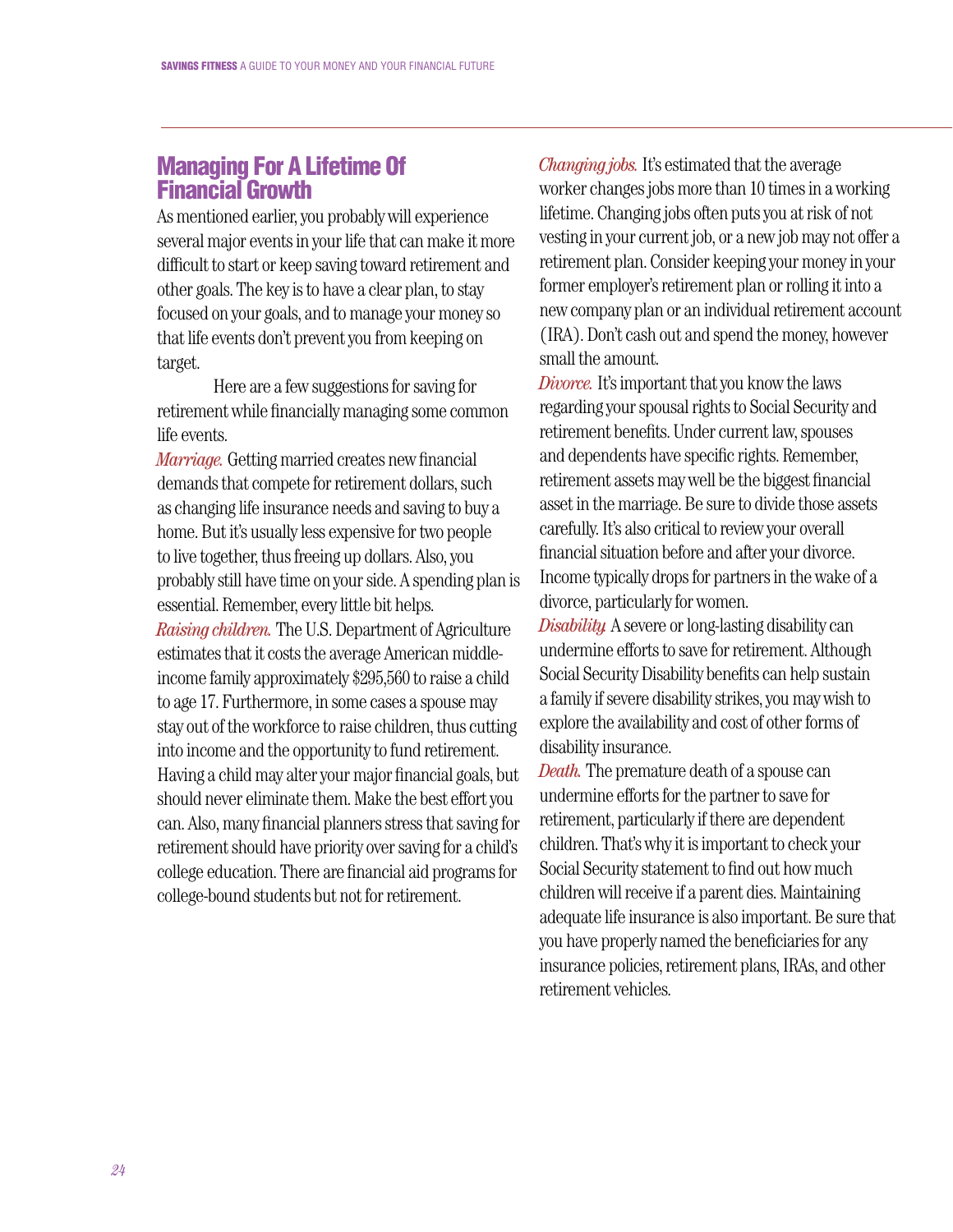# A LIFETIME OF A LIFETIME OF FINANCIAL GROWTH FINANCIAL GROWTH

# Coping With Financial Crises

Life has a way of throwing unexpected financial roadblocks, detours and potholes in our path. These might be large medical bills, car or home repairs, a death in the family, loss of a job, or expensive legal problems. Such financial emergencies can derail your efforts to save for retirement or other goals. Here are some strategies for managing financial crises.

*Establish an emergency fund.* This can lessen the need to dip into retirement savings for a financial emergency. Building an emergency fund is tough if income is tight, but every few dollars help. Fund it with pay from extra working hours or a temporary job, a tax refund, or a raise. Put the money into a low-risk, accessible account such as a savings account or money market fund.

*Insure yourself.* Insurance protects your financial assets, such as your retirement funds, by helping to take care of the really big financial disasters. Here's a list of insurance coverage you should consider buying: HEALTH. If you and your family aren't covered under an employer's policy, at least try to buy catastrophic medical coverage on your own.

DISABILITY. Did you know you are more likely before age 65 to miss at least 3 months of work because of a disability than you are to die? Social Security Disability Insurance can pay you and your family benefits if you are severely disabled and are expected to be so for at least 12 months. (Worker's compensation only helps if the disability is work-related.) In addition, your employer may offer some disability coverage, but you may need to supplement it with private coverage. RENTERS. Homeowners usually are insured against hazards such as fire, theft, and liability, but the majority of renters aren't. Renter's insurance is inexpensive.



AUTOMOBILE. Don't drive "bare." It's usually against the law to drive without auto coverage, to say nothing of being costly if you are in an accident. UMBRELLA. This provides additional liability coverage, usually through your home or auto insurance policies, in the event you face a lawsuit. LIFE. Having life insurance can help you or your spouse continue to save if either one of you dies before retirement. Social Security may be able to pay benefits to your spouse and/or minor children. On the other hand, you may not need life insurance if no one depends financially on you. There are many types of life insurance, with a variety of fees and commissions attached.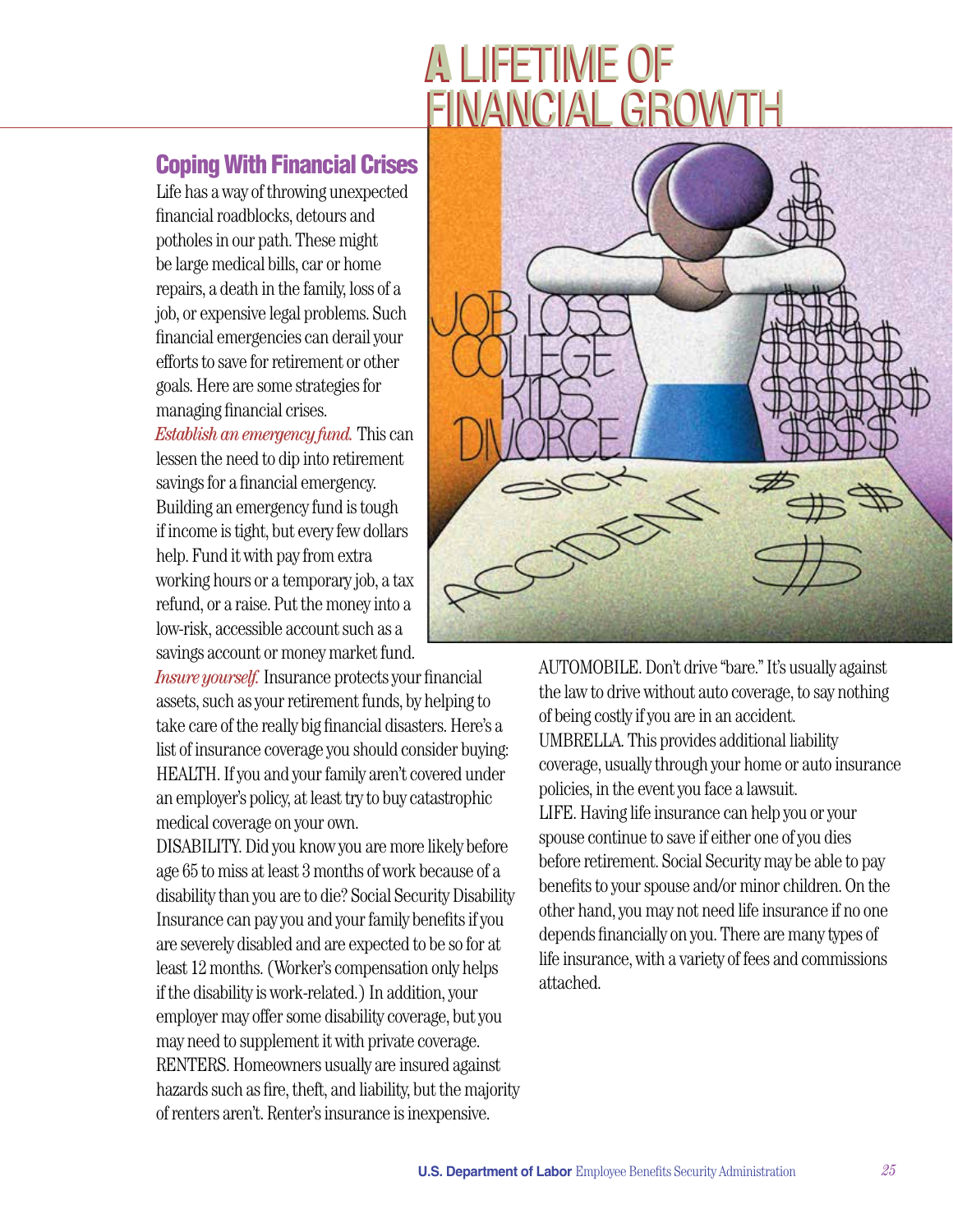LONG-TERM CARE. This insurance can help pay for costly long-term health care either at home or in a health-care facility or nursing home. It protects you from draining savings and assets you otherwise could use for retirement.

*Borrow.* If you must borrow because of a financial emergency, carefully compare the costs of all options available to you.

*Sell investments.* It's usually advisable to sell taxable investments first. Try not to touch your faster growing retirement accounts. Taking money out of your retirement accounts could trigger income taxes and penalties.

#### If You Choose To Work With A Financial Planner

**V** ou are the one ultimately responsible for the management of your own financial<br>affairs. However, you may want additional help along the way from a profession **affairs. However, you may want additional help along the way from a professional financial planner. A professional planner can:**

- **Provide expertise you don't have.**
- **Help improve your current financial management.**
- **Save you time.**
- **Provide an objective perspective.**
- **Help you through a financial crisis.**
- **Motivate you to take action.**

**For more information, visit CFP Board's website<www.LetsMakeAPlan.org> or call 1-800-487-1497 to request free copies of the Consumer Guide to Financial Planning and the Consumer Guide to Financial Self-Defense. The website also contains a wealth of information about financial planning and an advanced search function that enables you to find a financial planner who fits your needs and who will put your interests first.**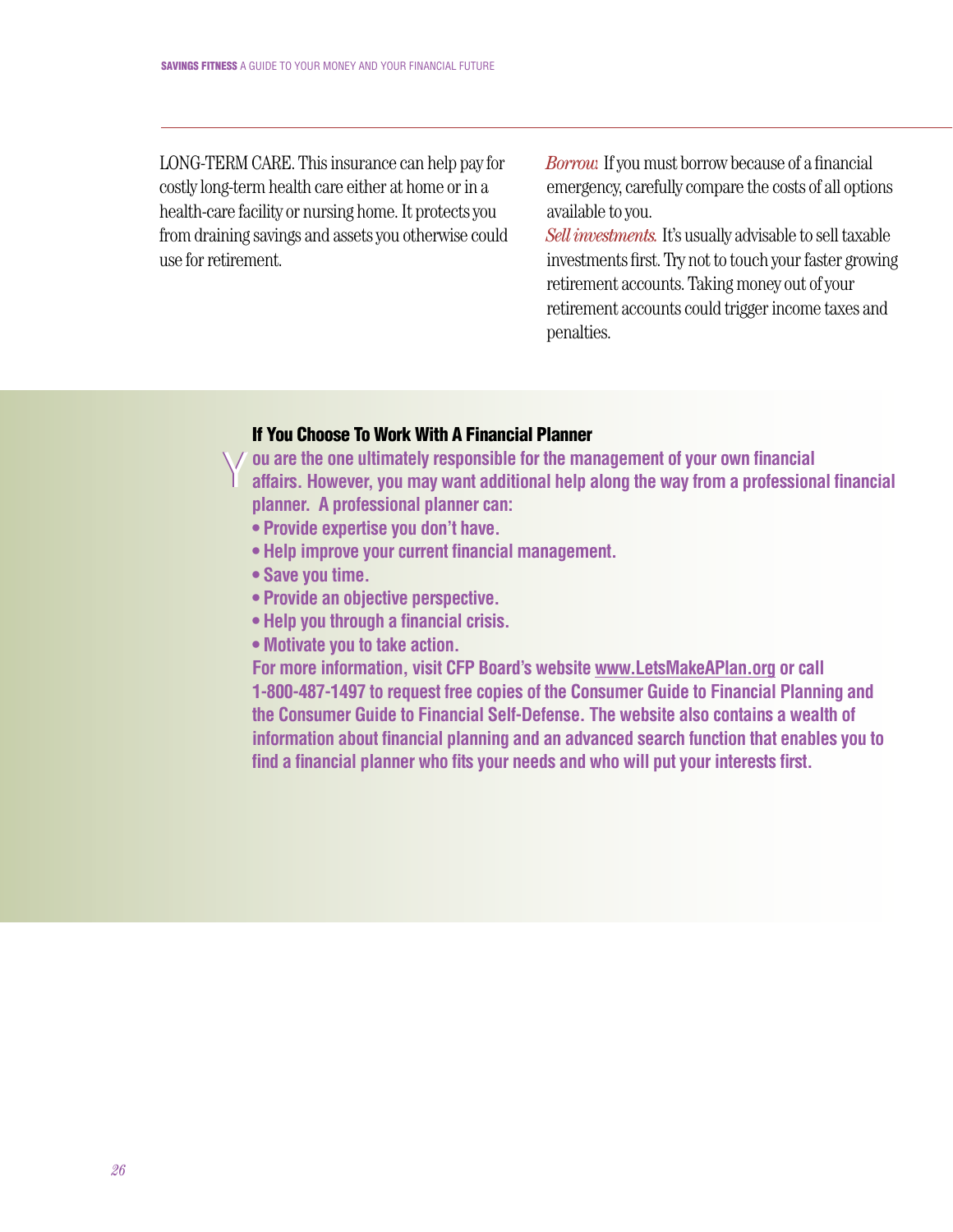# A WORKOUT A WORKOUT WORTH DOING WORTH DOING

# Monitor Your Progress

Financial planning is not a one-time process. Life, your goals, tax laws, and your financial world have a way of changing, sometimes dramatically. Go back to *Worksheet 5–Cash Flow Spending Plan* and complete the last two columns to help you track your progress.

**Periodically review your** spending plan.

Monitor the performance of investments. Make adjustments if necessary.

Make sure you contribute more toward your retirement as you earn more.

Update your various insurance safety nets to reflect changes in income or personal circumstances. **Keep your finances in order.** 



# Where To Go From Here

You now realize that saving for your own retirement is critical and that it is primarily your responsibility. You may get help along the way, but most of the work is going to rest on your shoulders. No one will work harder or care more about your retirement and your other financial goals than you.

Look back at your goals outlined in Worksheet 1. Perhaps they seem more realistic now. Even if you can't do as much as you would like to right away, you can do something.

Think of this booklet as a starting point. Continue to educate yourself about managing your money and investing. Consider professional resources as well, such as your benefits department, financial planners, and other financial experts who can help you not only with your financial questions, but, more importantly, can help motivate you into action.

Finally, there is only one real key to "buying" that retirement you've dreamed of. It doesn't matter whether you are still young or whether retirement is just around the corner. It doesn't matter whether you're in your first job, trying to save for a home, or putting a child through college.

All that matters is that you start saving...now!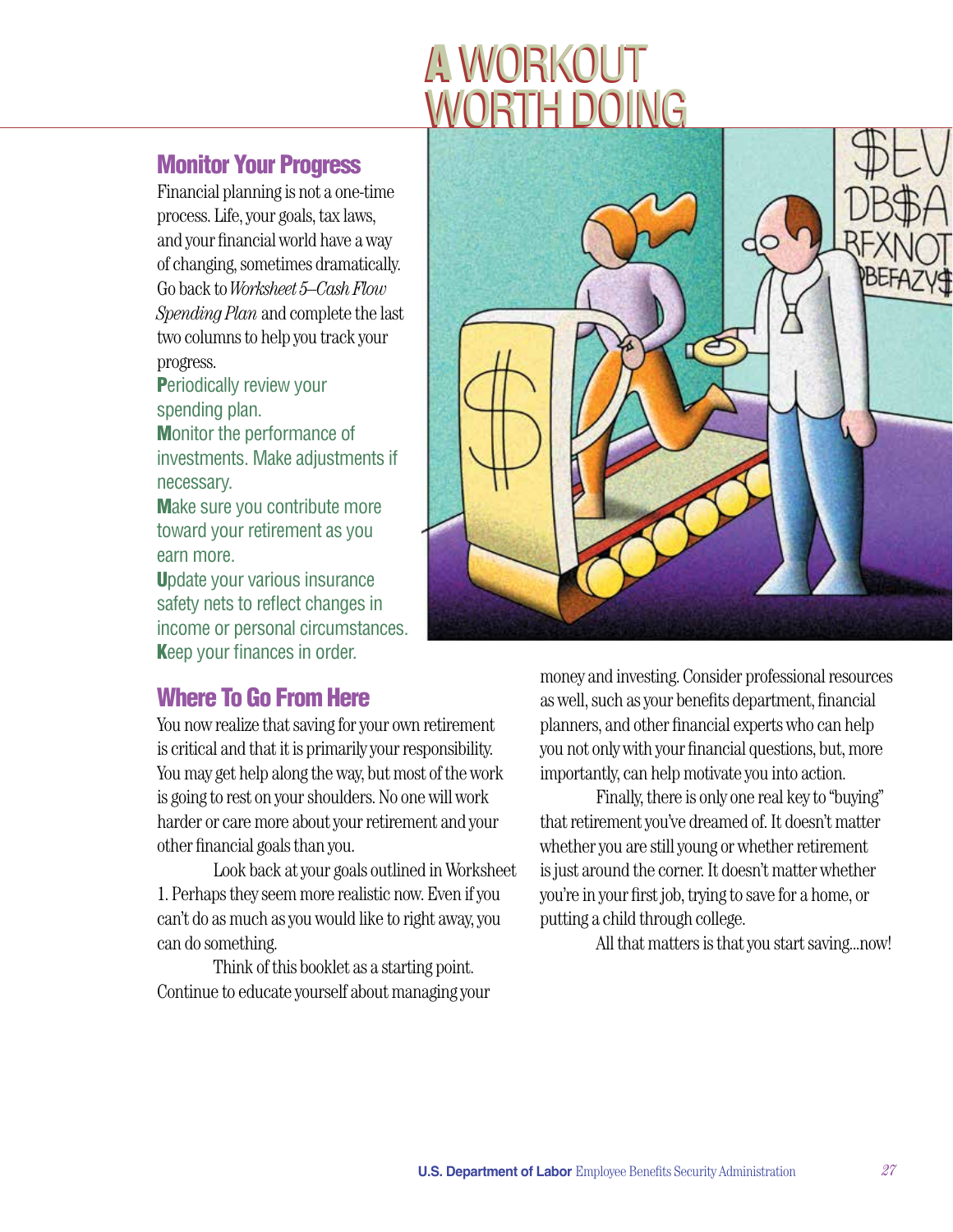### **Resources**

This publication is presented by the: Employee Benefits Security Administration U.S. Department of Labor 200 Constitution Ave., N.W. Washington, DC 20210 Web site: www.dol.gov/ebsa Toll-free publication request line: 1-866-444-3272

Certified Financial Planner Board of Standards, Inc. 1425 K Street, NW, Suite 500 Washington, DC 20005 Website: www.LetsMakeAPlan.org Toll-free number: 1-800-487-1497

#### **Sample Financial Calculator websites:**

*Calculator for Workers Nearing Retirement* [www.dol.gov/ebsa/publications/nearretirement.html](www.dol.gov/ebsa/Publications/nearretirement.html)  EBSA's publication "Taking the Mystery Out of Retirement Planning" provides online interactive worksheets for workers who are 10 to 15 years from retirement to help them get an idea of whether their retirement savings are on track.

### *Other Calculators*

<www.kiplinger.com> – Select "Retirement Savings Calculator."

[www.choosetosave.org/asec/]( http://www.choosetosave.org/asec/) – Select "Ballpark Estimate."

<www.finra.org> – Select "Investors," then "Tools & Calculators" and "Retirement Calculator."

<http://money.cnn.com> – Select "Calculators."

(Note: The sites above are only a sample of calculators available on the web. The Department of Labor does not endorse a specific calculator or the products and services offered on these websites.)

### **Getting Out of Debt:**

#### <www.ftc.gov/credit>

The Federal Trade Commission has information on a number of debt and credit topics, including getting out of debt, credit counseling and repair, and understanding your credit report.

## [http://www.federalreserve.gov/consumerinfo/fivetips\\_](http://www.federalreserve.gov/consumerinfo/fivetips_ creditscore.htm) [creditscore.htm](http://www.federalreserve.gov/consumerinfo/fivetips_ creditscore.htm)

The Federal Reserve Board website has information about credit reports and how to improve your credit score, and a credit card repayment calculator that estimates how long it will take to pay off a credit card balance.

#### <www.consumerfinance.gov>

The Consumer Financial Protection Bureau has information to educate consumers about credit card debt, student loans and mortgage.

## **Other web sources that highlight savings and retirement planning:**

#### <http://investor.gov>

View the U.S. Securities and Exchange Commission's investor information website for online help with investing and consumer protection questions. Toll-free consumer information number: 1-800-732-0330

#### <www.mymoney.gov>

This website is sponsored by the Financial Literacy and Education Commission, and has among its offerings the My Money Tool kit.

#### <www.ftc.gov>

Check out the Federal Trade Commission's section "Consumer Protection," including alerts on investment schemes.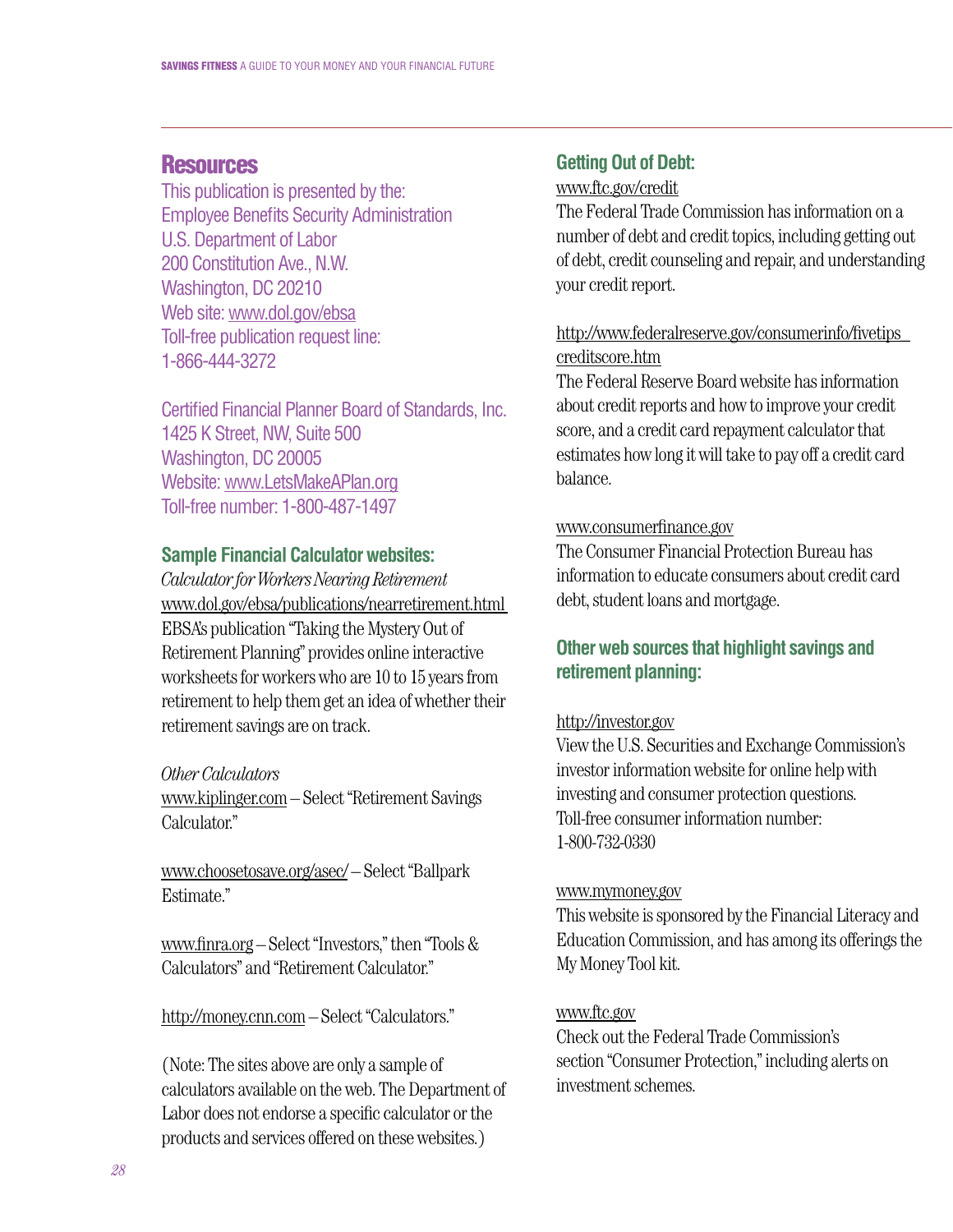# **RESOURCES**

## <www.publications.usa.gov>

The Federal Citizen Information Center's site contains text versions of hundreds of consumer publications. See the "Money" section for a list of brochures on money management and retirement planning.

## www.socialsecurity.gov

Visit the Social Security Administration's website for pages on retirement. Wage earners can estimate their retirement benefits online.

## <www.irs.gov>

The IRS website provides tax information on IRAs, 401(k) plans, SEP and SIMPLE plans, and much more.

## <www.savingsbonds.gov>

The Bureau of the Public Debt's website features pages on savings bonds, a savings bond calculator, and instructions for buying bonds online.

## <www.fdic.gov>

The Federal Deposit Insurance Corporation's website offers a financial education program, "Money Smart," a comprehensive financial education curriculum designed to help individuals outside the financial mainstream enhance their financial skills and create positive banking relationships.

### <www.investoreducation.org>

Investors of all ages can learn about the basics of investing at the Investor's Clearinghouse, sponsored by the Alliance for Investor Education (AIE).

### <www.aarp.org>

The AARP site provides advice on a host of retirement planning issues. Link to "Money" for information on financial planning.



## <www.nefe.org>

Browse the website of the National Endowment for Financial Education for a wealth of preretirement information.

### <www.jumpstartcoalition.org>

Jump\$tart Coalition for Personal Financial Literacy offers personal financial education materials aimed at grades K-12.

### <www.consumerfed.org>

The Consumer Federation of America offers several financial publications, including Your Credit Score and 66 Ways to Save Money, and runs the America Saves campaign to encourage savings among low-to-moderate income households.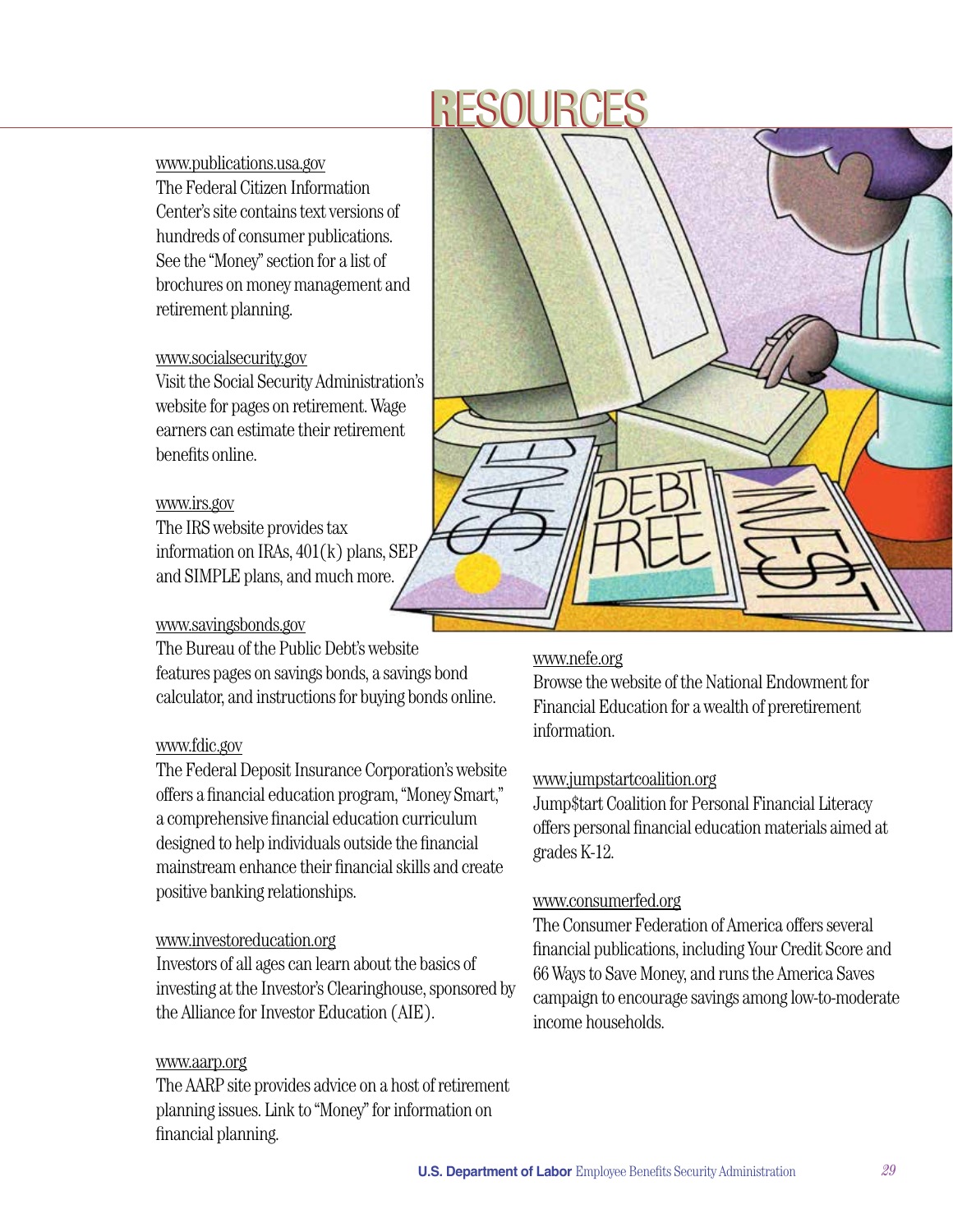# **Worksheets**

Use these worksheets to help you manage your financial life and begin your savings fitness plan. Take your time. You may want to fill out one or two worksheets and then spend some time gathering the information you need for the rest. Don't get stuck on the details. Guessing is okay and you can always come back later with more accurate or up-to-date numbers and information. If you are married, remember to include your spouse's information when filling out the worksheets.

You may want to make a copy of the worksheets before you get started, or print out an extra copy online. That way you can come back at a later date – in six months or a year – to update the worksheets and track your progress. This will help you start saving for a secure retirement, and other goals you may have. Interactive versions of the worksheets are also available online at [www.dol.gov/ebsa/publications/](http://www.dol.gov/ebsa/publications/savingsfitness.html) [savingsfitness.html](http://www.dol.gov/ebsa/publications/savingsfitness.html) to help with the calculations.

## WORKSHEET TITLE AND THE COMPLETED AND THE COMPLETED AND THE COMPLETED AND THE COMPLETED

| 1. Goals and Priorities                        |  |
|------------------------------------------------|--|
| 2. Financial Documents Checklist               |  |
| 3. Balance Sheet to Calculate Net Worth        |  |
| 4. Retirement Savings                          |  |
| 5. Cash Flow Spending Plan – first two columns |  |
| - last two columns                             |  |
| 6. Debt Reduction                              |  |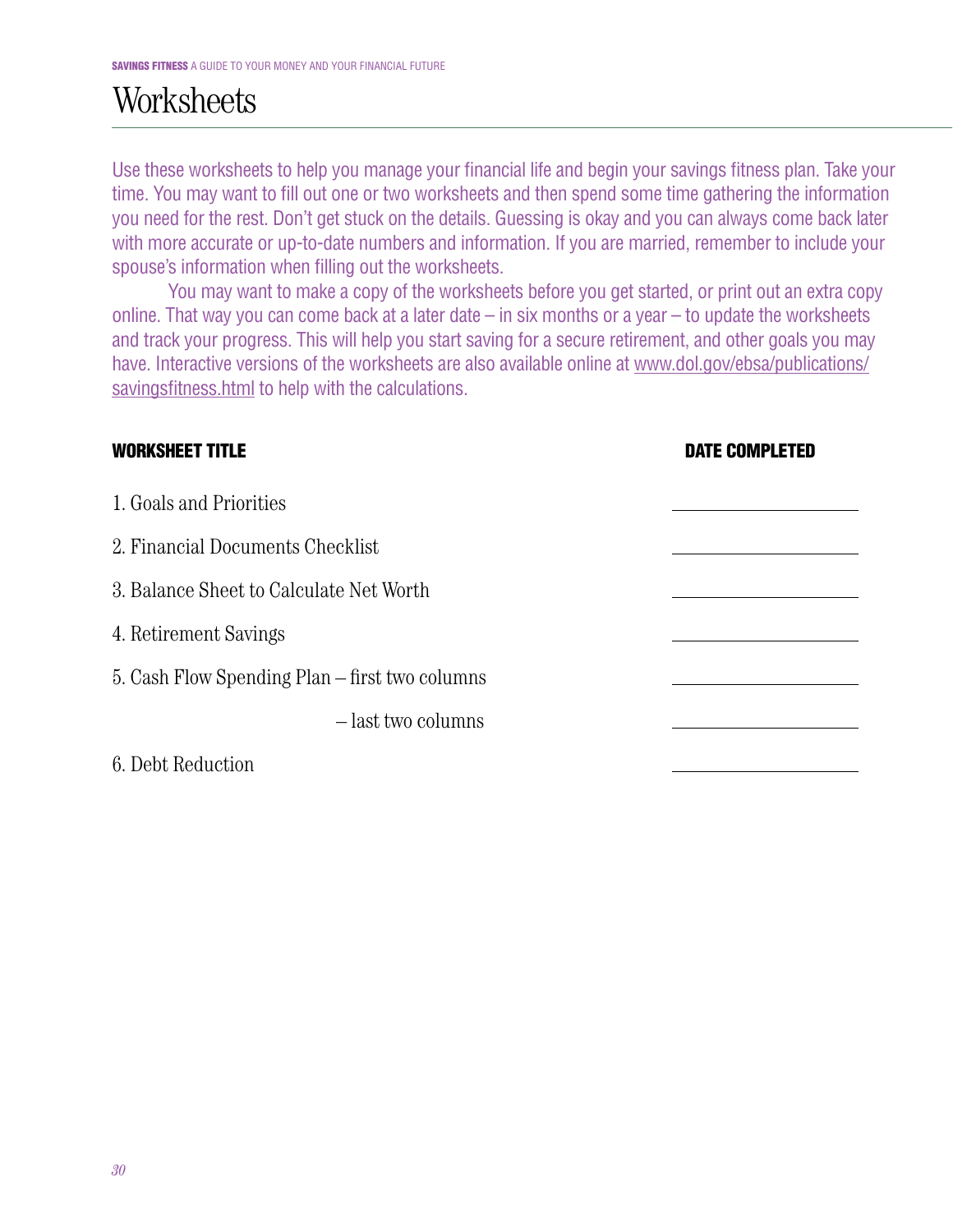Write down your goals, listing both short-term and long-term goals. Then number them in order of priority. Think about what you need to do to accomplish each goal, including cost, how much you have set aside already, and what you are willing to do to reach the goal. Remember to make saving for retirement a priority!

| <b>Priority</b> | What is your goal?                        | By when? | <b>How much will</b><br>it cost? | What money do<br>you have saved<br>for this goal? | What are you<br>willing to do?                                                         |
|-----------------|-------------------------------------------|----------|----------------------------------|---------------------------------------------------|----------------------------------------------------------------------------------------|
|                 | <b>SHORT-TERM GOALS (5 years or less)</b> |          |                                  |                                                   |                                                                                        |
| 1               | Example:<br>emergency savings fund        | 1 year   | 6 months of<br>expenses          | 3 months of<br>expenses                           | Fill out these worksheets<br>to find more savings,<br>bring lunch to work<br>every day |
|                 |                                           |          |                                  |                                                   |                                                                                        |
|                 |                                           |          |                                  |                                                   |                                                                                        |
|                 |                                           |          |                                  |                                                   |                                                                                        |
|                 |                                           |          |                                  |                                                   |                                                                                        |
|                 |                                           |          |                                  |                                                   |                                                                                        |

| <b>LONG-TERM GOALS (longer than 5 years)</b> |                                 |                   |                                       |                           |                               |  |  |
|----------------------------------------------|---------------------------------|-------------------|---------------------------------------|---------------------------|-------------------------------|--|--|
|                                              | Example:<br>a secure retirement | retirement<br>age | % of pre-tax pay<br>(see worksheet 4) | some savings in<br>an IRA | sign up for workplace<br>plan |  |  |
|                                              |                                 |                   |                                       |                           |                               |  |  |
|                                              |                                 |                   |                                       |                           |                               |  |  |
|                                              |                                 |                   |                                       |                           |                               |  |  |
|                                              |                                 |                   |                                       |                           |                               |  |  |
|                                              |                                 |                   |                                       |                           |                               |  |  |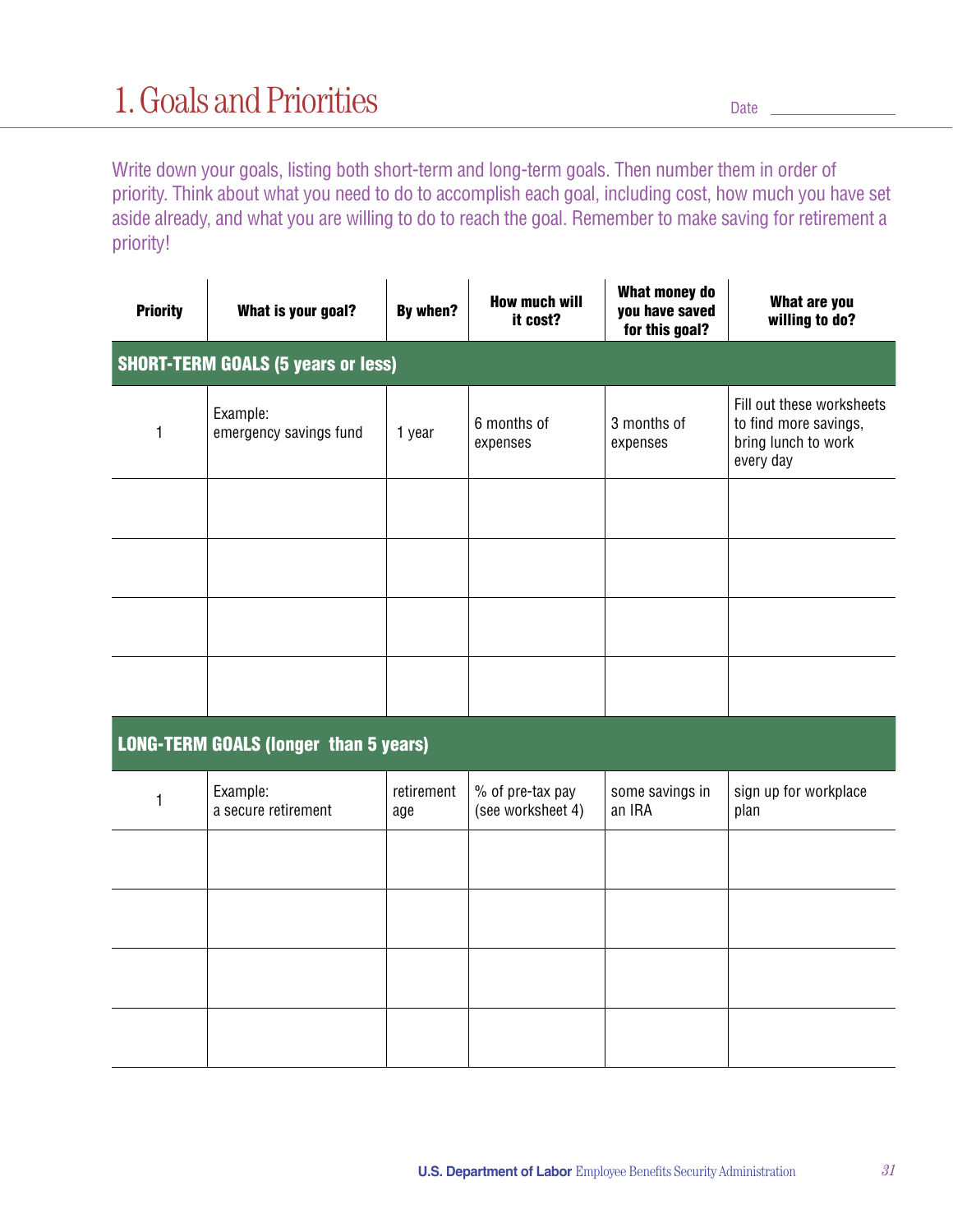# 2. Financial Documents Checklist

To help you fill out the worksheets that follow, gather together recent copies of the documents and statements listed below. You can get many of these documents from your employer, financial institutions, and insurance companies. You can get your Social Security Statement with an estimate of your retirement benefits at www.socialsecurity.gov/mystatement. To get a free credit report every twelve months, visit <www.annualcreditreport.com> or call 877-322-8228. The Resources section has additional websites, publications, and information to help you find and understand these documents.

# Retirement Planning Documents and Statements

 $\Box$  Workplace retirement plan(s), including the Summary Plan Description(s) and benefit statement(s)

- $\Box$  Individual IRA account(s)
- $\Box$  Retirement benefits information from current or former spouse
- $\Box$  Annuity policies
- $\Box$  Social Security retirement benefits estimate

## Tax Planning Documents

 $\Box$  Income tax returns for last year (federal, state and local)

 $\Box$  Recent pay stub with cumulative year-to-date information

# Financial Documents and Statements

Investment-Related Documents and Statements

 $\Box$  Bank accounts (savings accounts, CDs)

 $\Box$  Mutual funds

 $\Box$  Brokerage accounts

 $\Box$  Stocks held outside of mutual funds or brokerage accounts

 $\Box$  Bonds held outside of mutual funds or brokerage accounts

 $\Box$  Partnership or other business agreements

 $\Box$  Other

Loan Documents, Statements, and Credit Reports

**D** Student Loans

 $\Box$  Mortgage(s)

 $\Box$  Car(s)

 $\Box$  Credit cards

 $\Box$  Other

 $\Box$  Copy of recent credit report

## Insurance Documents and Statements

- $\Box$  Health, disability, and long term care insurance policies
- $\Box$  Homeowners, renters, auto, and umbrella insurance policies
- $\Box$  Life insurance policies
- $\Box$  Other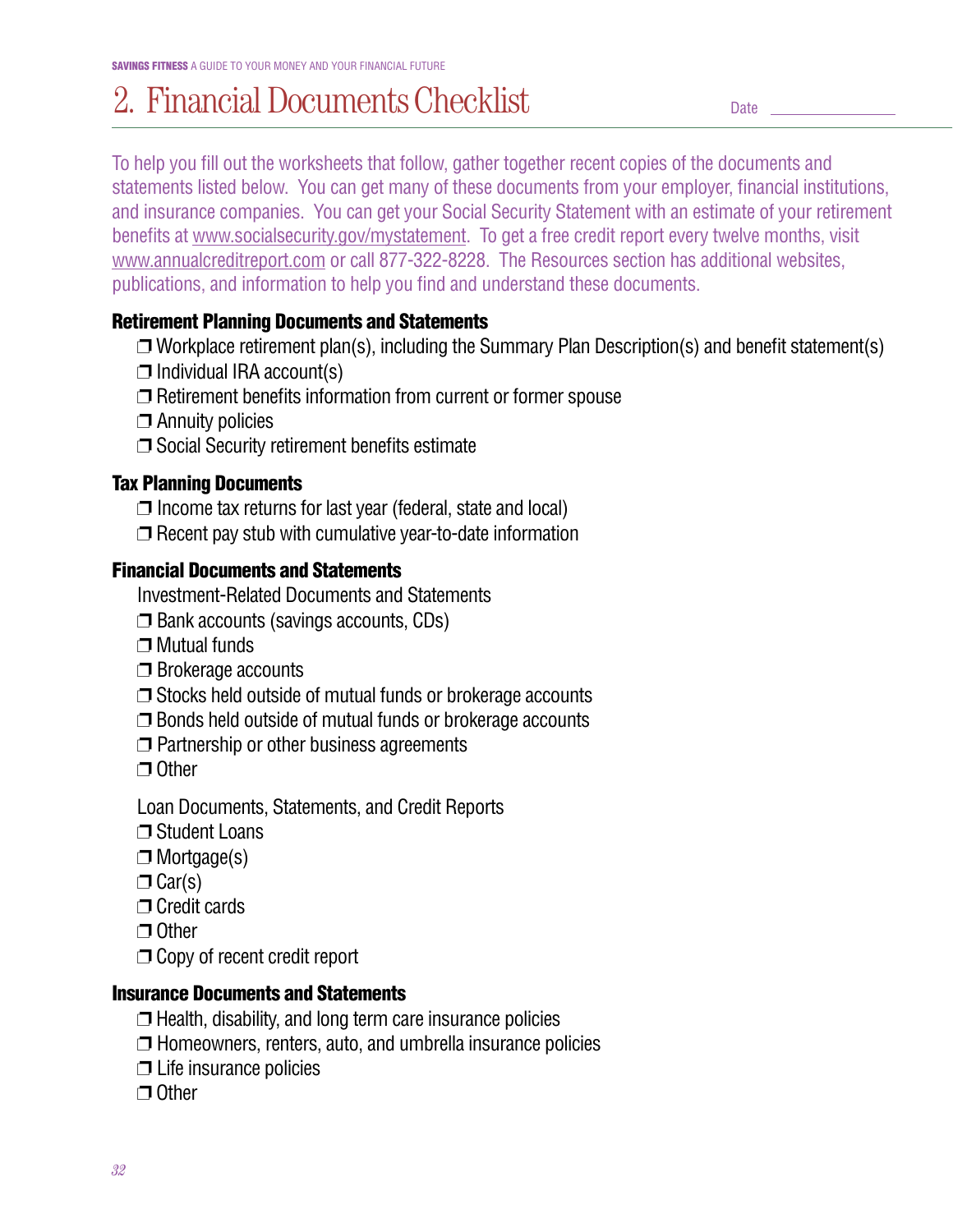Use this balance sheet to calculate your net worth, which is the total value of what you own (assets) minus what you owe (liabilities). Your goal is to have a positive net worth that grows each year.

First, add up the approximate value of your assets, including your checking and savings accounts, investments, and property, such as your home (if you own it). Then add up your liabilities (debts), including any amounts you currently owe on a home mortgage, auto or student loans, credit card debt, and other outstanding amounts owed. Finally, subtract your liabilities from your assets to get your net worth.

| <b>ASSETS</b>                                                     | <b>VALUE</b> | <b>LIABILITIES</b>       | <b>VALUE</b> |
|-------------------------------------------------------------------|--------------|--------------------------|--------------|
| <b>Cash Reserves</b>                                              |              | Home mortgage            |              |
| Cash                                                              |              | Second mortgage          |              |
| Checking                                                          |              | Home equity loan         |              |
| Savings                                                           |              |                          |              |
| Savings bonds                                                     |              | <b>Student loans</b>     |              |
| Money market account                                              |              | Auto Ioan                |              |
| Certificates of deposit (CDs)                                     |              |                          |              |
| Other                                                             |              |                          |              |
| <b>SUBTOTAL</b>                                                   |              |                          |              |
| <b>Home or Condo (if owned)</b>                                   |              | <b>Credit cards</b>      |              |
| <b>SUBTOTAL</b>                                                   |              |                          |              |
| <b>Retirement Accounts</b>                                        |              |                          |              |
| 401(k), 403(b)                                                    |              |                          |              |
| <b>IRAs</b>                                                       |              |                          |              |
| Annuities                                                         |              |                          |              |
| Other retirement plans                                            |              |                          |              |
| <b>SUBTOTAL</b>                                                   |              | Other debt               |              |
| <b>Personal Investments</b>                                       |              |                          |              |
| <b>Mutual funds</b>                                               |              |                          |              |
| <b>Stocks</b>                                                     |              |                          |              |
| <b>Bonds</b>                                                      |              |                          |              |
| Brokerage accounts                                                |              |                          |              |
| Real estate                                                       |              |                          |              |
| Other                                                             |              |                          |              |
| <b>SUBTOTAL</b>                                                   |              |                          |              |
| <b>Other Assets</b>                                               |              |                          |              |
| <b>SUBTOTAL</b>                                                   |              |                          |              |
| <b>TOTAL ASSETS</b>                                               |              | <b>TOTAL LIABILITIES</b> |              |
| <b>NET WORTH</b><br><b>(Total Assets minus Total Liabilities)</b> |              |                          |              |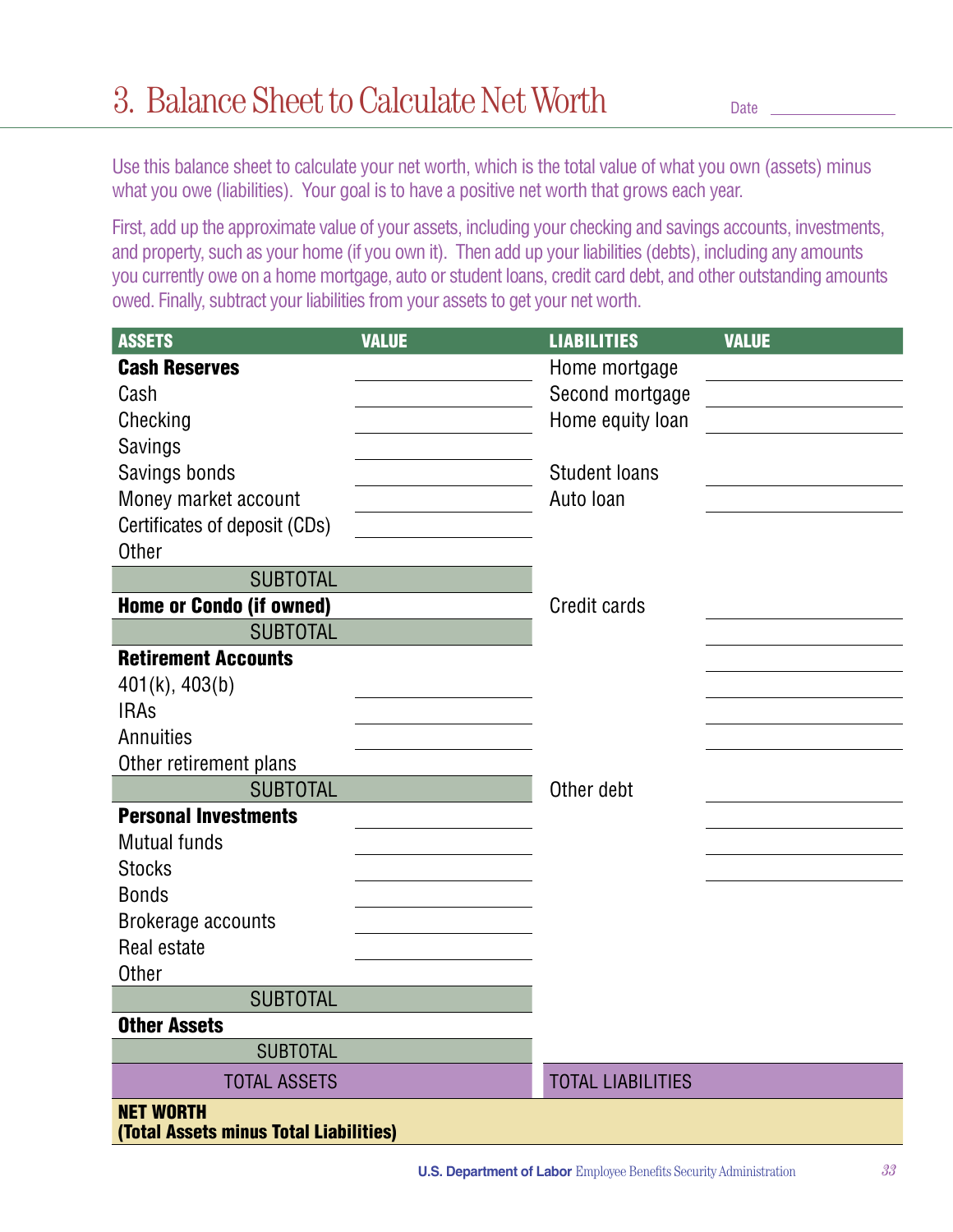# 4. Retirement Savings Date

Worksheet 4 can help you figure out how much you need to save each year towards your goal of a secure retirement. It estimates how much you should save as a percentage of your current annual salary to give you a savings goal. You can save through a retirement savings plan at work, on your own, or both. While the worksheet does not take into account your unique circumstances, it will give you an idea of how much to save each year and a clearer picture of your retirement goals. The sooner you start saving, the longer your savings have to grow.

As you fill out the worksheet, think about your plans including when you might retire, what savings you have, and how many years you hope to enjoy in retirement. Of course, your plans and circumstances may change, so update this worksheet periodically to reflect any changes.

The worksheet breaks the calculations into four steps. A 7 percent rate of return is used to keep it simple: remember investing involves risk, so investment returns, even assuming a diversified mix of stocks and bonds, go up and down and cannot be guaranteed. The worksheet, which uses a 3 percent inflation rate, increases your salary 3 percent each year but does not include any other increases.

**Step 1** estimates what your annual salary will be at retirement as a result of inflation and how much savings you will need in addition to Social Security for the first year of retirement. (The next three steps will help you determine how much to save to have enough savings to last through your retirement.)

To start, enter the number of years until you expect to retire on line 1. Next, enter your current annual salary – this is your total pay before taxes or other deductions. You can probably get this from your pay statement. Multiply your current annual salary by a projected salary growth factor from the box below the worksheet and enter the result on line 4. Select the factor that corresponds most closely to the number of years until you plan to retire. Multiply the amount on line 4 by 40 percent to estimate the annual income you will need for your first year of retirement.

Where does this 40 percent come from? On average, people need to replace about 80 percent of pre-retirement income for living in retirement. According to the Social Security Administration, Social Security retirement benefits replace about 40 percent of an average wage earner's income after retiring. This leaves approximately 40 percent to be replaced by retirement savings. However, keep in mind that this is an estimate and you may need more or less depending on your individual circumstances.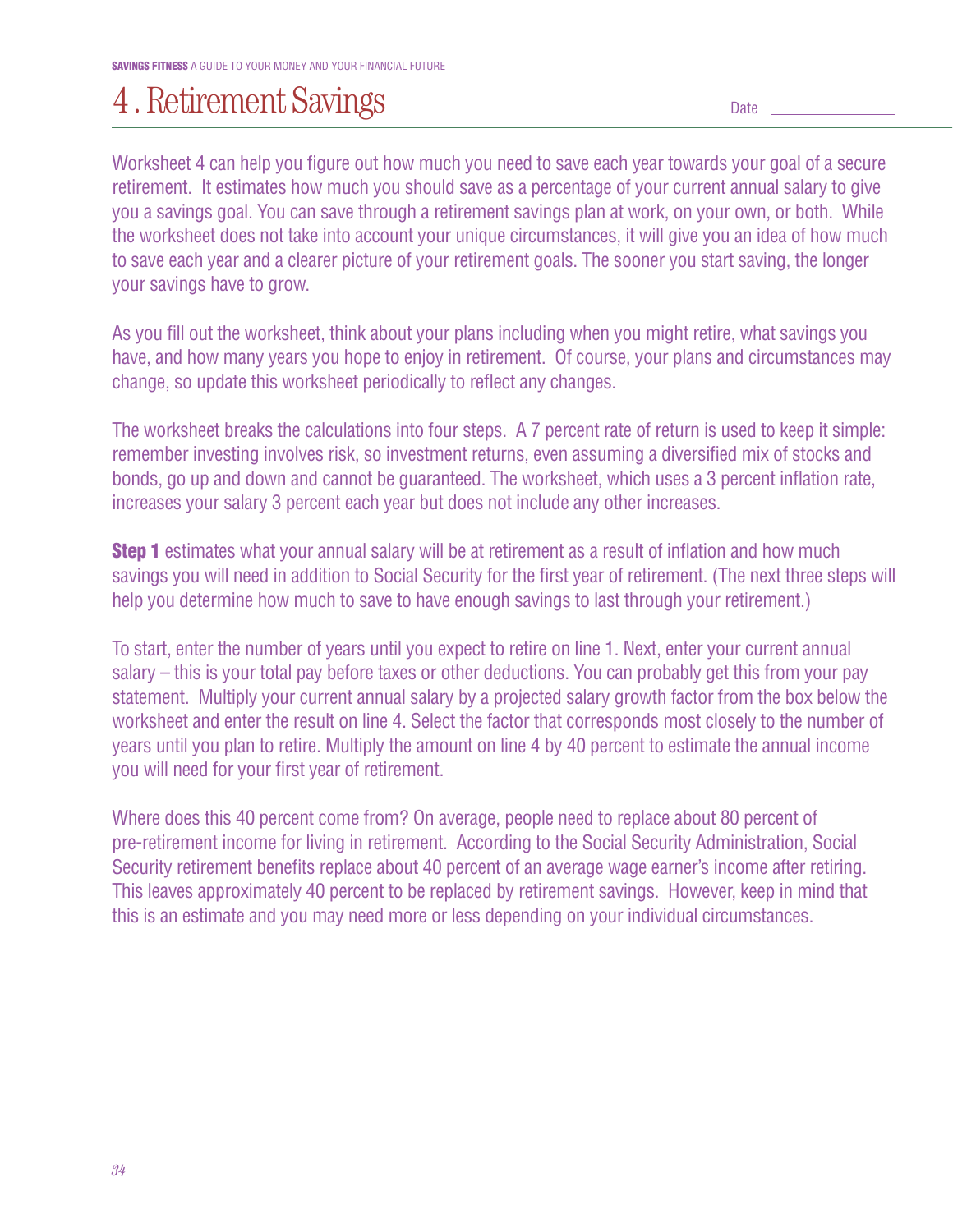# Step 1.

|                                                                               | 1. Number of years until retirement (retirement age minus current age) _____ |  |  |  |  |  |
|-------------------------------------------------------------------------------|------------------------------------------------------------------------------|--|--|--|--|--|
|                                                                               |                                                                              |  |  |  |  |  |
| 2. Current annual salary                                                      |                                                                              |  |  |  |  |  |
|                                                                               | 3. Projected salary growth factor                                            |  |  |  |  |  |
| 4. Value of salary at retirement (multiply line 2 X line 3)                   |                                                                              |  |  |  |  |  |
| 5. Replacement rate                                                           | x.40                                                                         |  |  |  |  |  |
| 6. Income goal for the first year of retirement (multiply line 4 X line 5) __ |                                                                              |  |  |  |  |  |
|                                                                               |                                                                              |  |  |  |  |  |
|                                                                               | PROJECTED SALARY GROWTH FACTORS                                              |  |  |  |  |  |

| PROJECTED SALARY GROWTH FACTORS<br>(by number of years until retirement) |        |        |        |        |        |
|--------------------------------------------------------------------------|--------|--------|--------|--------|--------|
| 20                                                                       | 25     | -30    | -35    | 40     | 45     |
| 1.8061                                                                   | 2.0938 | 2.4273 | 2.8139 | 3.2620 | 3.7816 |

For example, if you are now 30 years old, plan to retire in 35 years at age 65, and earn \$50,000 a year, the calculation for Step 1 would look like this:

| Number of years until retirement             | -35       |
|----------------------------------------------|-----------|
| Current annual salary                        | \$50,000  |
| Projected salary growth factor               | x 2.8139  |
| Value of annual salary at retirement         | \$140,695 |
| Replacement rate                             | $x$ .40   |
| Income goal for the first year of retirement | \$56,278  |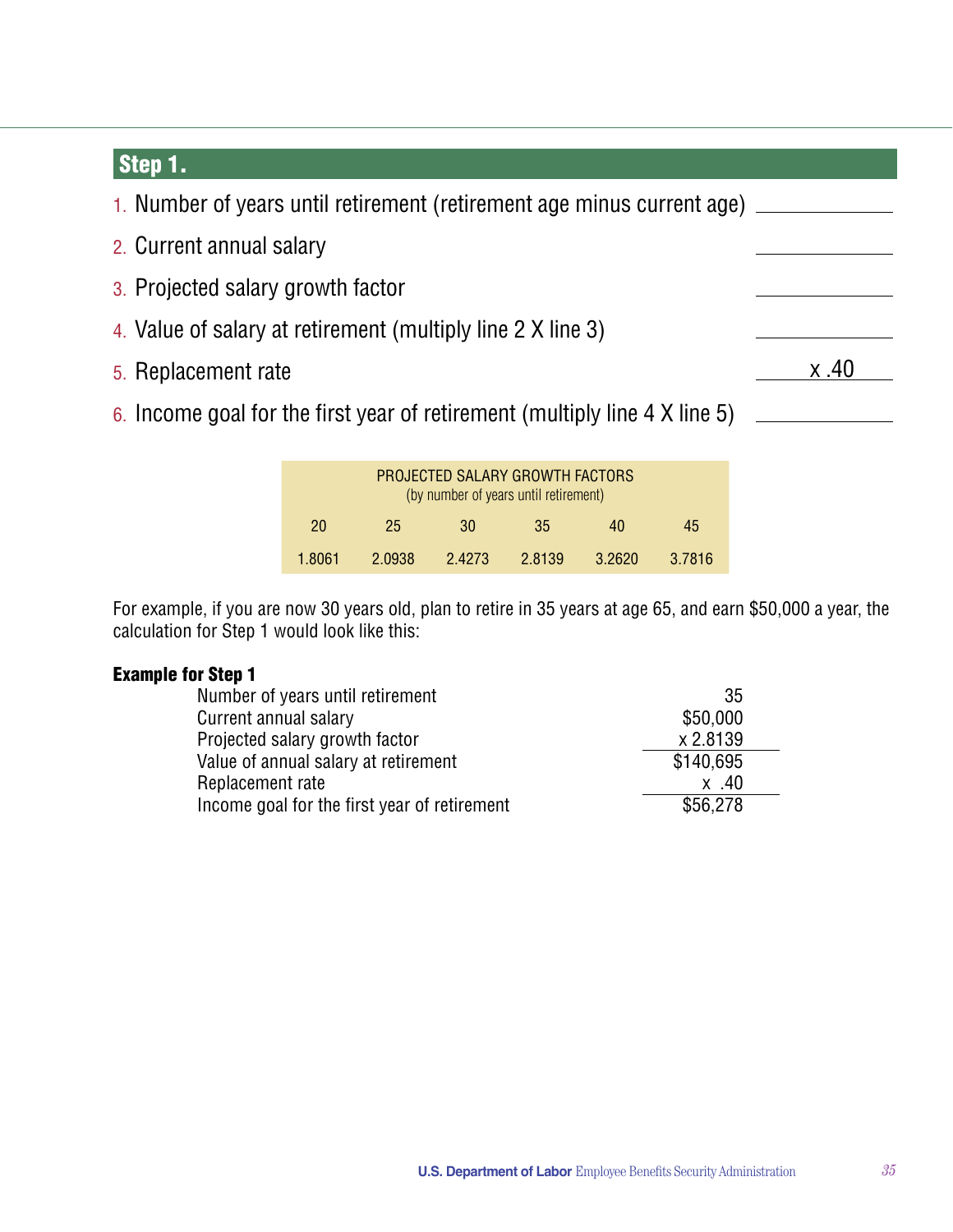**Step 2** takes the result from Step 1, the income you need for the first year of retirement, and estimates how much you will need to last through retirement. In retirement, while your investments will continue to grow, the cost of retirement likely will go up every year due to inflation – that is, today's dollars will buy less each year because the cost of living usually rises. Step 2 estimates how much savings you will need, taking into account the growth of your investments and inflation through your retirement. People are living longer on average which means you could need retirement income for 30 years or more. Planning to live well into your 90s can help you have a secure retirement and avoid outliving your income.

Enter the result from Step 1 on the first line. Then enter the number of years you think you will spend in retirement. Select a projected income factor from the box under the Step 2 worksheet that corresponds most closely to the number of years you expect to live in retirement and enter it on line 3. Multiply line 1 by line 3 and enter the result on line 4. This is the estimated value of savings you need at retirement to last through retirement.

# Step 2.

- 1. Income goal for the first year of retirement (from Step 1 line 6)
- 2. Number of years in retirement
- 3. Projected income factor
- 4. Savings needed at retirement (multiply line 1 X line 3)

| PROJECTED INCOME FACTORS<br>(by number of years spent in retirement) |         |         |         |         |  |
|----------------------------------------------------------------------|---------|---------|---------|---------|--|
| 20                                                                   | 25      | 30      | 35      | 40      |  |
| 14.2649                                                              | 16.4305 | 18.2204 | 19.6999 | 20.9228 |  |

If, for example, you are planning for 30 years in retirement, multiply the result from Step 1 by the projected income factor for 30 years in retirement.

| Income goal for the first year of retirement | \$56,278    |
|----------------------------------------------|-------------|
| Number of years in retirement                | 30          |
| Projected income factor                      | x 18.2204   |
| Savings needed at retirement                 | \$1,025,408 |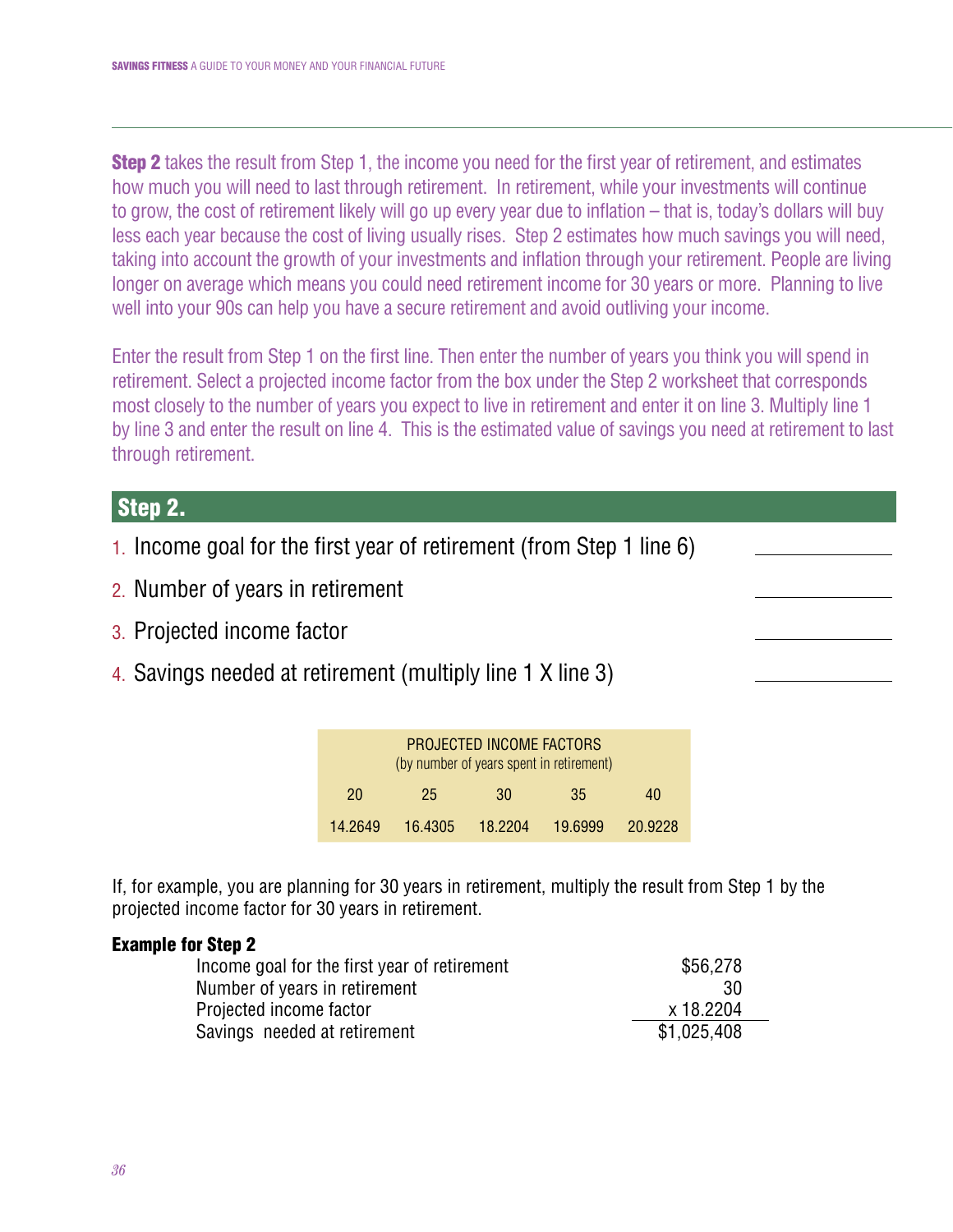If you have already started saving for retirement, congratulations! Step 3 estimates how much your current retirement savings will grow by the time you plan to retire.

On line 1, enter your current retirement savings. Make sure you include all of the savings and assets you have for retirement. Next, enter the number of years until you plan to retire – use the same number you used in Step 1. Multiply your current savings by the projected value factor (from the box below the Step 3 worksheet) that you choose based on the number of years until retirement. The result is what your current savings will be worth at retirement.

# Step 3.

- 1. Current savings
- 2. Number of years until retirement (from Step 1 line 1)
- 3. Projected value factor
- 4. Value of current savings at retirement (multiply line 1 X line 3)

| PROJECTED VALUE FACTORS<br>(by number of years until retirement) |        |        |         |         |         |  |
|------------------------------------------------------------------|--------|--------|---------|---------|---------|--|
| 20                                                               | 25     | 30     | -35     | 40      | 45      |  |
| 3.8697                                                           | 5.4274 | 7 6123 | 10.6766 | 14.9745 | 21.0025 |  |

If, for example, you have \$2,000 in retirement savings and plan to retire in 35 years you would make this calculation:

| Current savings                        | \$2,000   |
|----------------------------------------|-----------|
| Number of years until retirement       | -35       |
| Projected value factor                 | x 10.6766 |
| Value of current savings at retirement | \$21,353  |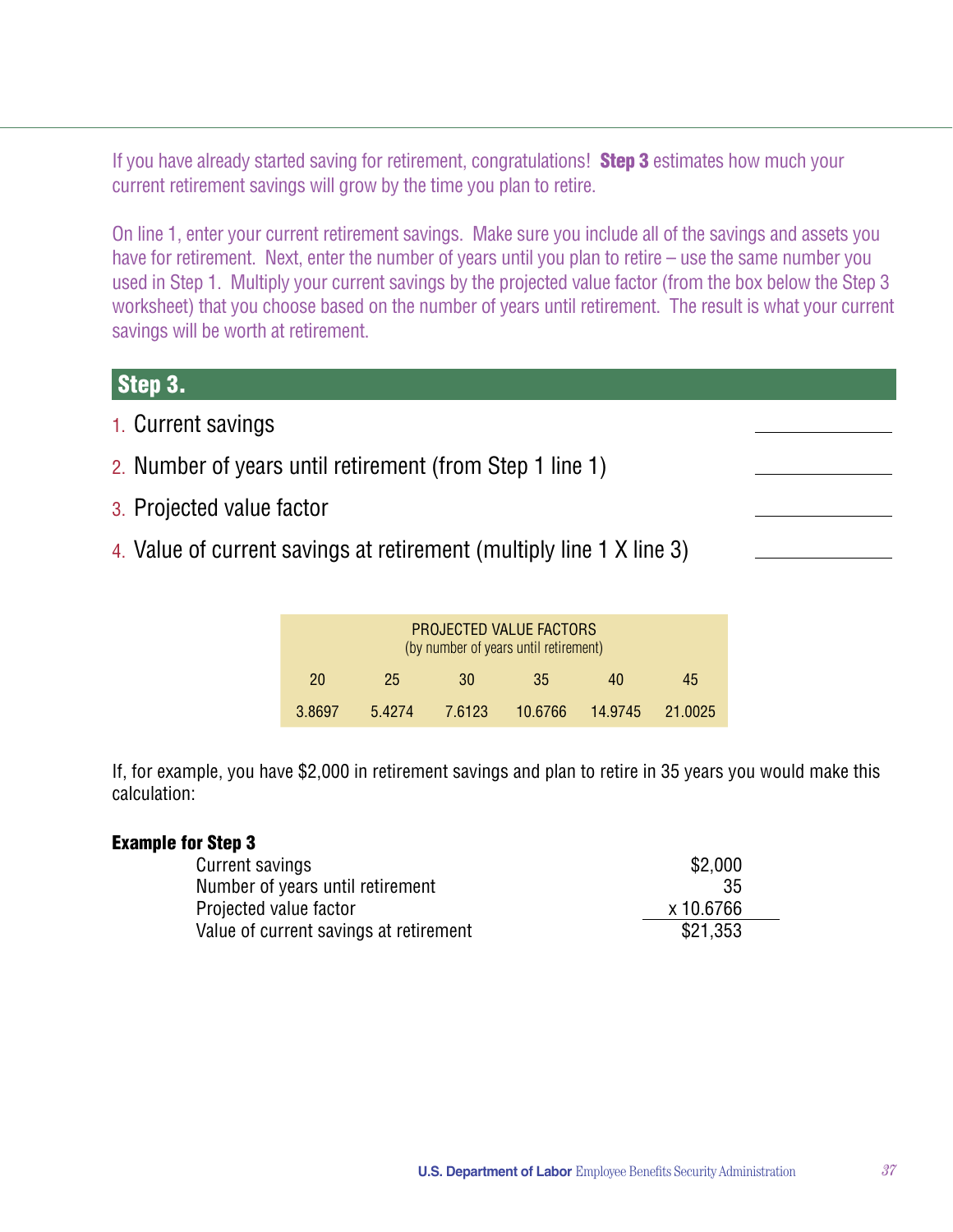**Step 4** pulls the prior calculations together so you can see where you are today and how much to save each year as a percentage of your current salary. This percentage is also called your "target saving rate." Saving this amount each year will help you reach your retirement goals.

Start by entering the number of years until you plan to retire from Step 1 on line 1. Next, enter the estimated savings needed at retirement from Step 2. From Step 3, write down the value of your current savings at retirement on line 3. Subtract line 3 from line 2 and enter it on line 4 – this is the additional retirement savings you need.

Enter your current annual salary on line 5. Multiply it by the projected saving rate factor (in the box below the Step 4 worksheet) that corresponds to the number of years until you plan to retire and enter it on line 7. This is the maximum amount you would have if you saved your entire salary between now and retirement including inflation and investment earnings, or the maximum possible savings based on salary until retirement. Saving this much is not something you would normally do. This number is only used to help figure out how much of your salary to save. Divide line 4 by line 7. This is your target saving rate, or the percentage of your salary to save.

The target rate includes any contributions your employer makes to a retirement savings plan for you, such as an employer matching contribution. If, for example, you are in a 401(k) plan in which you contribute 4 percent of your salary and your employer also contributes 4 percent, your saving rate would be 8 percent of your salary.

Remember that the worksheet only gives you a rough idea, a savings goal. Some may face higher expenses in retirement because of personal circumstances and choose to save more. Some may have other sources of income in retirement such as a traditional defined benefit pension or money from selling a home that would lower the target rate.

You can compare your results with what you are currently saving after you complete Worksheet 5. If you are currently saving less, don't be discouraged. The important thing is to start saving, even a small amount, and increase that amount when you can. Come back and update this worksheet from time to time to reflect changes and track your progress.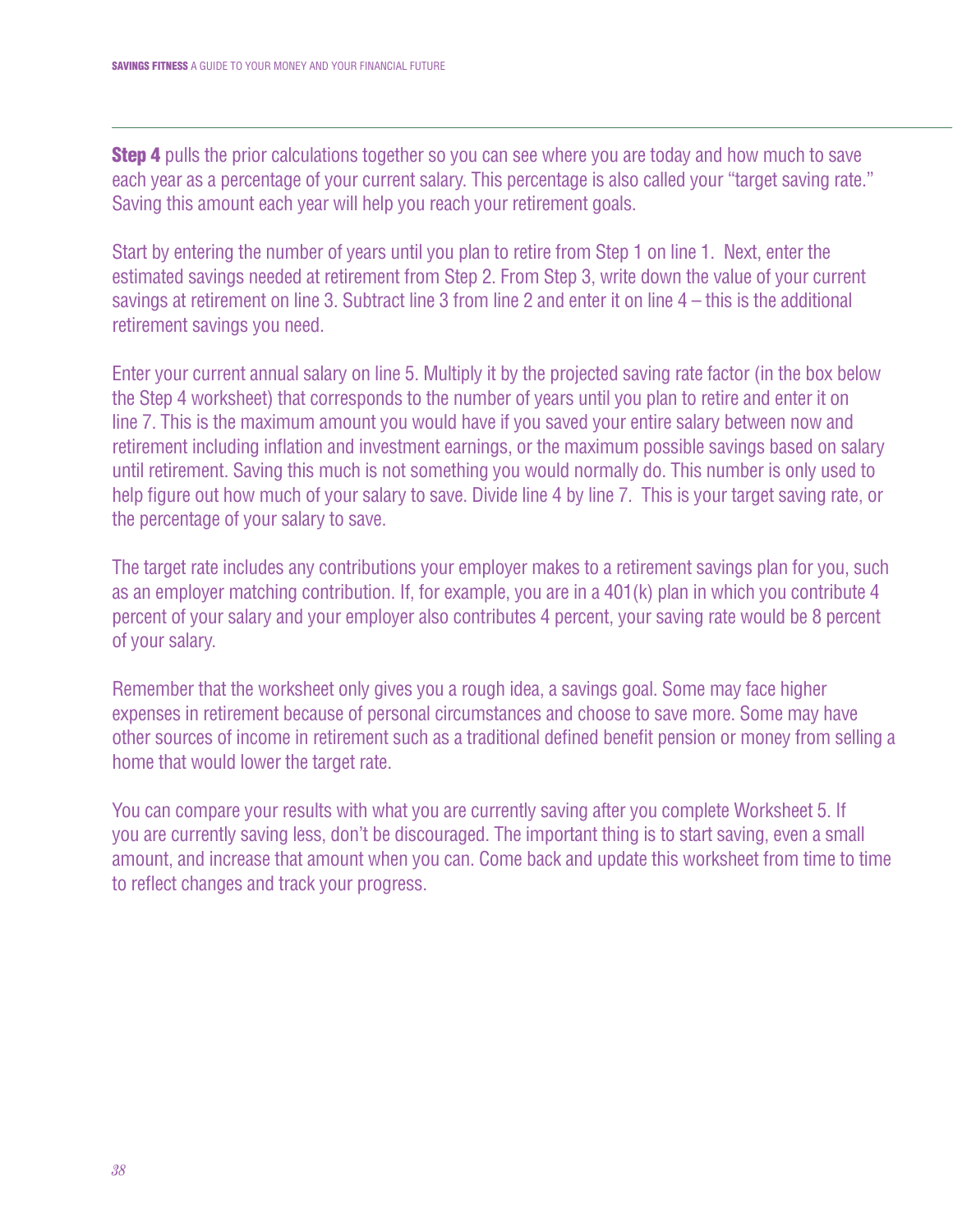# Step 4.

| 1. Number of years until retirement (from Step 1 line 1)                                             |  |
|------------------------------------------------------------------------------------------------------|--|
| 2. Savings needed at retirement (from Step 2 line 4)                                                 |  |
| 3. Value of current savings at retirement (from Step 3 line 4)                                       |  |
| 4. Additional retirement savings needed (subtract line 3 from line 2)                                |  |
| 5. Current annual salary (from Step 1 line 2)                                                        |  |
| 6. Projected saving rate factor                                                                      |  |
| 7. Maximum possible savings based on salary until retirement<br>(multiply line $5 \times$ line $6$ ) |  |
| 8. Target saving rate (divide line 4 by line 7)                                                      |  |

| <b>PROJECTED SAVING RATE FACTORS</b><br>(by number of years until retirement) |  |                                                 |  |  |  |  |
|-------------------------------------------------------------------------------|--|-------------------------------------------------|--|--|--|--|
| 45<br>20<br>-35 -<br>-30<br>40<br>25.                                         |  |                                                 |  |  |  |  |
| 55 2006                                                                       |  | 89.1753  138.6986  210.3277  313.3072  460.6579 |  |  |  |  |

This step pulls together results from the previous steps and gives you a target saving rate.

| Number of years until retirement                                       | 35          |  |
|------------------------------------------------------------------------|-------------|--|
| Savings needed at retirement                                           | \$1,025,408 |  |
| Value of current savings at retirement                                 | \$21,353    |  |
| Additional retirement savings needed                                   | \$1,004,055 |  |
| Current annual salary                                                  | \$50,000    |  |
| Projected saving rate factor                                           | x 210.3277  |  |
| Maximum possible savings based on salary until retirement \$10,516,385 |             |  |
| Target saving rate                                                     | 9.5%        |  |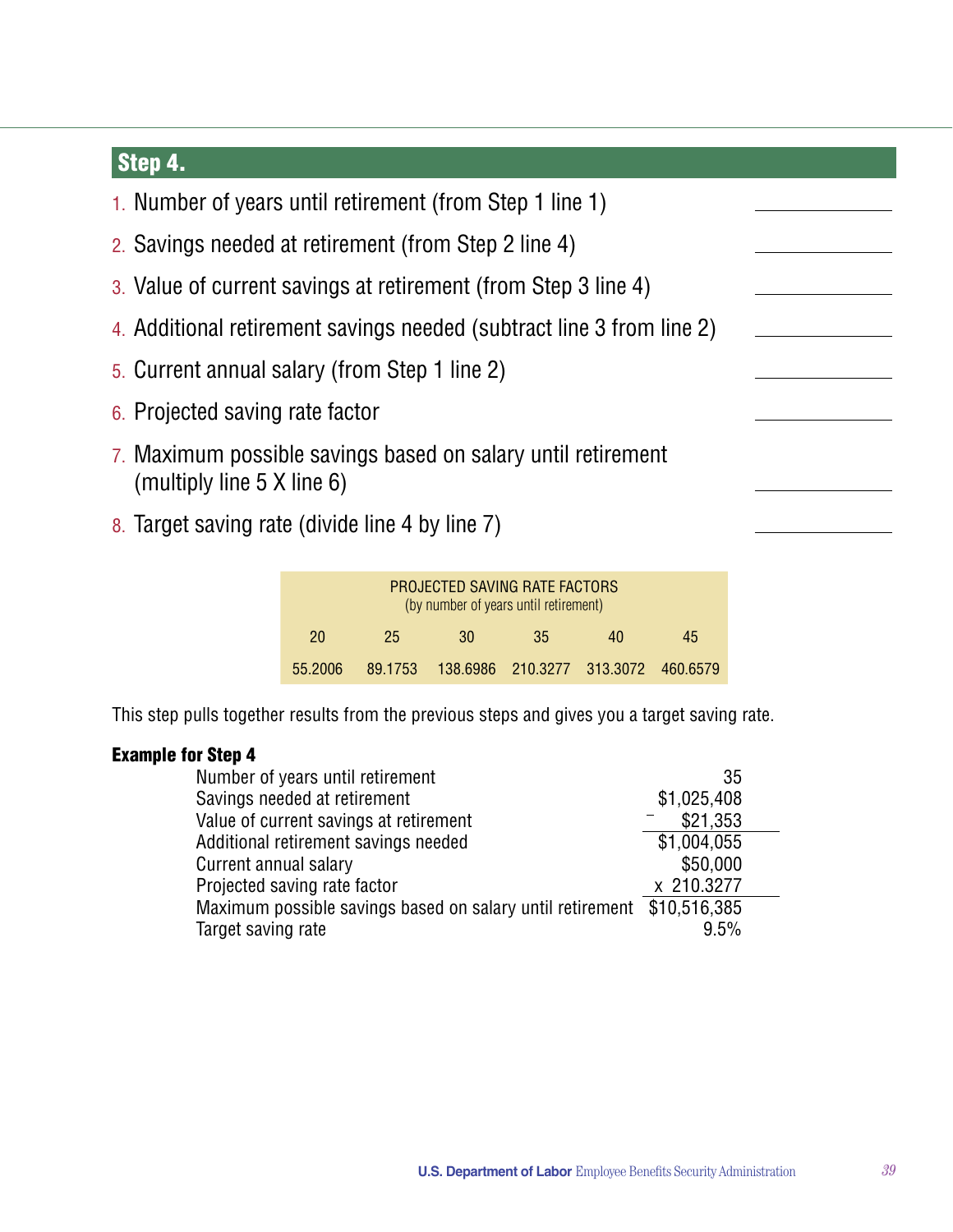# 5 . Cash Flow Spending Plan

Date

Use the first two columns of Worksheet 5 to create a budget, sometimes called a cash flow spending plan or a guide for how you expect to spend your money. Don't worry if you don't have all of the information. You can make a guess now and fill in more specific information later.

Start with your monthly income. If you know your annual gross income, divide it by 12 to get the monthly amount. Most pay statements or pay stubs list your total (or gross) income and your deductions, along with your net take-home pay. You can find your net take-home pay by subtracting your deductions from your gross income. List all taxes, including federal, state, and local income taxes, plus Social Security and Medicare taxes.

Next, enter all of your monthly expenses. You can find an average for expenses that are different or don't occur each month, such as heating or car insurance, by adding up the bills for the year and dividing by 12. Once you know your monthly income and expenses, multiply it times 12 to get an annual cash flow spending plan or budget. If you are spending more than you earn, page 10 of the booklet has ideas on how to cut expenses, increase income, or both.

Return to this worksheet at the end of the year to see how you did in following your budget. Use the last two columns to track your actual spending and see how it is different from what you planned to spend. If what you spent is more than you planned, enter it with a plus sign and if it was less, enter it with a minus sign. This will make it easier for you to add up the differences for the year and find ways to spend less, if you need to. Each year you can review your cash flow plan and make changes for the next year's budget to help you reach your financial goals.

Add up your total retirement savings, both at work and on your own. If your employer also contributes money to your retirement savings plan, in a 401(k) plan for example, enter that amount in the row labeled employer match and add it to your retirement savings to get the total retirement savings. Divide the total retirement savings by gross income (the first line in the worksheet) to get your current retirement savings rate. You can compare it to the results from worksheet 4, which is your target saving rate.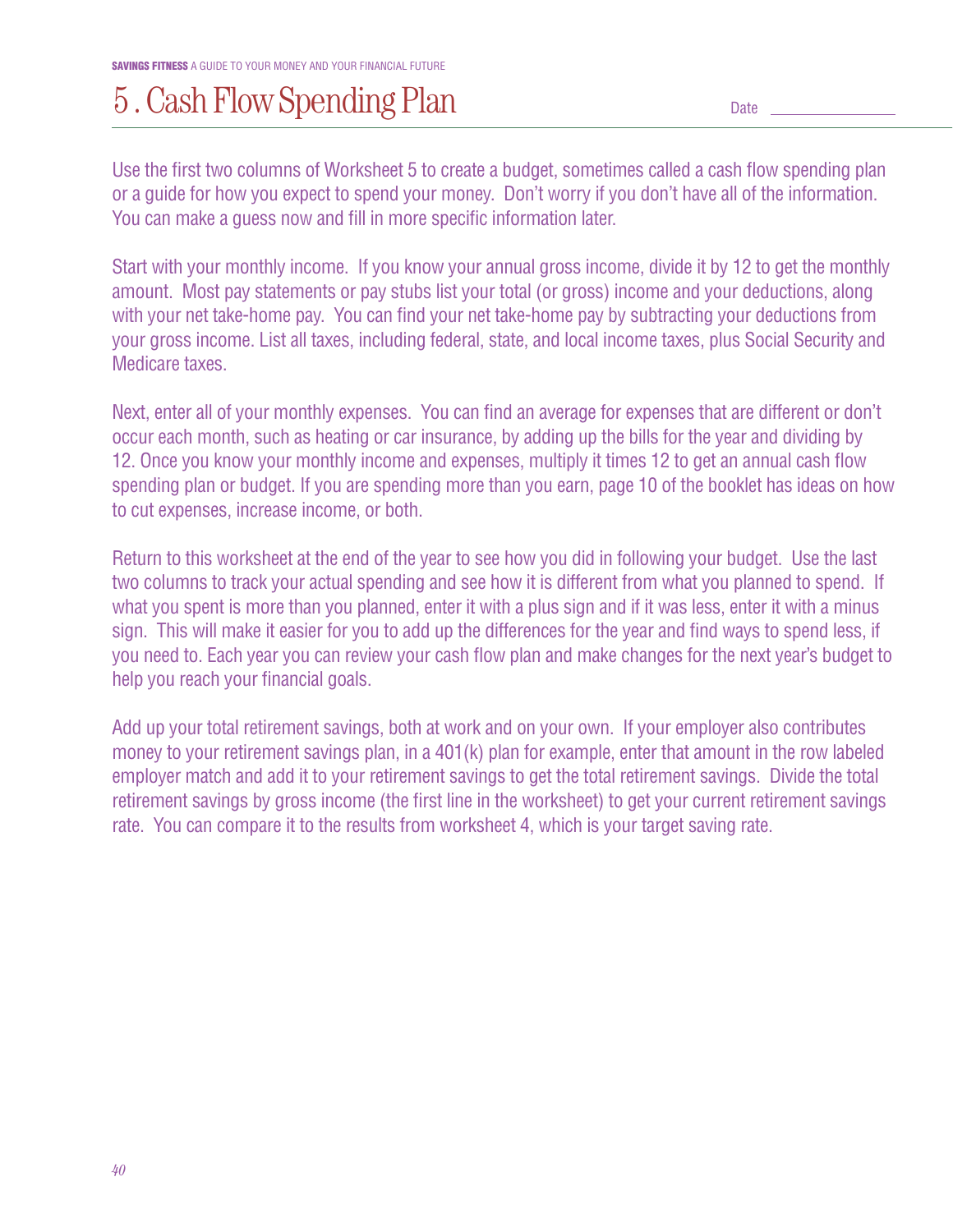|                                                             | 1 - Your current<br>monthly and<br>annual budget |               | 2 - Track how your spending<br>varies from what you planned |                                                  |  |
|-------------------------------------------------------------|--------------------------------------------------|---------------|-------------------------------------------------------------|--------------------------------------------------|--|
|                                                             | <b>Monthly</b>                                   | <b>Annual</b> | <b>Actual</b><br>spending                                   | Was it more $(+)$<br>or less (-) than<br>planned |  |
| <b>INCOME:</b>                                              |                                                  |               |                                                             |                                                  |  |
| <b>Gross income</b> (total pay before<br>deductions)        |                                                  |               |                                                             |                                                  |  |
| <b>Deductions:</b>                                          |                                                  |               |                                                             |                                                  |  |
| <b>Retirement contributions</b>                             |                                                  |               |                                                             |                                                  |  |
| Health, dental, vision insurance                            |                                                  |               |                                                             |                                                  |  |
| Disability, long-term care insurance                        |                                                  |               |                                                             |                                                  |  |
| Life insurance                                              |                                                  |               |                                                             |                                                  |  |
| <b>Taxes</b>                                                |                                                  |               |                                                             |                                                  |  |
| Other deductions                                            |                                                  |               |                                                             |                                                  |  |
| <b>Net take-home pay (gross income minus</b><br>deductions) |                                                  |               |                                                             |                                                  |  |
| Other income                                                |                                                  |               |                                                             |                                                  |  |
| <b>TOTAL NET INCOME</b>                                     |                                                  |               |                                                             |                                                  |  |
|                                                             |                                                  |               |                                                             |                                                  |  |
| <b>EXPENSES:</b>                                            |                                                  |               |                                                             |                                                  |  |
| <b>Savings and investing</b>                                |                                                  |               |                                                             |                                                  |  |
| Retirement (outside of workplace plan)                      |                                                  |               |                                                             |                                                  |  |
| Cash reserves                                               |                                                  |               |                                                             |                                                  |  |
| Down payment for a home                                     |                                                  |               |                                                             |                                                  |  |
| Education                                                   |                                                  |               |                                                             |                                                  |  |
| Other                                                       |                                                  |               |                                                             |                                                  |  |
| <b>Housing</b>                                              |                                                  |               |                                                             |                                                  |  |
| Mortgage (including condo fees)                             |                                                  |               |                                                             |                                                  |  |
| Rent                                                        |                                                  |               |                                                             |                                                  |  |
| Maintenance                                                 |                                                  |               |                                                             |                                                  |  |
| Food (at home)                                              |                                                  |               |                                                             |                                                  |  |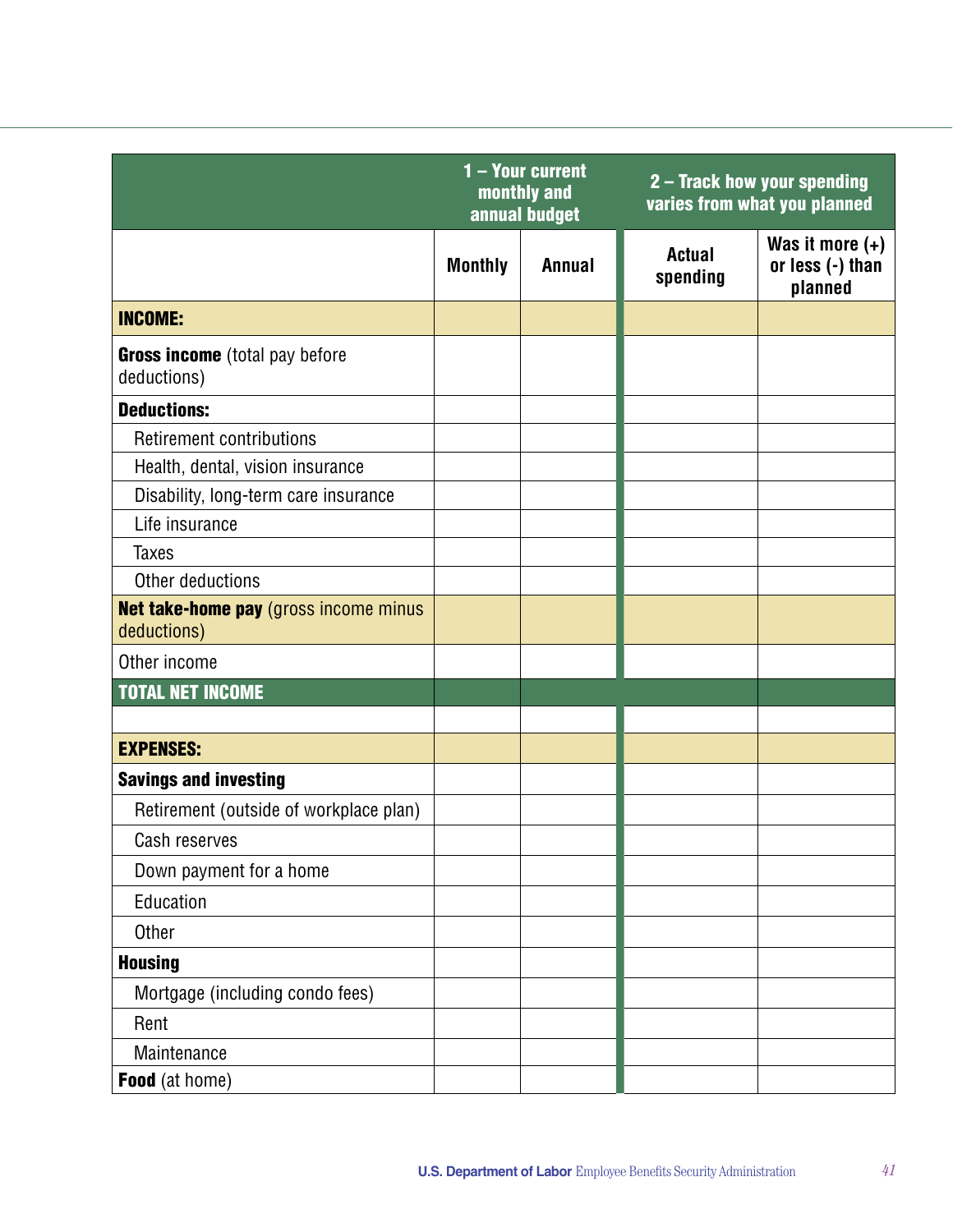|                                                                                                                                                         | 1 - Your current<br>monthly and<br>annual budget |               | 2 - Track how your spending<br>varies from what you planned |                                                  |  |
|---------------------------------------------------------------------------------------------------------------------------------------------------------|--------------------------------------------------|---------------|-------------------------------------------------------------|--------------------------------------------------|--|
|                                                                                                                                                         | <b>Monthly</b>                                   | <b>Annual</b> | <b>Actual</b><br>spending                                   | Was it more $(+)$<br>or less (-) than<br>planned |  |
| <b>Utilities</b><br>Electricity<br>Heat<br>Internet/cable<br><b>Phones</b><br>Water/sewer                                                               |                                                  |               |                                                             |                                                  |  |
| <b>Clothing</b>                                                                                                                                         |                                                  |               |                                                             |                                                  |  |
| <b>Taxes</b><br>Real estate<br>Other property taxes<br>Other taxes                                                                                      |                                                  |               |                                                             |                                                  |  |
| <b>Insurance</b><br>Homeowner or renter<br>Car<br>Life (if purchasing outside of work)<br>Disability, long-term care (if purchasing<br>outside of work) |                                                  |               |                                                             |                                                  |  |
| <b>Loans payments</b><br>Car<br>Credit card<br>Education<br>Other                                                                                       |                                                  |               |                                                             |                                                  |  |
| <b>Caregiving</b><br>Child care<br>Elder care                                                                                                           |                                                  |               |                                                             |                                                  |  |
| <b>Personal care</b><br>Haircut<br>Dry cleaning<br>Gym<br>Other                                                                                         |                                                  |               |                                                             |                                                  |  |
| <b>Transportation</b><br>Car repairs and maintenance<br>Gas<br>Parking<br>Public transportation                                                         |                                                  |               |                                                             |                                                  |  |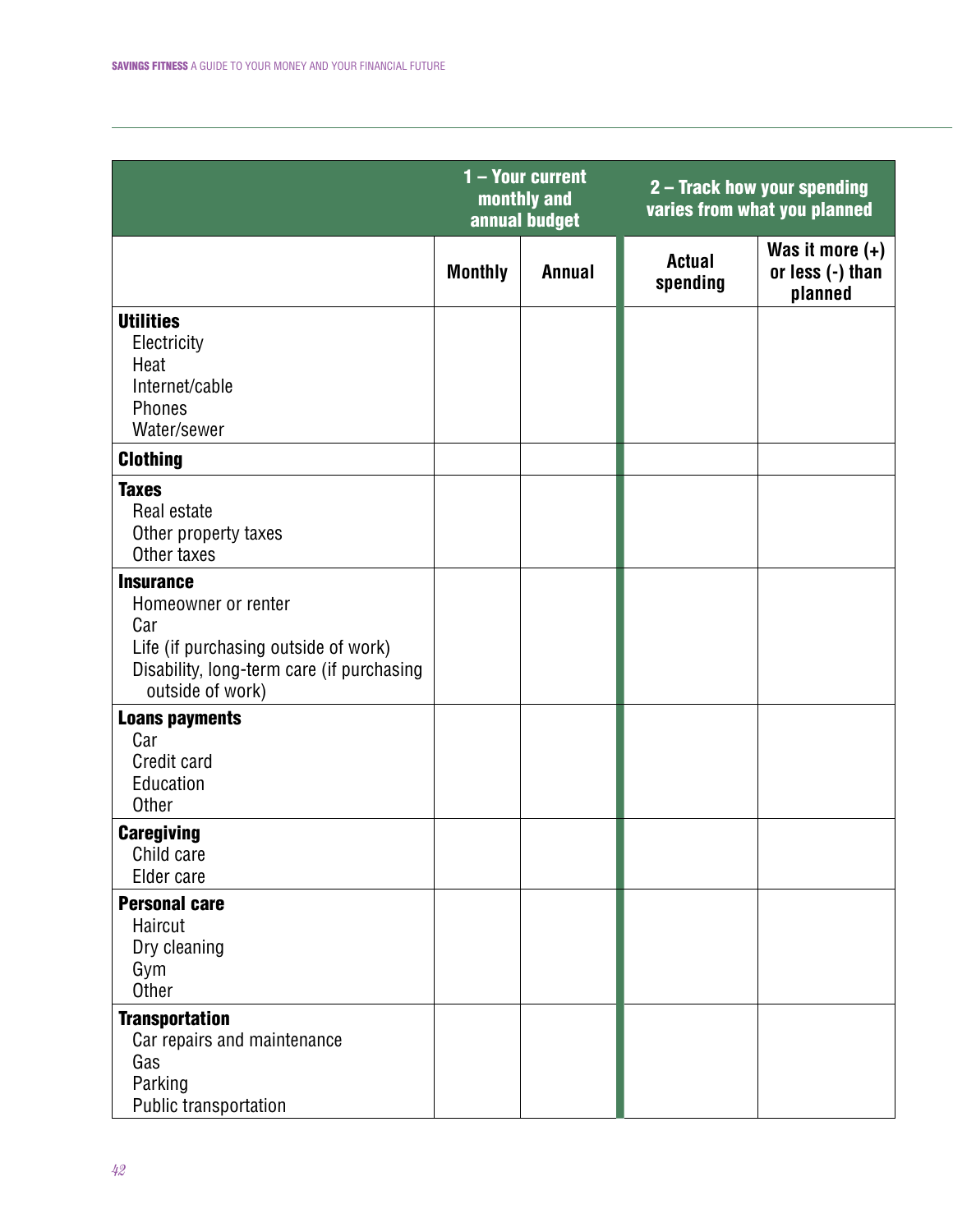|                                                                                                                                                                                                              | 1 - Your current<br>monthly and<br>annual budget |        |                           | 2 - Track how your spending<br>varies from what you planned |  |  |
|--------------------------------------------------------------------------------------------------------------------------------------------------------------------------------------------------------------|--------------------------------------------------|--------|---------------------------|-------------------------------------------------------------|--|--|
|                                                                                                                                                                                                              | <b>Monthly</b>                                   | Annual | <b>Actual</b><br>spending | Was it more $(+)$<br>or less (-) than<br>planned            |  |  |
| Health care – out-of-pocket spending<br>Health, dental, vision insurance<br>(if purchasing outside of work)<br>Doctor visits<br>Hospital<br><b>Medicine</b><br>Over-the-counter medicine<br>Noncovered items |                                                  |        |                           |                                                             |  |  |
| <b>Travel/vacations</b>                                                                                                                                                                                      |                                                  |        |                           |                                                             |  |  |
| <b>Entertainment</b><br>Eating out<br><b>Hobbies</b><br>Movies/theatre                                                                                                                                       |                                                  |        |                           |                                                             |  |  |
| <b>Charitable contributions</b>                                                                                                                                                                              |                                                  |        |                           |                                                             |  |  |
| <b>Other</b><br>Gifts<br>Membership dues<br>Pet-related costs                                                                                                                                                |                                                  |        |                           |                                                             |  |  |
| <b>TOTAL EXPENSES</b>                                                                                                                                                                                        |                                                  |        |                           |                                                             |  |  |
| <b>TOTAL NET INCOME - TOTAL EXPENSES</b>                                                                                                                                                                     |                                                  |        |                           |                                                             |  |  |
|                                                                                                                                                                                                              |                                                  |        |                           |                                                             |  |  |
| Subtotal retirement savings<br>(Workplace plan contributions + saving<br>on your own)                                                                                                                        |                                                  |        |                           |                                                             |  |  |
| Employer match                                                                                                                                                                                               |                                                  |        |                           |                                                             |  |  |
| <b>Total Retirement Savings</b>                                                                                                                                                                              |                                                  |        |                           |                                                             |  |  |
| Current retirement savings rate as a<br>percentage of gross income (total<br>retirement savings $\div$ gross income)                                                                                         |                                                  |        |                           |                                                             |  |  |
| Target saving rate (from Worksheet 4)                                                                                                                                                                        |                                                  |        |                           |                                                             |  |  |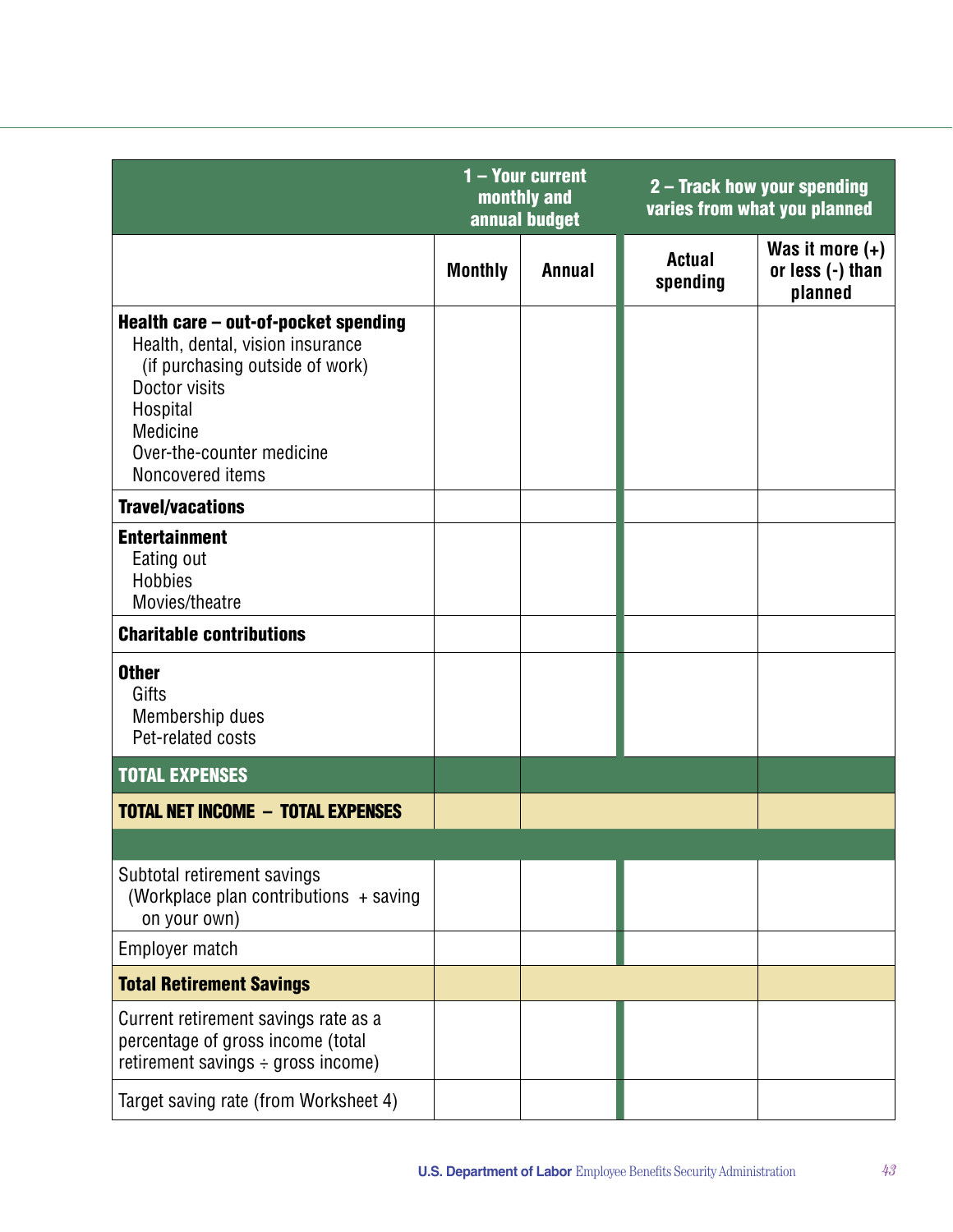# 6 . Debt Reduction Date

This worksheet will help you organize your debt so that you can plan how you will pay down each debt and track your progress. Money that goes to pay interest, late fees, and old bills could be saved and invested to earn more for retirement and other goals.

In Worksheet 6, list your home mortgage first, if you have one. Then list your auto loans, student loans, any credit card debts, or other money that you owe. In the final column, write down which debts you will pay off first, second, and so on. Generally, you may want to pay off the debts with the highest interest rates first. However, if you have a debt with a small balance, you may want to pay it off to get it off your list. The Resources section provides websites and publications on how to get a copy of your credit report, repair your credit, calculate how long it will take to pay off credit card debt, and other information.

| <b>Creditor</b> | <b>Interest<br/>Rate</b> | <b>Balance</b> | Required<br>minimum monthly<br>payment | <b>Planned</b><br>payment | <b>Priority</b> |
|-----------------|--------------------------|----------------|----------------------------------------|---------------------------|-----------------|
|                 | $\frac{0}{0}$            | \$             | \$                                     | \$                        |                 |
|                 | $\frac{0}{0}$            | \$             | \$                                     | \$                        |                 |
|                 | $\frac{0}{0}$            | \$             | \$                                     | \$                        |                 |
|                 | $\frac{0}{0}$            | \$             | \$                                     | \$                        |                 |
|                 | $\frac{0}{0}$            | \$             | \$                                     | \$                        |                 |
|                 | $\frac{0}{0}$            | \$             | \$                                     | \$                        |                 |
|                 | $\frac{0}{0}$            | \$             | \$                                     | \$                        |                 |
|                 | $\frac{0}{0}$            | \$             | \$                                     | \$                        |                 |
|                 | $\frac{0}{0}$            | \$             | \$                                     | \$                        |                 |
|                 | $\frac{0}{0}$            | \$             | \$                                     | \$                        |                 |
|                 | $\frac{0}{0}$            | \$             | \$                                     | \$                        |                 |
|                 | $\frac{0}{0}$            | \$             | \$                                     | \$                        |                 |
|                 | $\frac{0}{0}$            | \$             | \$                                     | \$                        |                 |
|                 | $\frac{0}{0}$            | \$             | \$                                     | \$                        |                 |
|                 | $\frac{0}{0}$            | \$             | \$                                     | \$                        |                 |
|                 | <b>TOTAL</b>             | \$             | \$                                     | \$                        |                 |